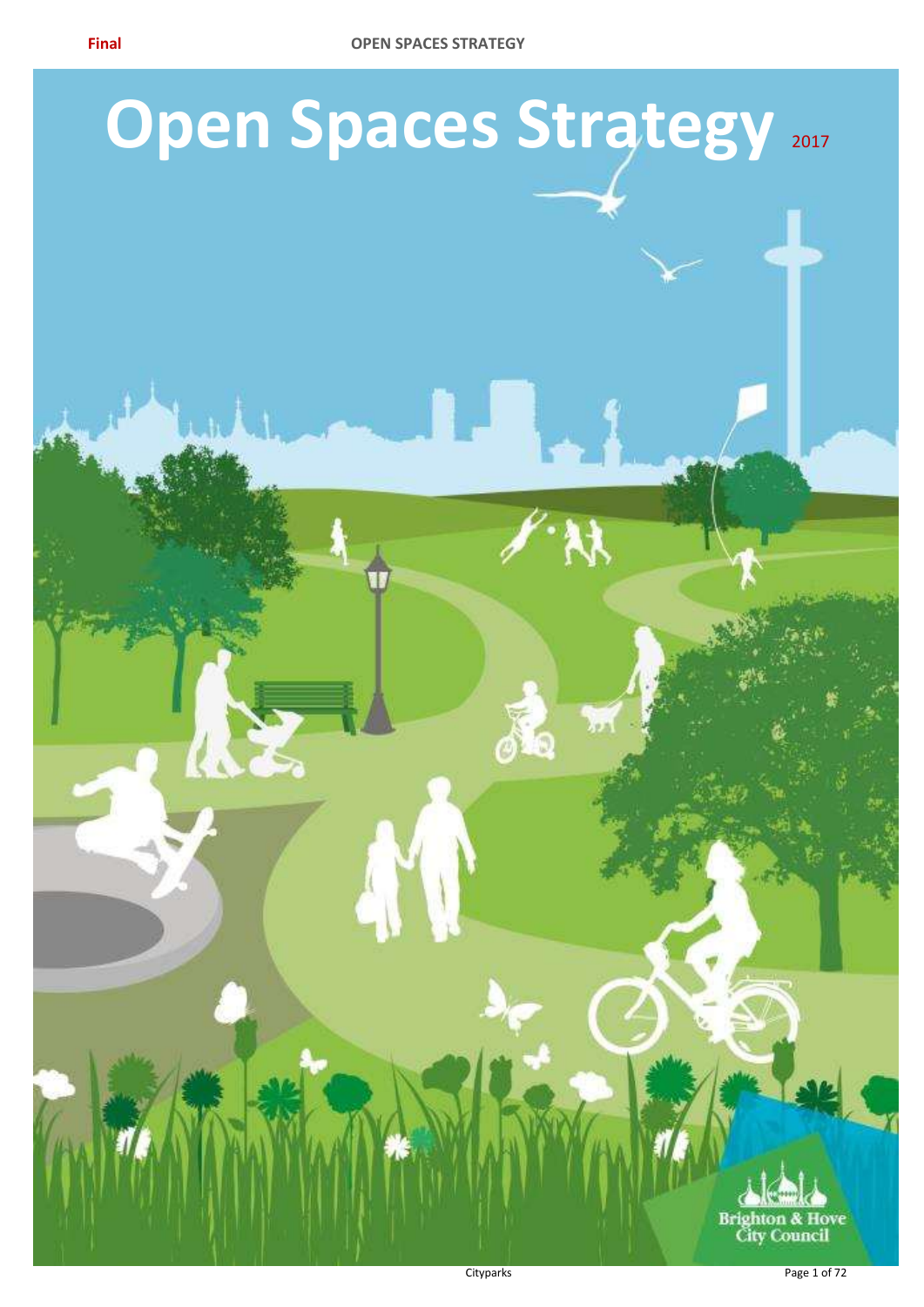#### **Content**

| $\mathbf{1}$            | <b>Setting the Scene?</b>                              |
|-------------------------|--------------------------------------------------------|
| 1.1                     | Foreword - by Councillor Gill Mitchell                 |
| 1.2                     | <b>Executive Summary</b>                               |
| 1.3                     | Introduction                                           |
| 1.4                     | <b>National Context</b>                                |
| 1.5                     | Challenges for the City                                |
| 1.6                     | <b>Challenges for Cityparks</b>                        |
| 1.7                     | <b>Policy Context</b>                                  |
| 1.8                     | The "Big Conversation" Consultation                    |
| 1.9                     | Vision for Cityparks                                   |
| 2 <sup>2</sup>          | <b>Types of Open Space</b>                             |
| 2.1                     | Introduction                                           |
| 2.2                     | <b>Parks and Gardens</b>                               |
| 2.3                     | Playgrounds                                            |
| 2.4                     | Natural and Semi Natural Green Space                   |
| 2.5                     | <b>Outdoor Sport&amp; Physical Activity Facilities</b> |
| 2.6                     | <b>Small Grassed Areas</b>                             |
| 2.7                     | Allotments                                             |
| 2.8                     | <b>Churchyards and Cemeteries</b>                      |
| $\overline{\mathbf{3}}$ | <b>City-wide Challenges &amp; Opportunities</b>        |
| 3.1                     | <b>Trees</b>                                           |
| 3.2                     | <b>Health and Wellbeing</b>                            |
| 3.3                     | Heritage                                               |
| 3.4                     | Anti-Social Behaviour, Safety & Crime                  |
| 3.5                     | Litter and Dog Fouling                                 |
| 3.6                     | <b>Public Realm</b>                                    |
| 3.7                     | Volunteering                                           |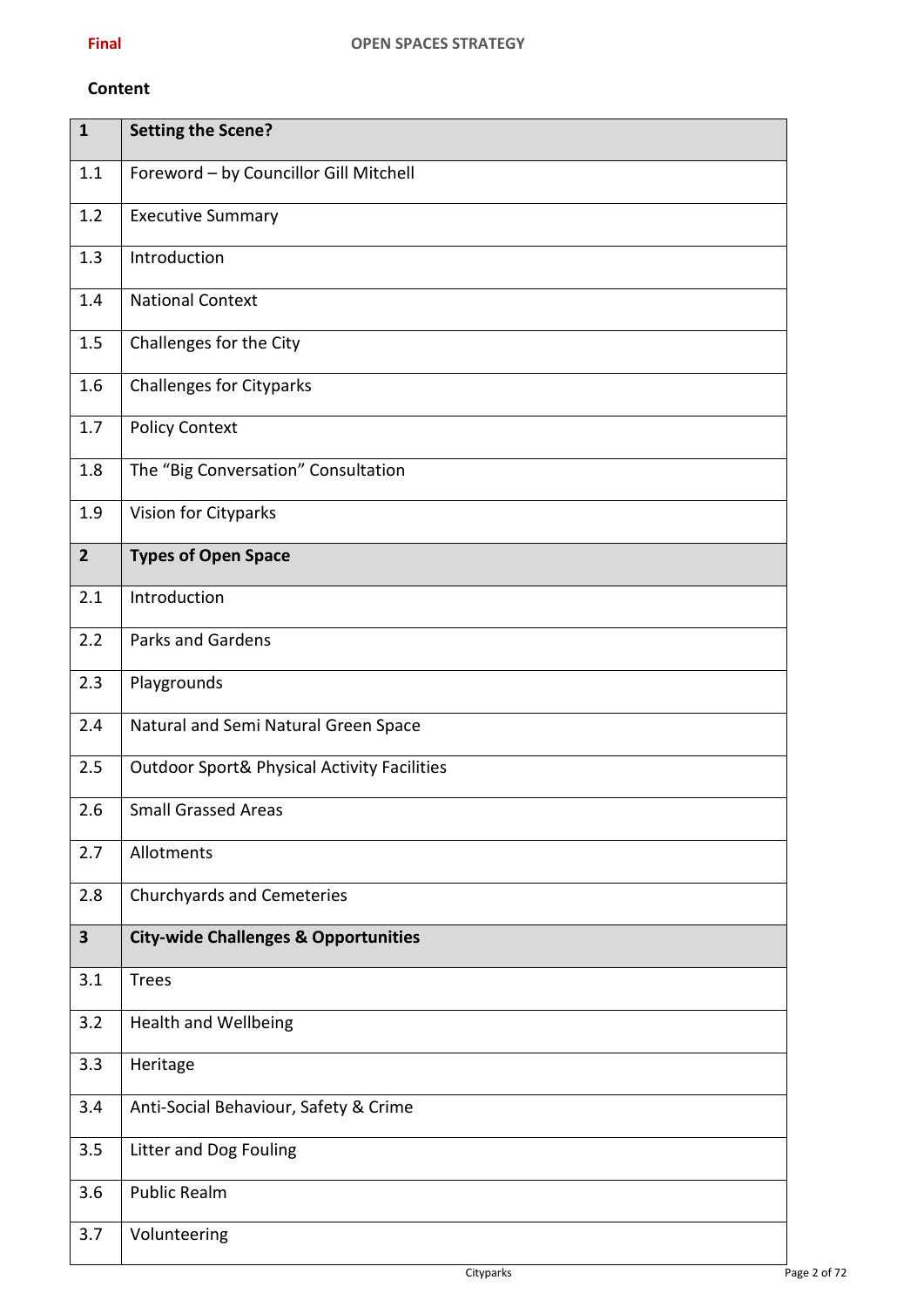| $\overline{\mathbf{4}}$ | <b>Delivery models and resources</b>   |
|-------------------------|----------------------------------------|
| 4.0                     | Introduction                           |
| 4.1                     | <b>Parks Foundation</b>                |
| 4.2                     | Parks Trust                            |
| 4.3                     | Sponsorship, Advertising and Donations |
| 4.4                     | <b>Development Funding</b>             |
| 4.5                     | <b>External funding</b>                |
| 4.6                     | Open Space Hire                        |
| 4.7                     | Finance and Asset Management           |
| 4.8                     | Partnership and Collaboration          |
| 5                       | <b>References and Glossary</b>         |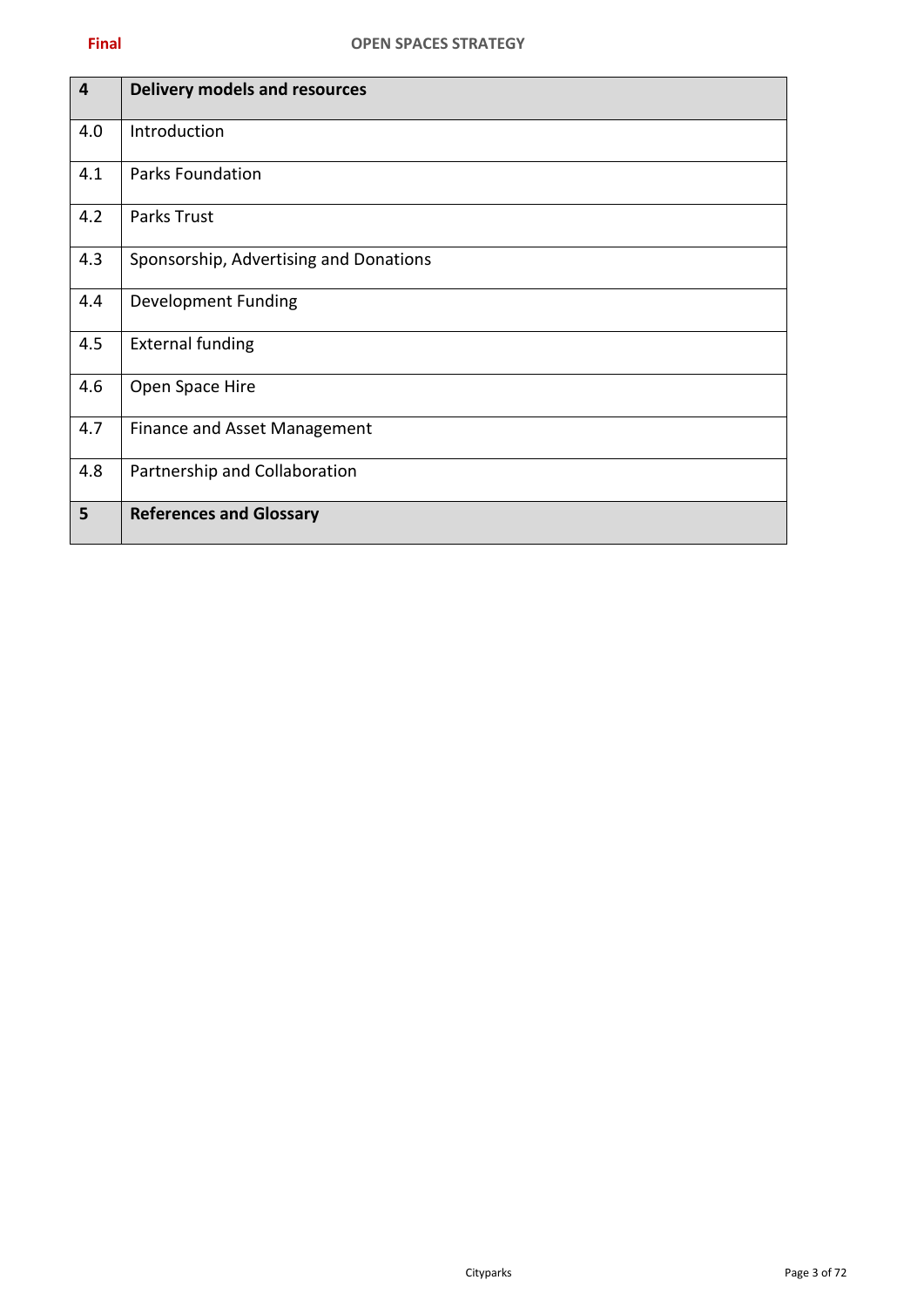# Section 1 **Setting the Scene**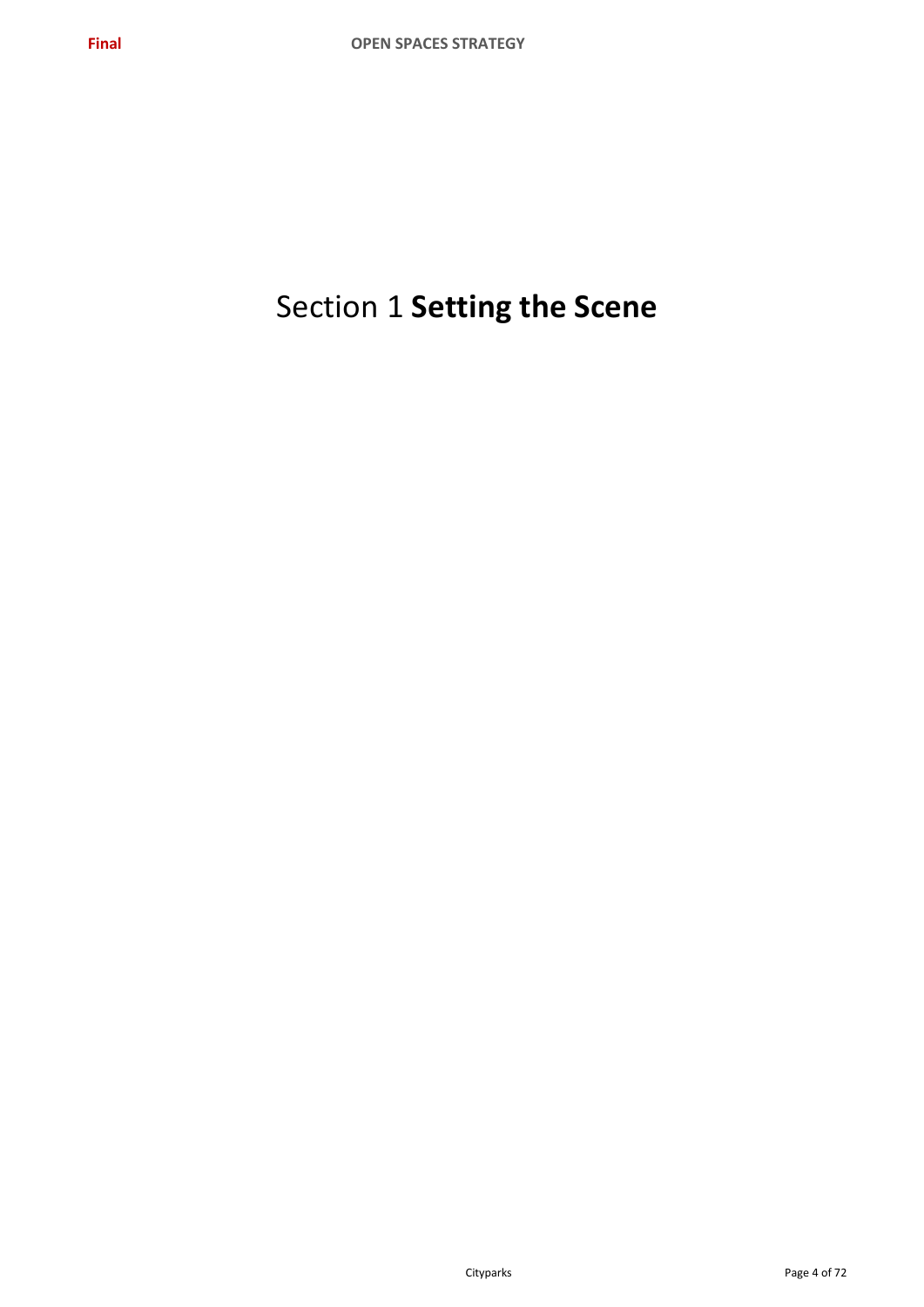#### 1.1 **Foreword**

It is my pleasure to introduce Brighton and Hove's Open Spaces Strategy. This strategy replaces the one produced in 2006 and aims to address the environmental and financial challenges facing our parks and open spaces in the future.

Still very much valued as important civic spaces for leisure, pleasure and keeping fit, parks and open spaces are the most highly used of public assets and as our city grows the preservation of these spaces becomes even more important, especially when fewer of us now do jobs that keep us physically fit. In addition, using parks and open spaces has shown to have a positive effect on mental health and well-being which is a key issue of modern life.

The 'Big Conversation' conducted over three months from August to October 2016 bears this out with over 3,500 responses from the public. One of the biggest consultations carried out by the council.

This document sets out the opportunities as well as the challenges facing parks and open spaces. It builds on the priorities and many helpful ideas and suggestions identified by all those who contributed to the consultation and incorporates recent research undertaken on playing pitch provision and play areas. It provides suggestions as to how these facilities can be maintained for the future with sustainability being key to these aspirations. Facilities that include seven parks with Green Flags together with the award winning Preston Park Rockery and The Level.

I would like to thank all those who contributed to the 'Big Conversation' as well as the hundreds of volunteers who give their time and energy to maintain and enhance parks and open spaces. The council is committed to working in partnership with all interested groups and individual members of the public as together we strive to safeguard these wonderful places for the future. Partnerships that have already secured significant investment and improved facilities such as the velodrome in Preston Park and for rugby at Hove Recreation Ground.

## **Councillor Gill Mitchell**

Chair – Environment, Transport and Sustainability Committee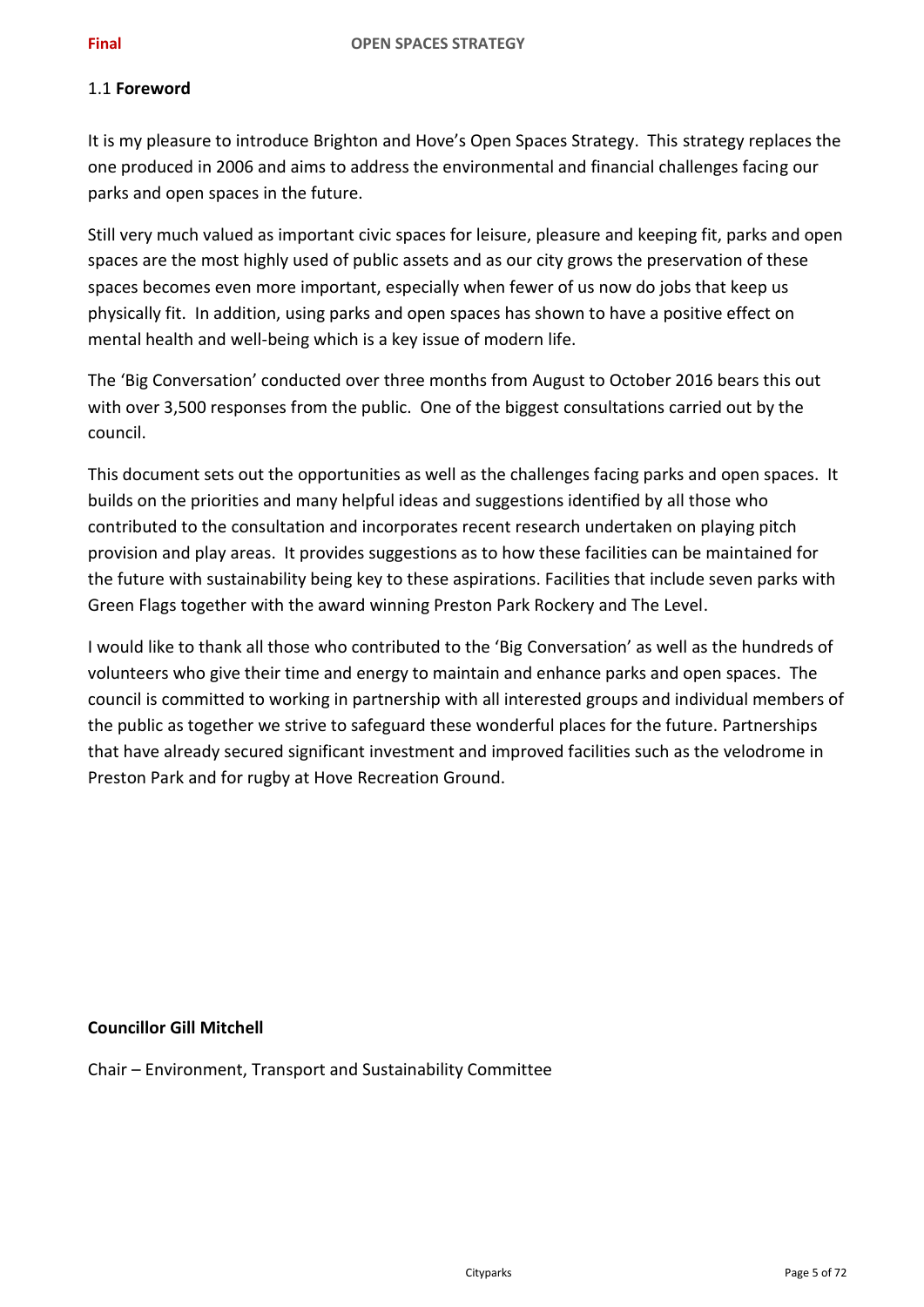#### 1.2 **Executive Summary**

The 'Big Conversation' received the largest ever response to an online public consultation held by the council. Over 3500 people took part in the process which has been used to guide the policies and actions in this document.

The strategy seeks to respond to the challenges facing Cityparks which is linked to the national austerity measures. Cityparks, like many other departments, remains under pressure due to their:

- non-statutory status, in most elements
- Slower rate of decline which may not be immediately obvious.
- Difficulty in generating income.

As an attempt to counter this trend, the Strategy has looked at Cityparks' general operations, the wider environmental challenges and financial solutions. These points have been tackled in the following sections: 2) Types of Open Spaces; 3) City-wide Opportunities; 4) Delivery Models and Resources.

The types of open spaces section is the core component for Cityparks. It divides open spaces into seven categories listed below in priority order from responses to the consultation.

- Parks and Gardens
- Playgrounds
- Natural and Semi-natural Green Space
- Outdoor Sports & Physical Activities Facilities
- Amenity Green Space / "Small grassed areas" (in this document)
- Allotments
- Churchyards and Cemeteries.

However, policies and actions developed in the Strategy needed to account for a range of factors in addition to the consultation, such as the council's medium term financial plan, existing policies and strategies, and external and internal consultations. This broad evidence base should provide the council with a robust and considered foundation to adopt policies and give the public and other stakeholders greater confidence in the process.

Out of the seven types of open spaces, playgrounds are one of the greatest challenges for Cityparks. Due to the past success of securing £2m of capital investment for play equipment in 2009/10, Cityparks now faces a replacement bill of over £2m in revenue costs over the next 5-10 years.

The City-wide Opportunities section relates to other areas influencing Cityparks. Some of these impact the service as much as the traditional types of open spaces. Other emerging issues that are being considered include:

- Trees: The continued control of Elm disease and unknown cost to manage Ash Dieback raises the question of developing a tree strategy to address this concern.
- Heritage: Cityparks could attract around £10m in capital investment from the Heritage Lottery Fund over the next decade, if it secured just three projects.
- Between 20-30% of garden staff time is spent picking up the public's litter during the summer period.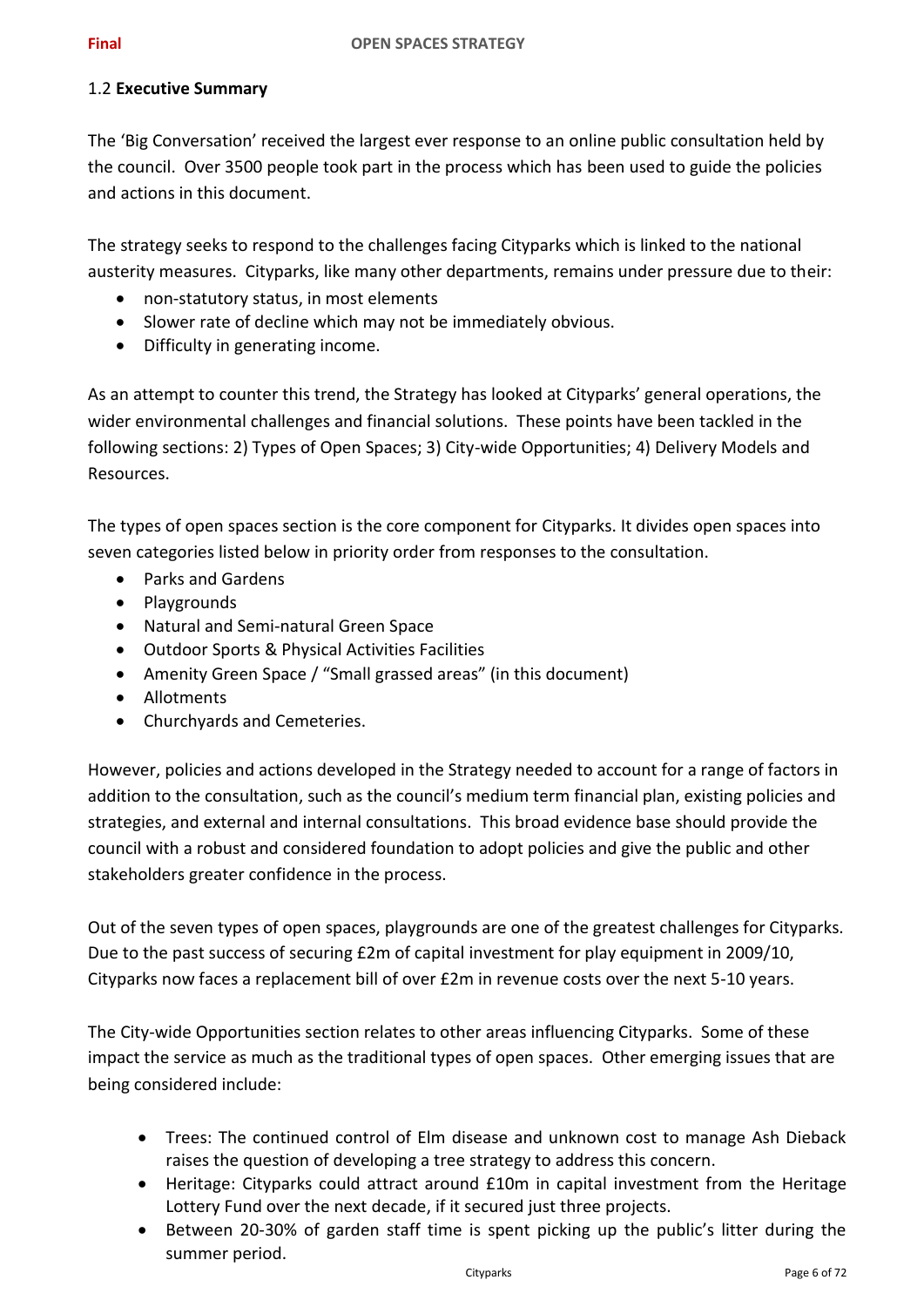Not exploring these points would weaken Cityparks' ability to manage its resources in the future. Therefore the Strategy sets out actions to address these issues.

The Strategy has reviewed what other authorities are doing across the UK to financially assist parks departments. The options are limited, and the choices difficult. However, a range of proposals have been identified which could assist in slowing, reducing and ultimately reversing the direction of travel for Cityparks. The approach proposes that Cityparks explores a wide range of finance measures, such as developing a Foundation to attract further income for open spaces.

The Strategy also asks decision-makers to consider a suite of policies and actions. The list below draws out initiatives which warrant specific attention, due either to the resources needed and/or their sensitivity in developing. The actions look at Cityparks leading on the following:

- 1. Undertake a feasibility study to establish a Brighton & Hove Parks Foundation to lead creative and innovative fundraising for the city's parks. This seeks to tap into the large number of residents and visitors who use and love the city's open spaces, and seeking to build on the culture of giving within the city's business community in accordance with Section 4.1. The recommendations of the feasibility study will be reported back to committee.
- 2. Develop a Tree Strategy for the city in accordance with Section 3.1 which will then be taken to committee for approval.
- 3. Identify and enable members of the public willing to cut their own grass verges in accordance with Section 2.6.
- 4. Authorise the Executive Director for Economy, Environment & Culture to create an appropriately-resourced, sustainable, and broad ranging, quality, volunteering experience for residents and visitors in accordance with Section 3.7.
- 5. Cityparks operating more commercially, and seeking to generate new income streams in accordance with section 4.3 including advertising, sponsorship and donations.
- 6. Introduce more natural play features into playgrounds in accordance with section 2.3.
- 7. Explore more formal partnership arrangements with private, public and third sector bodies such as Plumpton College and the Wildlife Trust in accordance with section 4.8.
- 8. Authorise the Executive Director for Economy, Environment & Culture to submit an expression of interest for a potential bid to the Parklife Football Hubs National Programme. This Programme could assist in the funding of 3G pitches in the city which have been identified as a priority in the Playing Pitch Strategy.
- 9. Develop an implementation plan to encapsulate all the proposed policies and actions to be brought back to a future committee.

If adopted, this document will underpin existing policies and strategies impacting parks and open spaces. It has the potential to assist the most vulnerable members of society; protect the Biosphere and environment from a range of challenges; and build a robust economic case for the long term sustainability of open spaces. Above all, this document seeks to be the catalyst for meaningful change, empowering all stakeholders to participate and collaborate in the positive transforming of parks and open spaces.

In essence; the Open Spaces Strategy is just the beginning.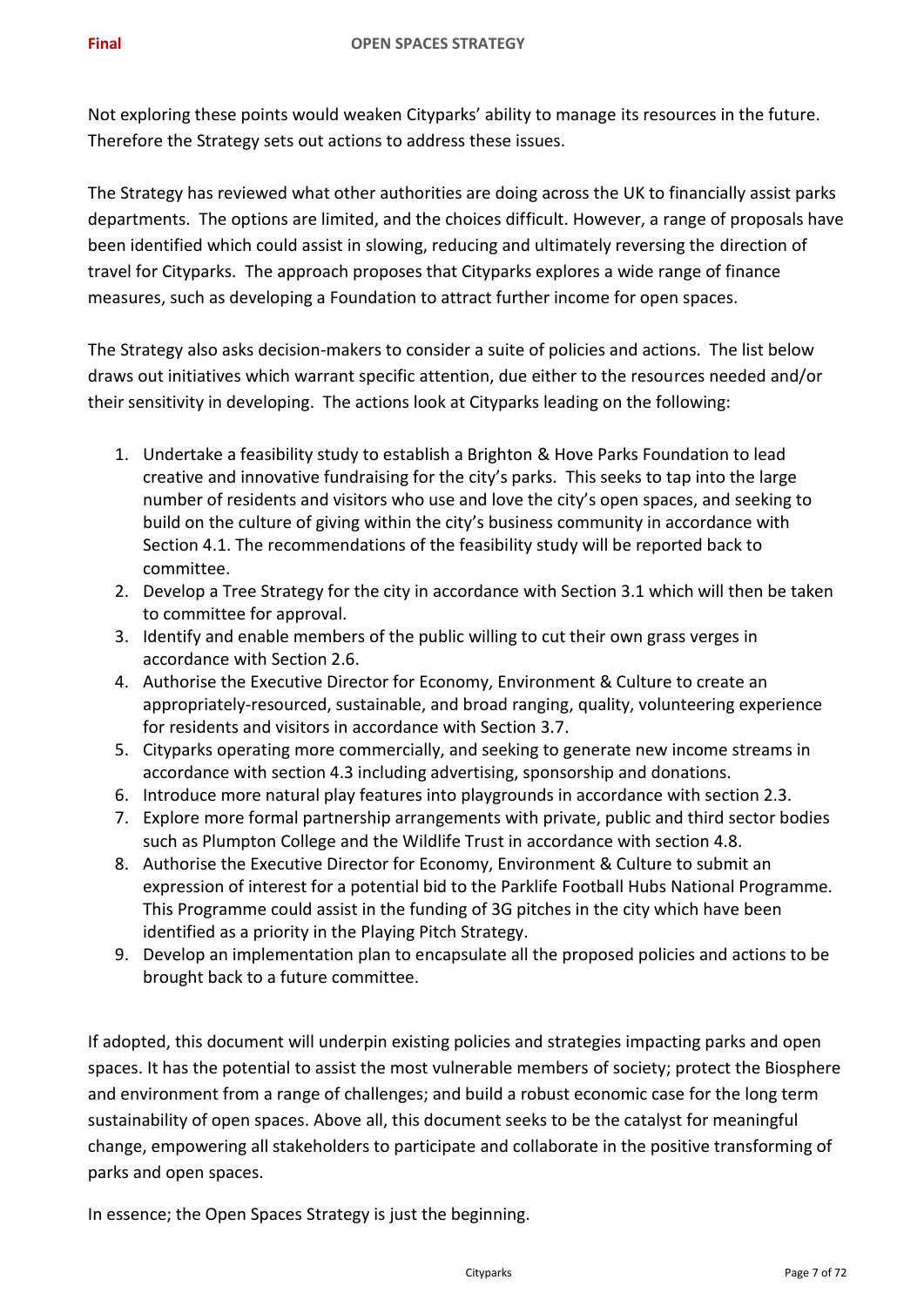## 1.3 **Introduction**

**What**: Cityparks' Open Spaces Strategy is a ten year guide, (2017 – 2027) setting out policies, actions and an implementation plan to deliver change.

**Why**: The last ten-year Open Spaces Strategy was written in 2006, so it is now out of date. During the last decade the financial position of the council and Cityparks has changed significantly; therefore an appropriate response to these challenges is required.

**Who**: Cityparks commissioned Chris Blandford Associates to help in producing the Strategy. The content of the Strategy has been guided by Cityparks, the public consultation, existing policies and strategies and internal and external stakeholder conversations.

**How**: Cityparks have coordinated their consultants, the 'Big Conversation' consultation and the development of the strategy in preparation for the deciding Environment, Transport and Sustainability committee.

When: On 17<sup>th</sup>January 2017 the Environment, Transport and Sustainability committee will meet to consider the draft strategy. If adopted, Cityparks will work with the public, internal and external stakeholders to start implementing the policies and actions.

**Where**: The Strategy considers all of the land within Brighton & Hove traditional perimeters, including open spaces under the planning administration of the South Downs National Park Authority.

<span id="page-7-0"></span>----------------------------------------------------------------------------------------

Open spaces in Brighton & Hove are widespread and diverse. Although not a statutory service, the majority of them are open and accessible to all members of society. They are open to everyone regardless of age, race, religion or gender.

In Brighton & Hove many of the more deprived communities are close to green and open spaces but Public Health studies<sup>i</sup> have shown that residents in these areas are less likely to access them. Parks and green spaces are recognised in Happiness: mental health and wellbeing strategy 2014-2017" as an important determinant of health and wellbeing. There is significant and growing evidence on the health benefits of access to good quality green spaces. These benefits include better self-rated health; lower body mass index, overweight and obesity levels; improved mental health and wellbeing; increased longevity.

Parks and open spaces contribute to the local economy as part of the tourism offer and provide destinations such as: The Royal Pavilion gardens, Preston Park, Stanmer Park, Hove Lawns and the South Downs. Open spaces can provide a venue for hundreds of formal and informal events, fitness activities and social meetings. Thousands of children go to parks and open spaces to enjoy outdoor educational activities such as Forest Schools in addition to the traditional schools programmes. Everyone has a local green space near them and no other council asset can be used by so many for free in so many dynamic ways.

Parks and open spaces are commonly classified into "typologies". From this point on they will be called 'types' or use their individual names: parks and gardens, outdoor sport and physical activity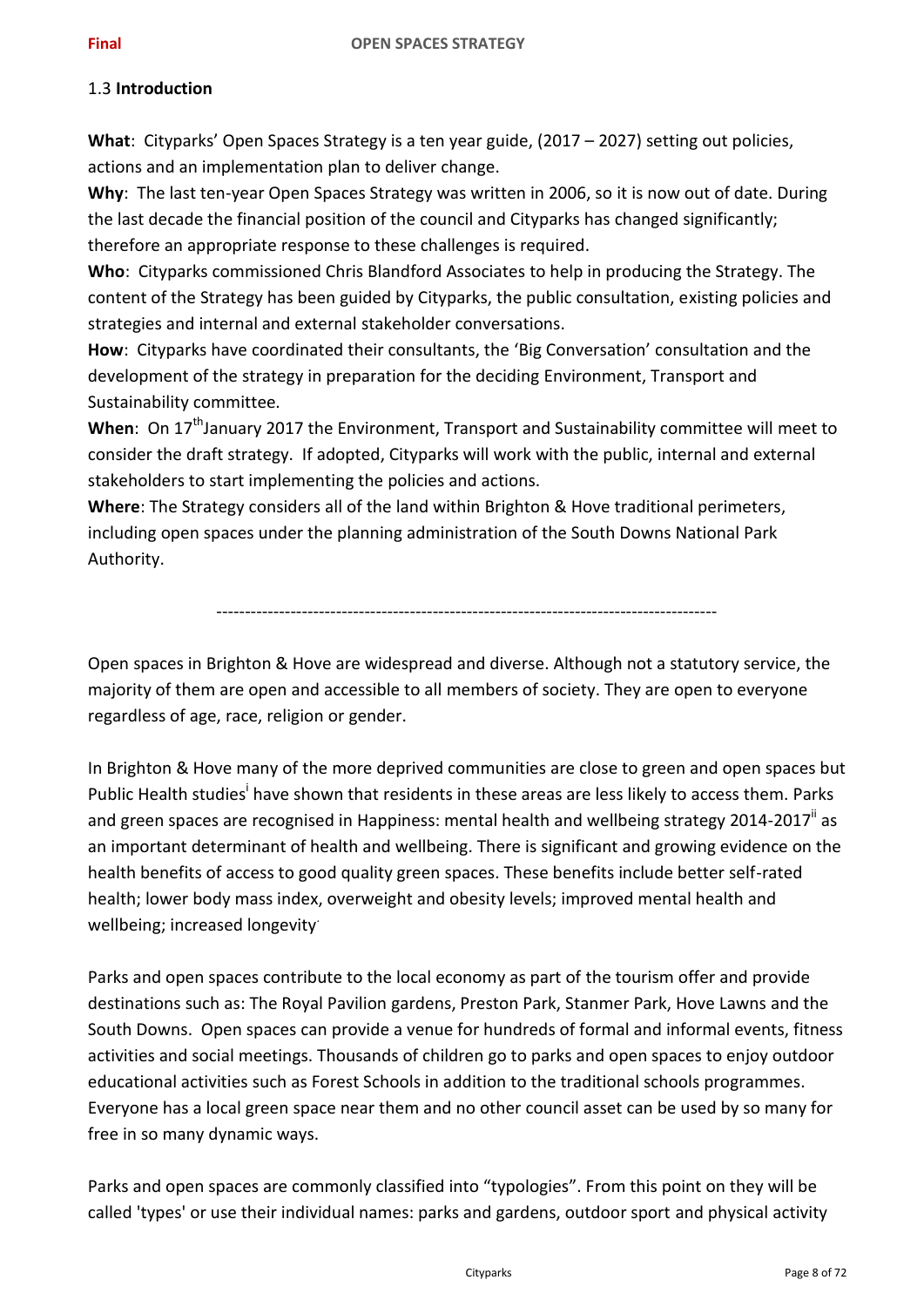#### **Final OPEN SPACES STRATEGY**

space, allotments, play space, churchyards and cemeteries, natural and semi-natural green spaces and small grassed areas.

The 'Big Conversation' consultation provides valuable data from which to inform the Parks and Open Spaces Strategy. Over 3500 people completed a survey and gave other feedback, reflecting the importance residents and visitors place on parks and open spaces, and the passion they feel for them (The full consultation can be seen in the separate appendix 2).

The results have been used to assist in identifying priorities across the city's open spaces. These priorities will have to be considered within the context of Brighton & Hove City Council specifically needing to find savings in the region of £24m in the financial year 2017/2018.

To assist this process Cityparks will explore opportunities to:

- Influence and guide stakeholders.
- Build resilience and prioritise potential new funding.
- Identify new ways of funding the city's parks and open spaces.
- Ensure Open Spaces remain a high quality asset for the future.

#### **Live Document**

The Strategy should be seen as the start point which attempts to address the challenges for Brighton & Hove's parks and open spaces. Cityparks as a department is inextricably linked to many other departments, stakeholders and policies. Therefore it is crucial that all parties understand the Strategy and buy into its ambitions. The document is a catalyst for change, and will require several years to embed.

This is not just the Cityparks Open Spaces Strategy - it's a strategy, open to everyone who loves city parks.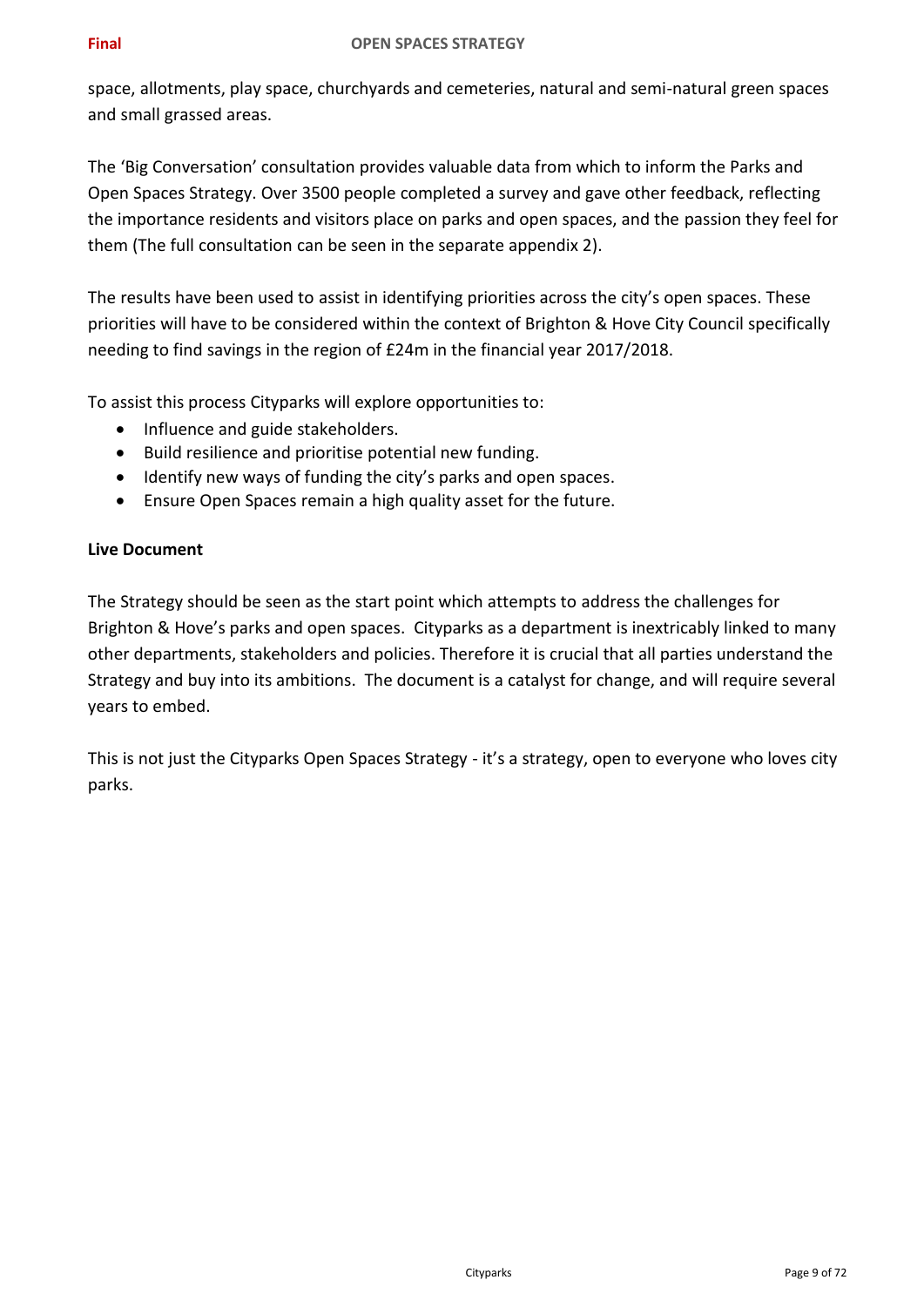## 1.4 **National Context**

Britain's parks and open spaces are increasingly under threat: reductions in local authority budgets, and the non-statutory designation of these spaces, means maintenance regimes are eroded. A comprehensive rethink on parks and open spaces funding nationwide is needed.

Facing national scrutiny, sector and funding bodies have commissioned a number of reports.

Recently, the Communities and Local Government Committee set up a Public Parks Inquiry "to establish the extent of the problems facing parks services – to consider the options, and indeed opportunities, for the future of Britain's parks and open spaces. These initiatives have helped place the challenges faced by Brighton & Hove into a wider national context, and to identify useful precedents and best practice examples.

The Heritage Lottery Fund's (HLF) 'State of UK Public Parks' second report<sup>iv</sup> was recently published, and provides the most comprehensive survey of local authority parks services, including funding and stakeholder attitudes. The second case study summarises the outcomes from the HLF and Big Lottery Fund (BLF)- funded 'Rethinking Parks' programme, led by the National Endowment for Science, Technology and the Arts, (NESTA)<sup>v</sup>; an independent charity that works to increase the innovation capacity of the UK.

## **Public Opinion**

According to The Heritage Lottery Fund's 2016 'State of UK Public Parks' Report, park usage is increasing, and communities are also taking on a greater role. The report also found that there is increased public appetite for local fundraising, business sponsorship and commercial ticketed events generating income for parks, while charging for facilities was not so well received.

The financial pressures facing parks departments across the country are significant. The Heritage Report highlighted that:

- Over 67% of responding park managers said their parks budget had reduced by 10-20% over the last three years.
- Over 74% of responding park managers said their budget is likely to be reduced by 10-20% between 2017-2019.
- Park managers' responses indicated that their assets such as parks and gardens, outdoor sports facilities, amenity green space and natural/semi-natural green space are being transferred to community groups to reduce costs to their authority.

## **Wider Context**

The positive impacts of parks on public health, social cohesion and family life is used as a call to action to fund new and innovative ways to work in the future.

Recommendations about ways to involve local communities, and developing new finance and delivery models, have been touted as the future for long-term sustainable funding. These include case studies for a number of England's largest cities such as Liverpool and Newcastle, where the city councils are both considering alternative funding and delivery models.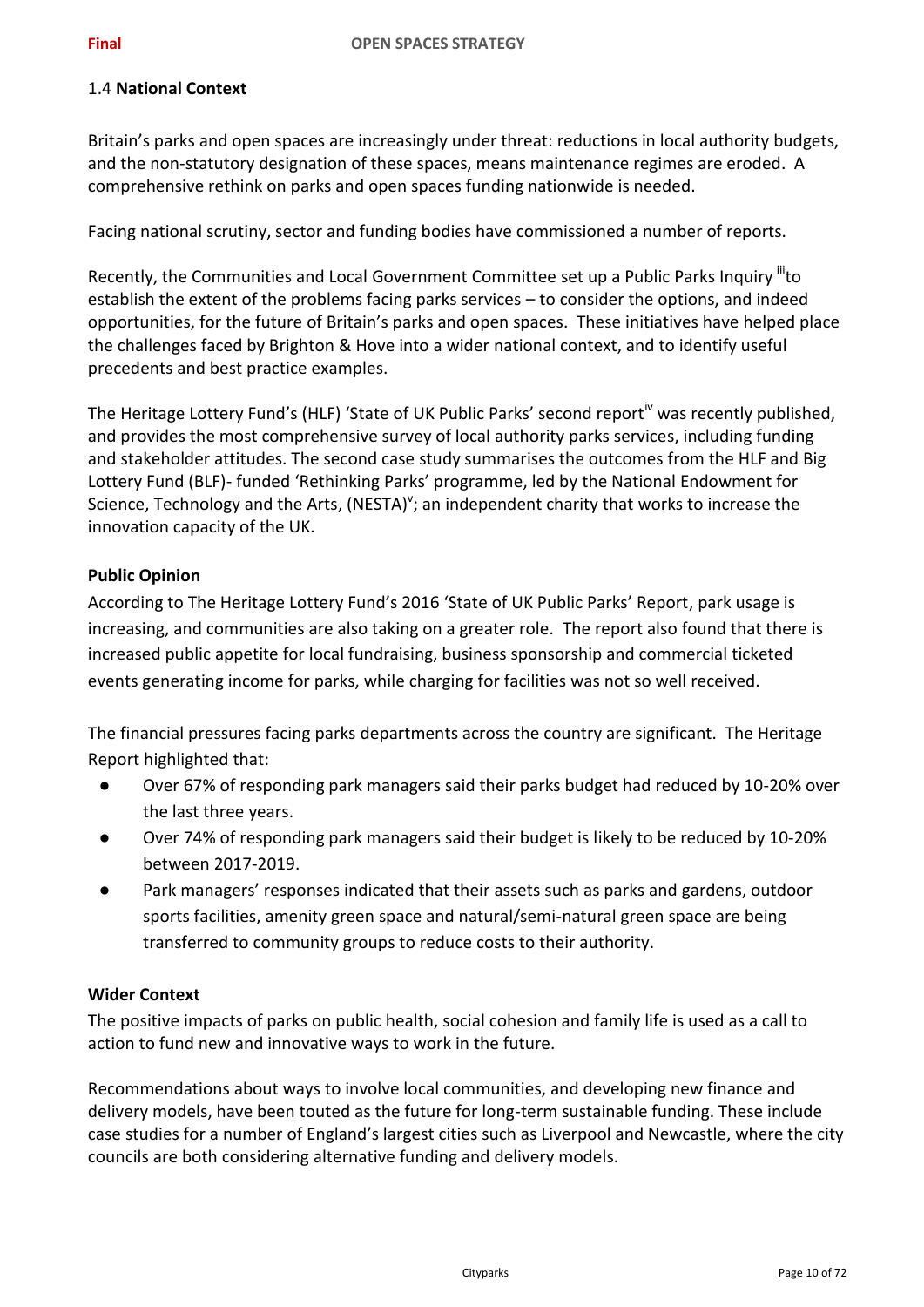# **Communities and Local Government Public Parks Inquiry**

Established in July 2016, the Communities and Local Government Committee launched an inquiry into public parks to examine the impact of reduced local authority budgets on these open spaces and consider concerns that their existence is under threat.

The committee sought submissions up to the end of September to inform their consideration of how parks should be supported now and in the future, in the context of austerity and an increasingly vocalised concerns from national organisations such as the Parks Alliance through to local park groups.

The Committee is also interested in innovative and successful approaches to managing and funding parks which are relevant to this Strategy - including alternative management and funding models, such as a Foundation or a Trust, options for alternative funding as well as wider subjects such as impacts on public health.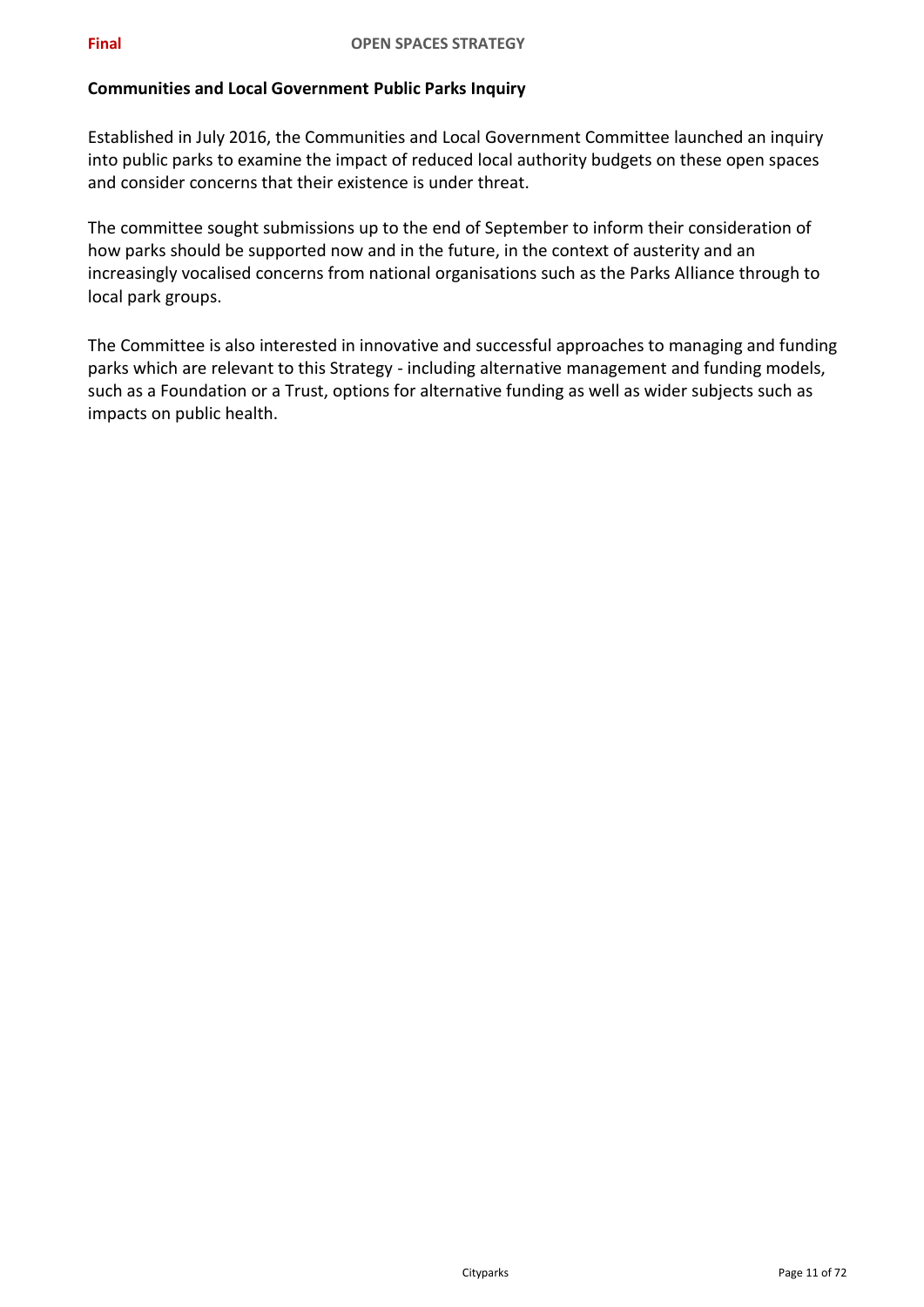## 1.5 **Challenges for the City**

- Brighton's population is growing: the number of people living in the city is calculated to increase from 278,000(2013) to 305,900 (2026). The population is living longer and many older people may have long-term health conditions.
- Availability of city land due to the downs and sea constraints.
- The city is unlikely to meet the objectively assessed need for 30,000 residential units by 2030. The council has only been able to identify locations for 13,200 units, which is the housing target in the City Plan Part One, potentially putting pressure on remaining open space.
- An increased transient/travelling/rough-sleeping population has been witnessed more frequently in parks and open spaces.
- More extreme weather, the impacts of which include a greater risk of flooding.
- Reduced council resources and continued shrinking of council workforce.
- An ageing tree population (which will cost more to inspect and maintain).
- Protecting the city's heritage both environmentally and structurally.
- A high student population and the resulting effect on available housing.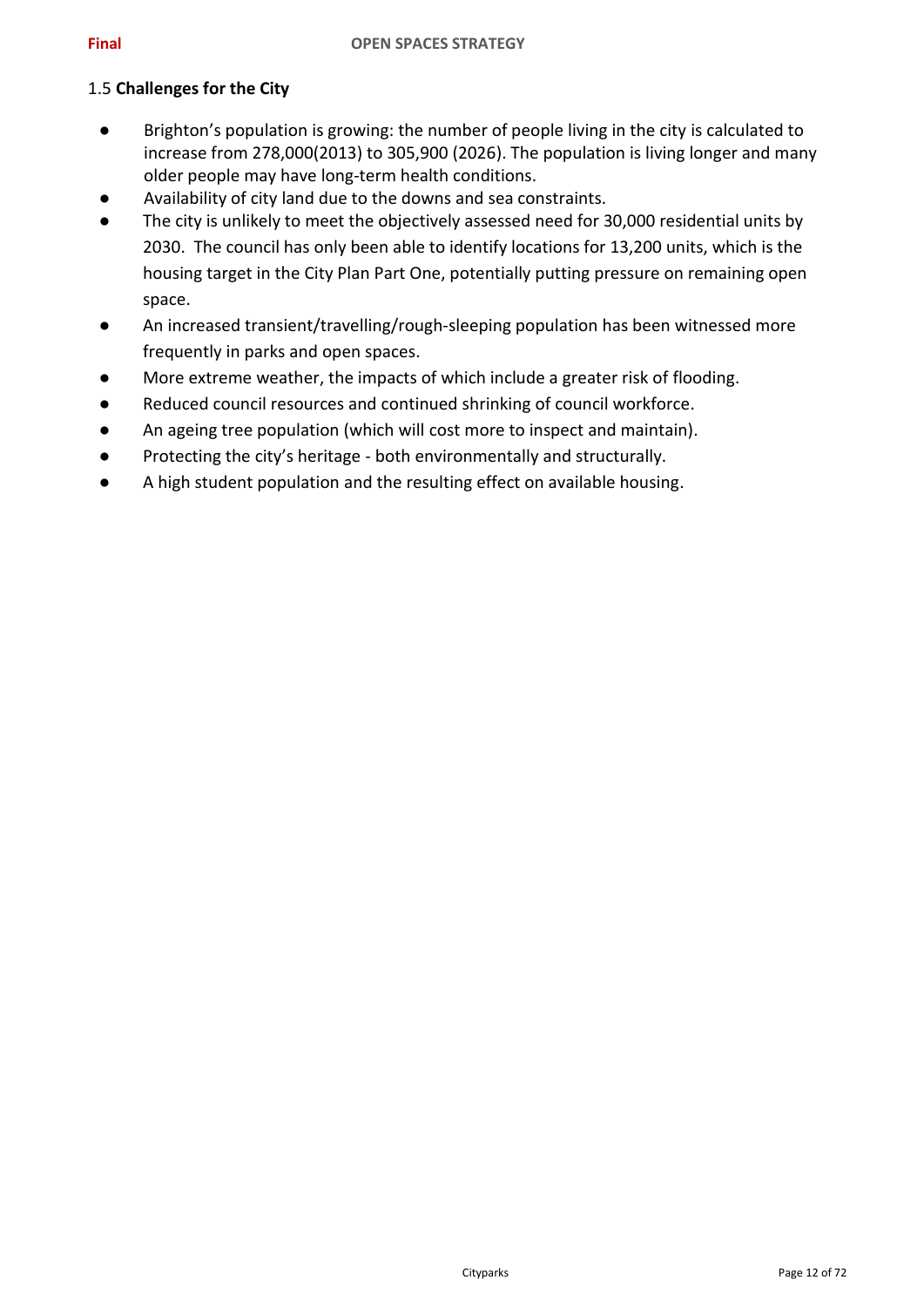## 1.6 **Challenges for Cityparks**

- Like many other parks departments nationally, Cityparks faces continued reductions in its core funding over the next four years. Will cuts continue in the future?
- Planning policy identifies that the city should provide an additional 165 hectares of open spaces to meet the needs of the current and future population. It acknowledges that due to the city's constraints this is unlikely to be met in full and places an emphasis on retaining and enhancing all existing open space.
- The successful Playbuilder programme in 2009/10 secured £2m to improve 26 playgrounds across the city. That legacy now means Cityparks may have to find more than £2m from its revenue budget to replace this equipment over the next 5-10 years. Where will this money come from?
- A higher level of demand from competing user groups. The standard of playing pitches has dropped, leading to lower quality grass pitches and limiting the number of games that can be played each year. How will this be reversed?
- The Elm tree collection requires the regular rapid felling of infected trees to prevent Elm disease spreading, but there are more pest and diseases that are likely to impact the city's trees, such as Ash Dieback, which is already in the city. This is a significant risk if the tree stock is not maintained. How should this challenge be addressed?
- Ash Dieback is a looming threat for the council and may cost thousands in coming years.
- Parks volunteers need more help. How will a shrinking council/Cityparks service be able to effectively facilitate and enable these volunteers?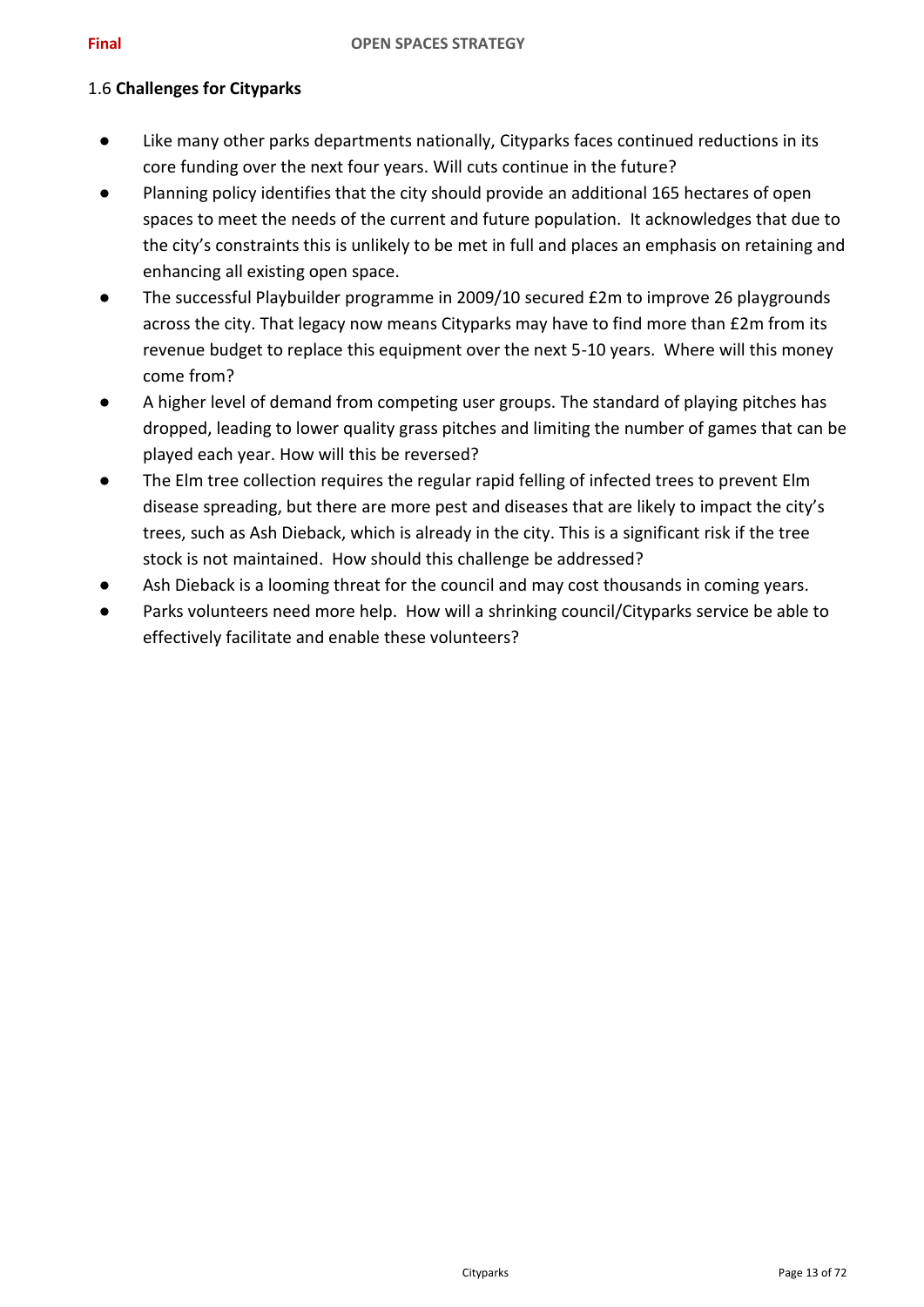## 1.7 **Policy Context**

Due to the cross-cutting nature of the Open Spaces Strategy, its development required extensive and ongoing internal discussion and consultation, as well as reference to a large number of existing council policies. Those policies with the most direct impact on the city's Open Spaces are listed in the Appendices/Glossary.

<span id="page-13-2"></span><span id="page-13-0"></span>The policy foundation for the open spaces strategy comes from the Open Space, Sport and Recreation Study 2008" and the Open Space Study Update 2011". These two extensive documents recorded and measured every type of open space in the city to form the basis of the Planning Policy Guidance 17<sup>viii</sup>.

The City Plan Part 1, adopted in March 2016<sup>ix</sup>, is one of the most all-encompassing and far-reaching of the council's strategic documents in terms of its impact and scope. This plan will setting out how the council will:

- <span id="page-13-1"></span>• Respond to local priorities
- Meet the social, economic and environmental challenges facing the city;
- Work with partners to reduce social and health inequalities

The City Plan seeks the retention, enhancement and optimisation of use of open space and biodiversity gains. See Appendix ? for relevant City Plan policy summaries.

The council works in partnership with the South Downs National Park Authority and adjoining authorities and landowners to protect and enhance the natural beauty of the South Downs National Park. Proposals within the setting of the National Park must have regard to the impact on the National Park, in particular the purposes of the National Park and the ability of the South Downs National Park Authority to deliver its duty. (SA5 City Plan part one March 2016) The emerging South Downs Local Plan <sup>x</sup>is the main document to refer to here.

<span id="page-13-3"></span>The document contains a number of policies which relate to open space provision, including: SD5 Landscape, SD14 Green Infrastructure, SD35 Open Space, SD30, SD53 and SD54 on infrastructure, SD12 Biodiversity, SD2 Ecosystem Services, SD37 Trees, SD9 Dark Night Skies.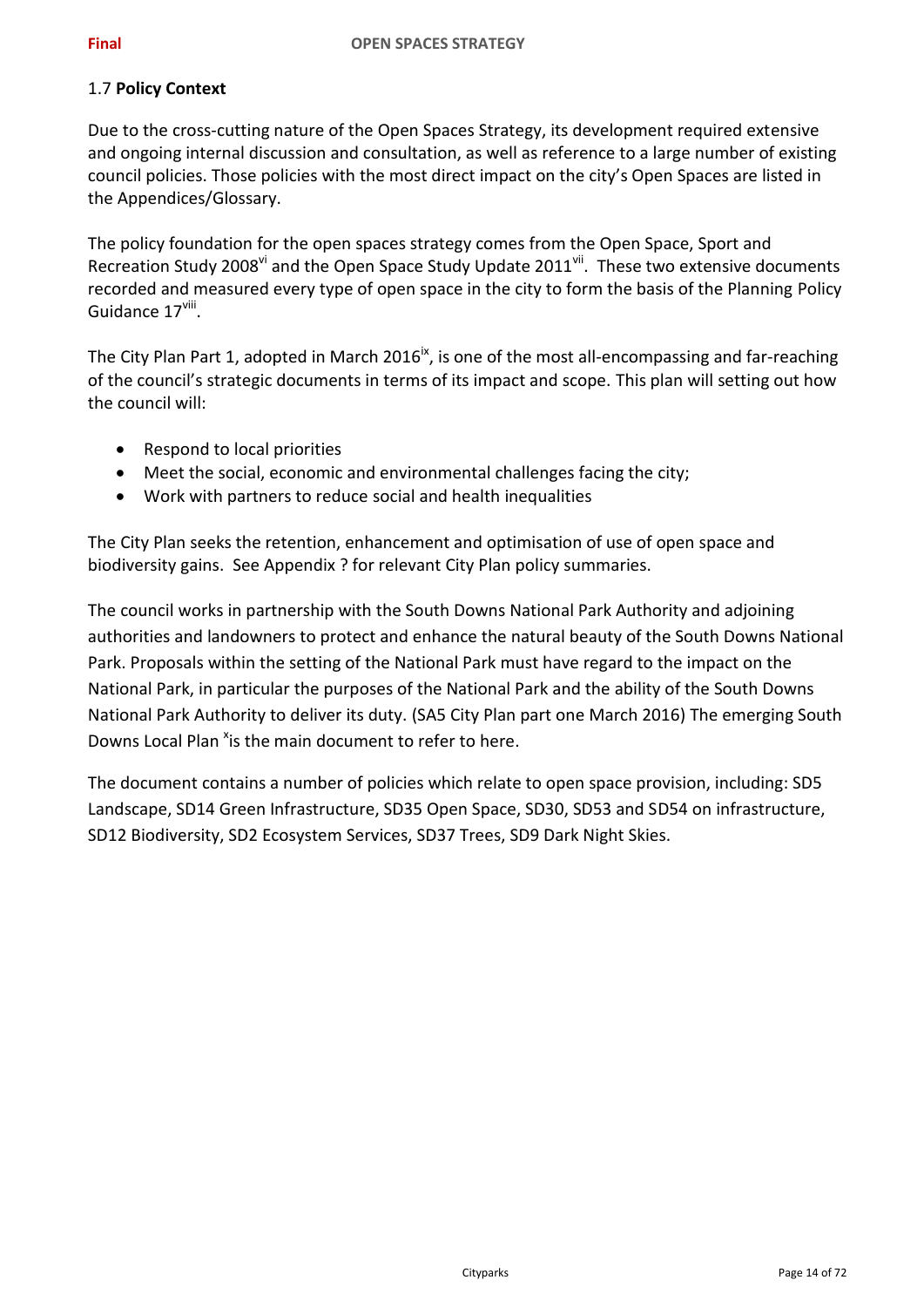## 1.8 **The "Big Conversation" Consultation**

## **What and Why**

Cityparks conducted the "Big Conversation" consultation to gather widespread opinions on priorities for Cityparks over the next ten years (2017-2027.) The consultation was designed to be one of the primary sources to direct the Open Spaces Strategy.

# **When**

The consultation ran from 23<sup>rd</sup>August to 28<sup>th</sup>October 2016.

3542 people gave feedback through the online portal, with around 100 further representations being made by email, post, telephone or letter directly to Cityparks. This was the highest online consultation response achieved by the city council, reflecting the importance and passion residents, visitors and other groups place on parks and open spaces.

## **How**

The council used a wide range of communications channels to point people to the consultation portal and encourage as many as possible to take part. Throughout the campaign the Communications team put out tweets from the main council account which has 45,000 followers. It was also promoted on Facebook receiving 6000 likes. Other media for promotion included signs in parks, and a film made with park users. Printed flyers were widely distributed and also emailed through 'Friends of groups, Cityparks' community networks, schools, residents' associations and specialist user groups. Partway through the consultation a mapping exercise was conducted to identify areas where response rates were lower, and to ensure areas of multiple deprivation were sufficiently covered: visits and other renewed communication efforts were made to distribute information in these areas.

The full methodology used for the 'Big Conversation' consultation can be seen in the separate Appendix 2.

Cityparks also set up and attended some outreach events with key community networking and support organisations such as community works.

## **What the consultation feedback told us**

#### **Usage**

Parks and gardens were used almost every a day by 45% of all respondents.

## **Priorities**

The priorities for Cityparks' financial resources were ranked by respondents in this order:

- a) Parks and gardens (32%).
- b) Playgrounds (23.6%).
- c) Natural and Semi-natural Spaces (17.4%).
- d) Outdoor Sport / Physical Activity Space (15.3%).

## **Parks and gardens: Reasons for visiting**

- **Relaxation** was the reason quoted the most frequently (24% of times mentioned) for visiting parks and gardens.
- **Contact with nature** was the second most mentioned (24%) reason for visiting parks and gardens.
- **Play** came third in terms of the times most mentioned (14%)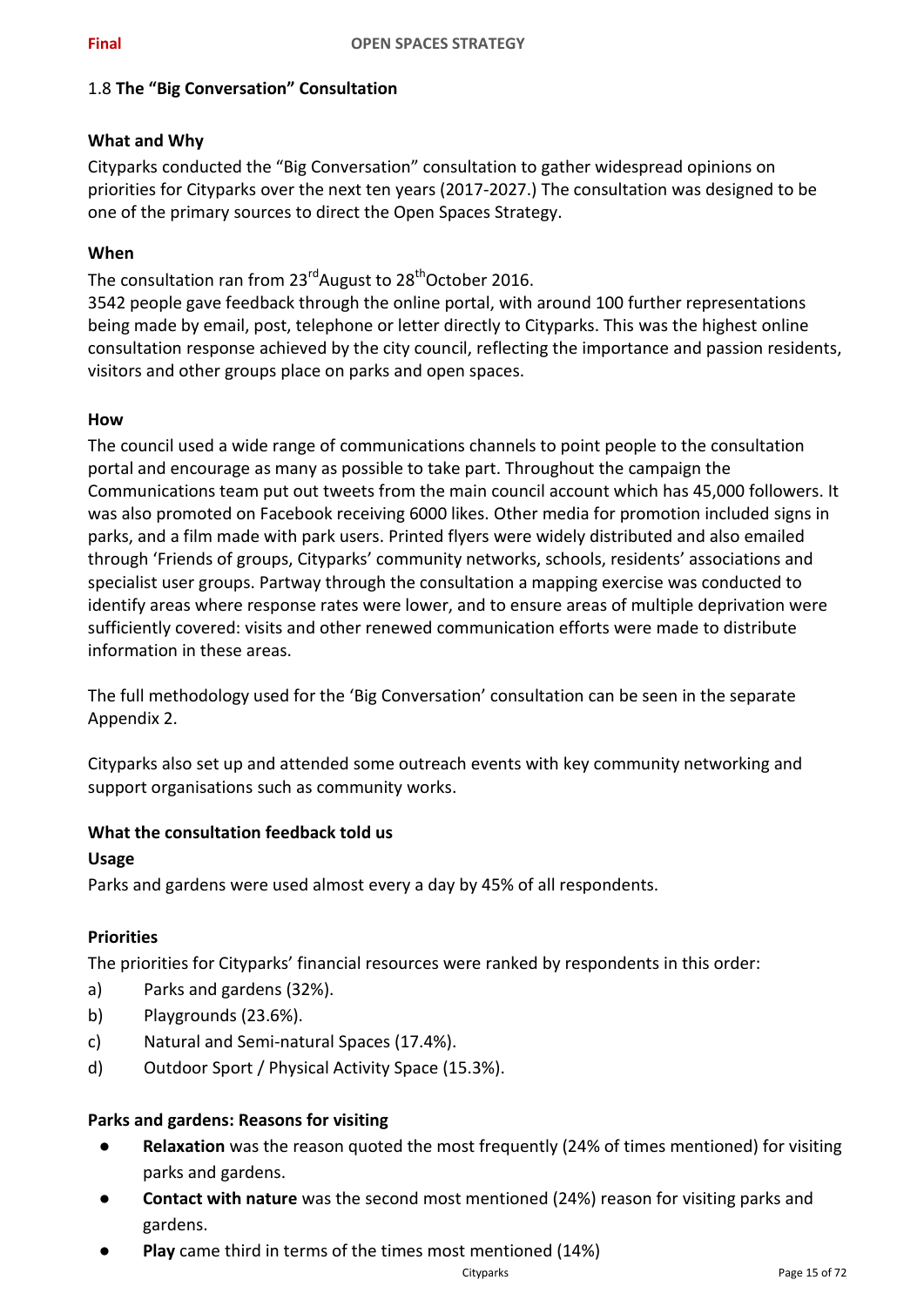#### **Most important focus for resources**

● The three most important features to focus resources in parks were trees, play and grass (15%, 14.3% and 14% respectively.)

#### **Play**

- 62% of respondents used playgrounds either almost every day or at least once a week.
- 74.2% of respondents tend to agree, or strongly agree, to the approach of replacing pieces of play equipment from children's playgrounds with natural play features.

#### **Volunteering**

- 78% of respondents stated they did not formally or informally help to maintain their local park on a voluntary basis.
- 56% of respondents stated they were very, or fairly, interested in helping with the maintenance of their local park or open space.
- 65% of respondents reported to have picked up litter at least once a week.
- 70.5% of respondents tend to agree, or strongly agree, that residents should be allowed to cut grass verges using their own tools under certain circumstances.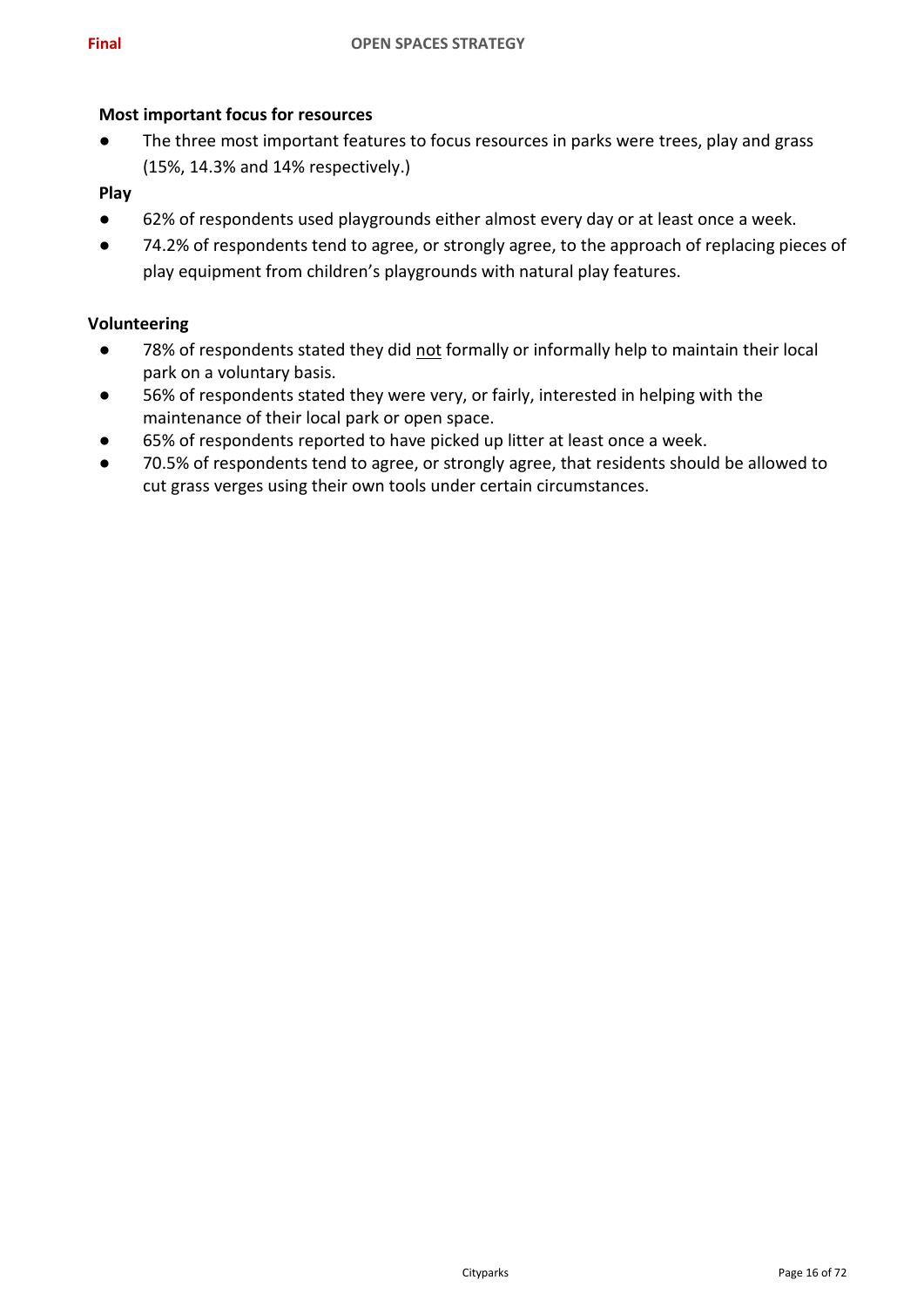#### 1.9 **Vision for Cityparks**

Whilst these are challenging financial times a strategy document needs to foster a vison of where the council is seeking to go. A vision can be positioned many years in the future and seeks to be an aspiration and desire to inspire the audience.



The city has UNESCO Biosphere designation, which ultimately is about connecting people to nature and raising awareness. Therefore a vision for Cityparks seeks that Brighton & Hove's parks and open spaces continue to be well designed to meet the needs of the city. They provide environments which are resilient to climate change and are biodiverse; they deliver equitable health benefits to all and have great play and educational value. They are environments where heritage features have been treated sensitively, restored and interpreted to enhance their enjoyment for all, whose assets have been managed to provide maximum community, environmental and commercial value; therefore creating a sustainable model for growth.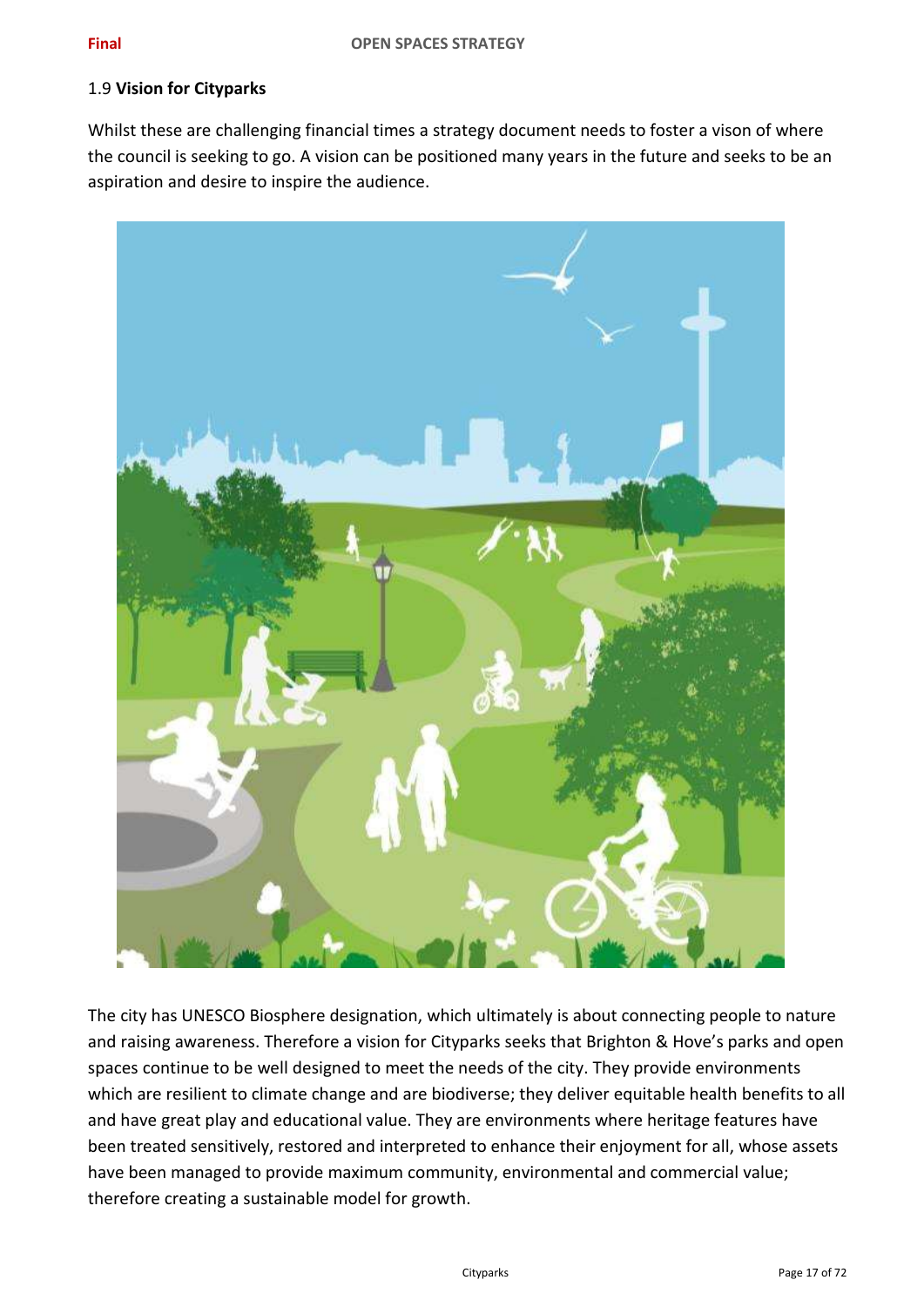# Section 2 **Types of Open Space**

# **Equalities Impact Assessment**

In Sections 2 and 3, the letter **EQ** has been placed alongside the 'Actions' and 'Policies' to reflect activities which support specific groups such as the young, old, people with physical/mental health challenges etc.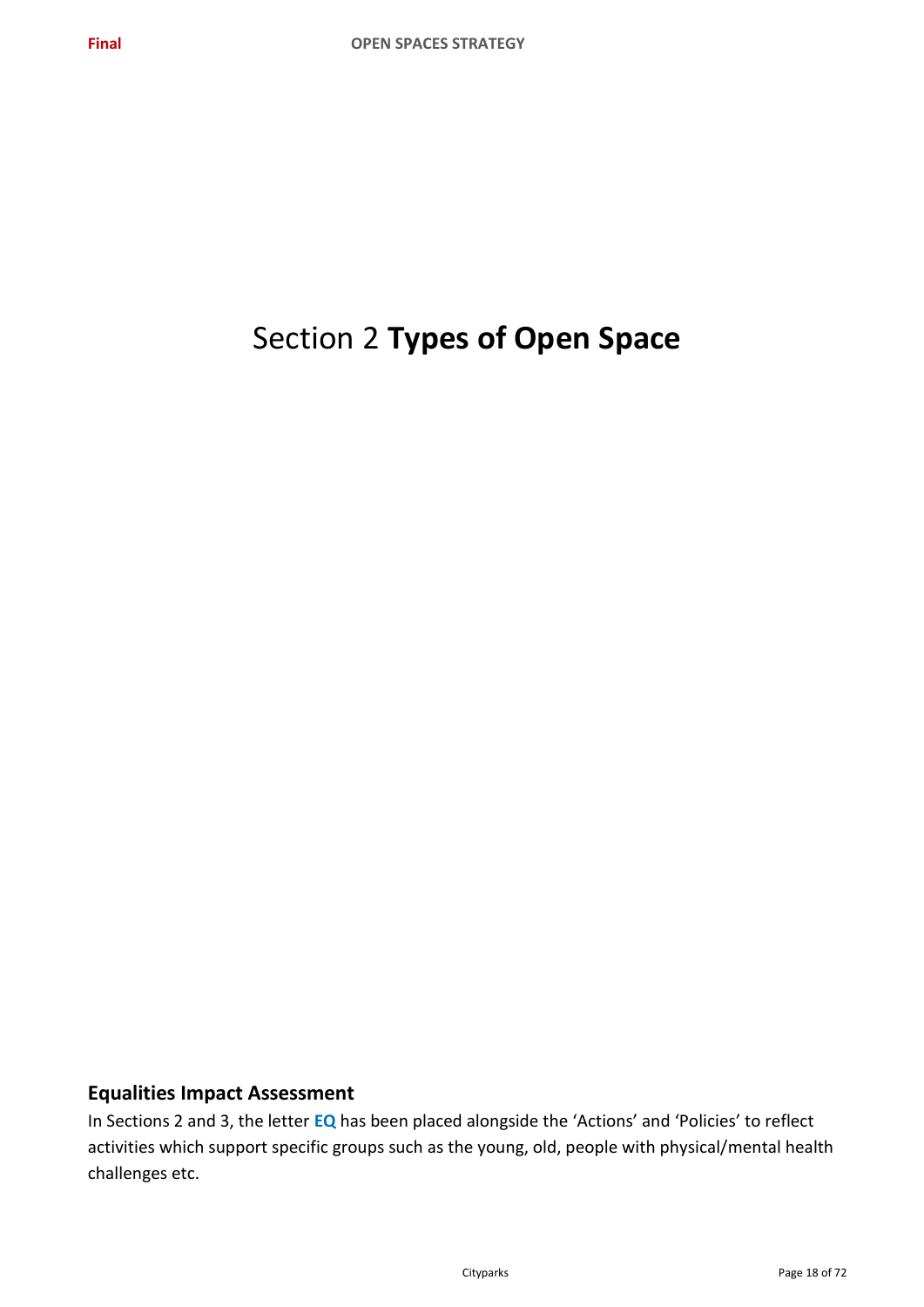| <b>Type of Open Space</b>                        | <b>2.2 Parks and Gardens</b>                                                                                                                                                                                                                                                                                                                                                                                                                                                                                                                                                                                                                                                                                                                                                                                                                                                                                                                                                            |
|--------------------------------------------------|-----------------------------------------------------------------------------------------------------------------------------------------------------------------------------------------------------------------------------------------------------------------------------------------------------------------------------------------------------------------------------------------------------------------------------------------------------------------------------------------------------------------------------------------------------------------------------------------------------------------------------------------------------------------------------------------------------------------------------------------------------------------------------------------------------------------------------------------------------------------------------------------------------------------------------------------------------------------------------------------|
| <b>Definition/Summary</b>                        | Parks and gardens can be any formalised outdoor space containing grass and<br>trees as a minimum, but may also include: playgrounds, wildlife areas,<br>outdoor sports, cafes, paths, flowerbeds, community gardens, water<br>features, benches and historic features for the enjoyment of the public.                                                                                                                                                                                                                                                                                                                                                                                                                                                                                                                                                                                                                                                                                  |
| <b>The Numbers</b>                               | As defined in the Open Space Sport and Recreation study 2009 (vi)<br>$\bullet$<br>report there are approximately 147 parks and gardens spread across the<br>city.<br>Parks and gardens cover about 1,200 hectares of the city.<br>$\bullet$<br>Stanmer Park is the largest park, covering 485 hectares.<br>$\bullet$<br>The city has 38 'Friends of Parks' groups.<br>$\bullet$<br>The seven Green Flag parks in the city are all parks and gardens. (Green<br>Flag Awards are an independent quality standard for open spaces such<br>as parks, given to local authorities).                                                                                                                                                                                                                                                                                                                                                                                                           |
| <b>Key Challenges</b>                            | Formal parks and gardens require the largest resource from Cityparks as<br>they contain numerous features such as those listed in the definition<br>section.<br>Like many parks services across the country, Cityparks has had to stop<br>$\bullet$<br>and reduce some activities. This process is likely to continue.<br>Cityparks has had difficulty maintaining some of its features in parks and<br>gardens at the level the public has enjoyed in previous years.<br>A number of basic activities such as floral displays weeding and pruning<br>$\bullet$<br>have reduced or stopped as resources decline.<br>High quality horticultural skills and features have also diminished over<br>time.<br>Retaining the high standards for the seven Green Flag parks has also<br>been a challenge during this constrained resource period.<br>Many park benches are not suitable for some members of the general<br>public as they are too low and don't provide arm rests for support. |
| <b>Responsibilities</b>                          | As with all open spaces the council has a general duty of care under health<br>and safety legislation to maintain its asset and ensure it is safe for the public<br>to utilise. However, the concentration of the features which exist within<br>parks and gardens such as: water features, buildings, paths, playgrounds, and<br>trees, makes this task more demanding.                                                                                                                                                                                                                                                                                                                                                                                                                                                                                                                                                                                                                |
| <b>Key Policies/Adopted</b><br><b>Strategies</b> | There are a significant number of policies and strategies which help to inform<br>the management of parks and gardens.<br>City Plan Part One (ix) SA4'Urban Fringe', SA5 'The setting of the South<br>Downs', CP10 'Biodiversity', CP16 'Open Space', CP17 'Sports Provision', CP7<br>'Infrastructure and Developer Contributions'.<br>Open Space, Sport and Recreation Study 2009 (vi) and Open Space Study<br>Update 2011 (vii). The South Downs Local Plan (x)                                                                                                                                                                                                                                                                                                                                                                                                                                                                                                                       |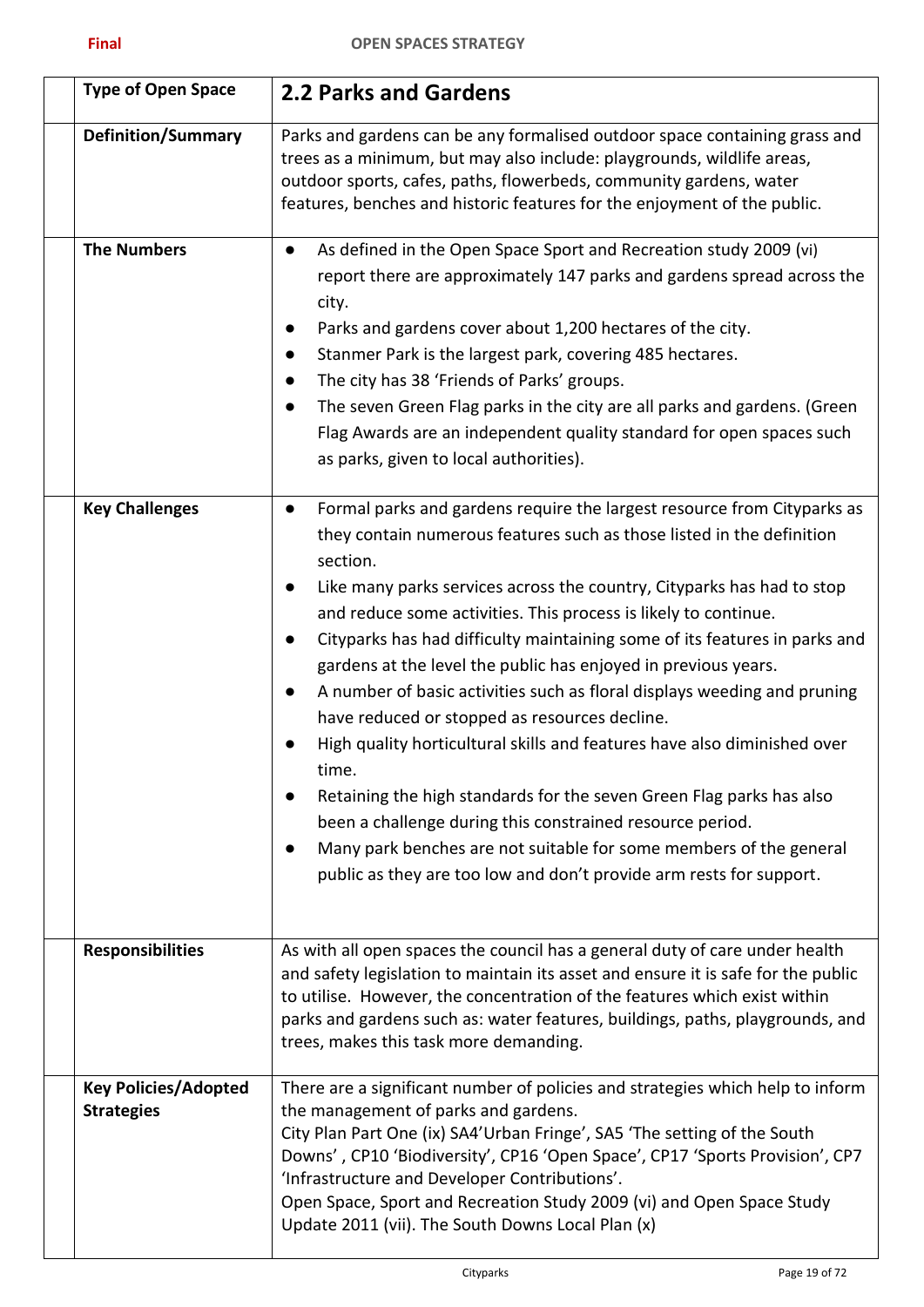| <b>Big Conversation</b><br><b>Consultation Results</b> | Ranked number one open space for future investment.<br>$\bullet$<br>96% of respondents visit parks and gardens more than once a month.<br>٠<br>45% of respondents visit parks and gardens<br>٠<br>52% of respondents agreed to Cityparks exploring sponsorship and<br>٠<br>advertisements in open spaces to increase investment.<br>Fewer than 1% of respondents never visit parks and gardens<br>$\bullet$<br>The list below identifies which features in parks and gardens<br>respondents thought Cityparks should focus future financial resources<br>on:<br>16.50%<br><b>Trees in Parks</b><br>12.94%<br><b>Grass in Parks</b><br>10.26%<br>Children's play equipment<br>10.12%<br>Park buildings<br>Wildlife areas<br>10.00% |
|--------------------------------------------------------|-----------------------------------------------------------------------------------------------------------------------------------------------------------------------------------------------------------------------------------------------------------------------------------------------------------------------------------------------------------------------------------------------------------------------------------------------------------------------------------------------------------------------------------------------------------------------------------------------------------------------------------------------------------------------------------------------------------------------------------|
| <b>Internal &amp; External</b><br><b>Conversations</b> | The experience for both Friends of Parks and officers is that collaborations<br>are very variable. A shared vision and realistic expectation is needed.<br>A significant number of educational activities such as Forest Schools take<br>place in parks and gardens which we would like to support and co-ordinate<br>better.<br>A number of academic institutes are keen to work with Cityparks to explore a<br>range of collaboration opportunities with student volunteering in open<br>spaces.<br>Private businesses from varied backgrounds have also contacted Cityparks to<br>support volunteering and provide resources in kind.                                                                                          |
| <b>Proposed Policies</b>                               | Continue to encourage habitats and opportunities for wildlife to thrive<br>a)<br>within all open spaces including parks and gardens.<br>Cityparks to operate more commercially and seek to generate new<br>b)<br>income streams.<br>Park benches to be selected to ensure the broadest range of people can<br>C)<br>use them. EQ                                                                                                                                                                                                                                                                                                                                                                                                  |
| <b>Actions</b>                                         | 1) Develop simple map-based system or works list to identify an agreed set<br>of changes. This process should start with the most frequented parks or<br>where an additional resource has been identified.<br>2) Ensure in the development of park plans that environmental, inclusive<br>and sustainable choices are imbedded into proposals.<br>Develop a guide for park benches and procure a new bench design for<br>3)<br>Cityparks.                                                                                                                                                                                                                                                                                         |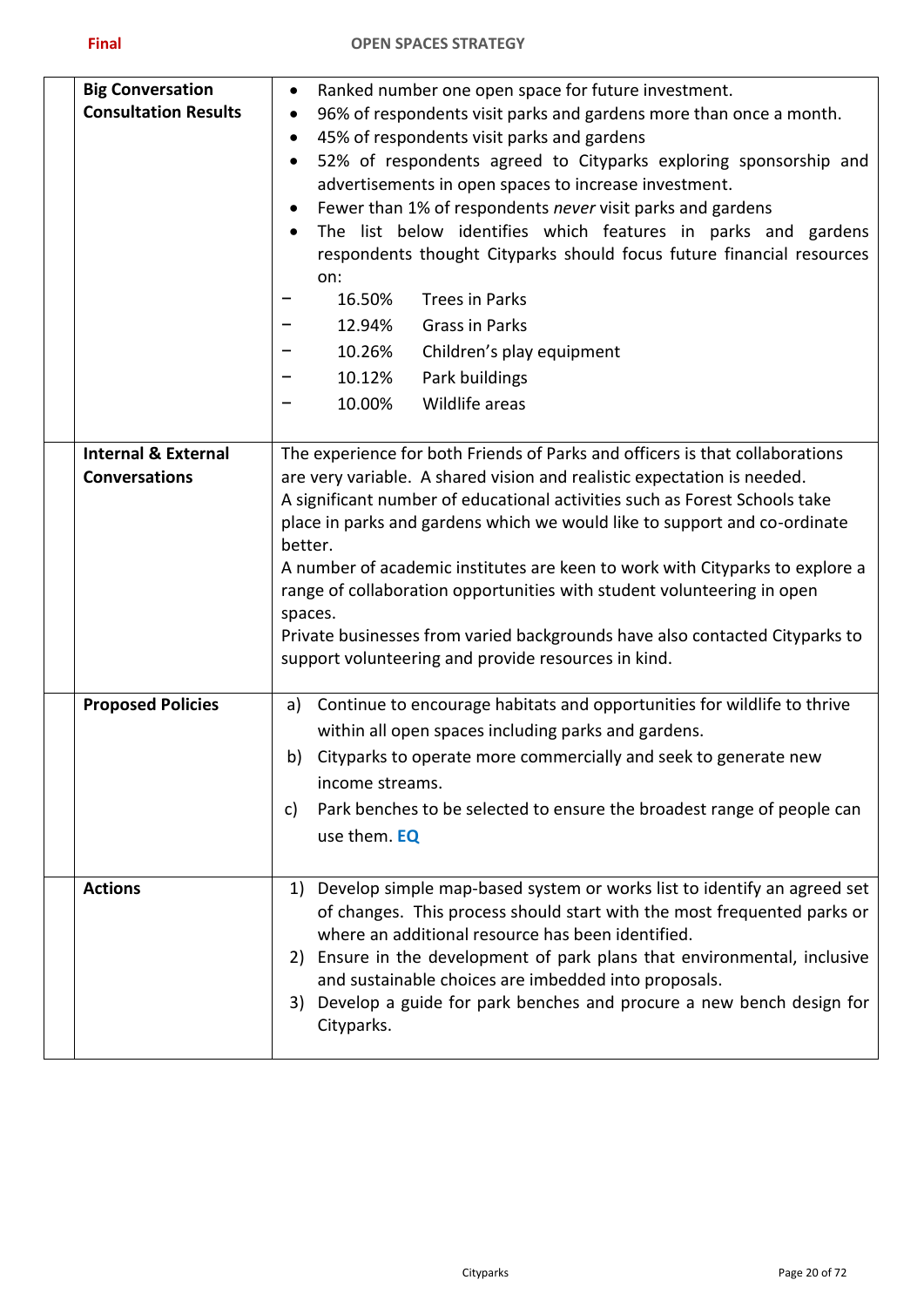<span id="page-20-0"></span>

| <b>Type of Open Space</b>                                      | 2.3 Playgrounds                                                                                                                                                                                                                                                                                                                                                                                                                                                                                                                                                                                                                                                                                                                                                 |
|----------------------------------------------------------------|-----------------------------------------------------------------------------------------------------------------------------------------------------------------------------------------------------------------------------------------------------------------------------------------------------------------------------------------------------------------------------------------------------------------------------------------------------------------------------------------------------------------------------------------------------------------------------------------------------------------------------------------------------------------------------------------------------------------------------------------------------------------|
| <b>Definition/Summary</b>                                      | Outdoor areas for children to play located in a public parks and open spaces.                                                                                                                                                                                                                                                                                                                                                                                                                                                                                                                                                                                                                                                                                   |
| <b>The Numbers</b>                                             | There are 53 playgrounds that are managed by Cityparks and were<br>$\bullet$<br>reviewed for the 2016 'The State of Play' <sup>xi</sup> report. They include 12<br>small, 31 medium and 10 large sites.<br>The playgrounds contain approximately 600 individual pieces of play<br>apparatus.                                                                                                                                                                                                                                                                                                                                                                                                                                                                    |
| <b>Key Challenges</b>                                          | Cityparks has limited resources to inspect and maintain the existing play<br>٠<br>infrastructure.<br>Approximately 500 items of play apparatus will need replacing over the<br>next 10 years.<br>Cityparks will need to find approximately £2m for play equipment over<br>the next 5-10 years to maintain current levels.<br>A number of playgrounds do not meet the design and accessibility<br>standards desired for disabled children and their families.<br>Maintaining voluntary smoking bans in playgrounds,                                                                                                                                                                                                                                              |
| <b>Responsibilities</b>                                        | Health and safety law requires the council to maintain safe facilities for<br>$\bullet$<br>children. This requires a regular regime of inspection and maintenance.<br>Playgrounds have visual inspections at least five days of the week.<br>An independent safety audit is commissioned annually.<br>Cityparks employs a specialist maintenance operative to repair play<br>apparatus.                                                                                                                                                                                                                                                                                                                                                                         |
| <b>Key Policies/Adopted</b><br><b>Strategies</b>               | City Plan Part One (see ix): CP10 'Biodiversity, CP16 'Open Space'.<br>Happiness: Brighton & Hove Mental Health and Wellbeing Strategy 2014-<br>2017 <sup>xii</sup> highlights the importance of open spaces and play spaces for health.<br>The State of Play Report 2016 (see xi), this document identified that a large<br>proportion of play apparatus will need replacing within five to ten years.                                                                                                                                                                                                                                                                                                                                                         |
| <b>Big Conversation</b><br><b>Consultation Results</b>         | Ranked second highest priority for future investment.<br>$\bullet$<br>Playgrounds in parks and gardens are one of the top three features<br>٠<br>respondents wanted to focus resources on in the future.<br>Playgrounds are one of the most visited open spaces with more than<br>٠<br>56% of respondents visiting once a month or more.<br>74% of respondents agreed, or tended to agree, that Cityparks should<br>٠<br>replace traditional play equipment, such as swings with natural play<br>items to help to reduce ongoing maintenance demand. Natural play<br>includes, boulders, rocks, tree trunks, planting and creative landscaping.<br>52% of respondents said yes to support Cityparks exploring sponsorship<br>and advertisement for open spaces. |
| <b>Internal &amp; External</b><br><b>Conversations Results</b> | It is already challenging to maintain any new play site donated to the council<br>as its resources are already limited to inspecting and maintaining the existing<br>playgrounds. Extending smoke free zone 20-30 metres beyond the<br>playground boundary and adding signage to promote smoke free play places<br>as recommended by Health and Wellbeing Board Smokefree consultation<br>paper. Replicate the success of the PARC in Rottingdean, which provides play<br>equipment and facilities to other groups in other parts of the city.                                                                                                                                                                                                                  |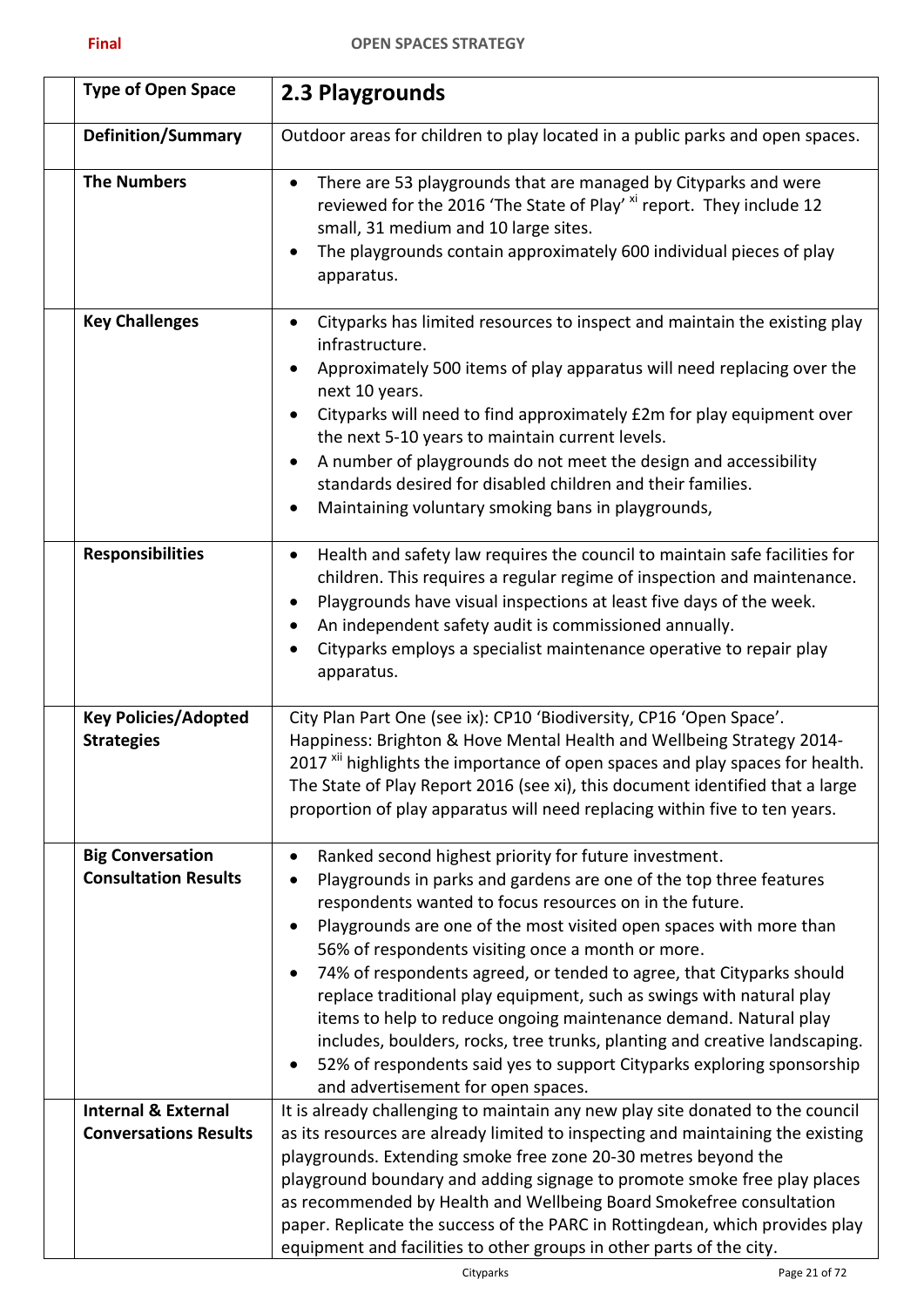| <b>Proposed Policies</b> | a)<br>b)<br>c) | Optimise play opportunities across the city, prioritising and rationalising<br>investment in play spaces within parks and gardens. EQ<br>Introduce more natural play features into playgrounds. EQ<br>New playgrounds, funded by development agreements and third parties,<br>will only be adopted by Cityparks with a minimum 15 year maintenance<br>package. Only using play equipment/features approved by Cityparks or<br>similar agreed package that secures long term viability of the site. (this<br>does not include existing play sites). EQ<br>d) Playgrounds to be designated voluntary smoke free areas to be |
|--------------------------|----------------|---------------------------------------------------------------------------------------------------------------------------------------------------------------------------------------------------------------------------------------------------------------------------------------------------------------------------------------------------------------------------------------------------------------------------------------------------------------------------------------------------------------------------------------------------------------------------------------------------------------------------|
|                          |                | extended 20-30 meters. EQ                                                                                                                                                                                                                                                                                                                                                                                                                                                                                                                                                                                                 |
| <b>Actions</b>           | 1)             | Replace and integrate traditional play equipment with natural features,<br>as traditional play items come to the end of their life. EQ                                                                                                                                                                                                                                                                                                                                                                                                                                                                                    |
|                          | 2)             | Develop a guide for play equipment and natural features which meets<br>positive criteria for accessibility, inclusivity, maintenance and<br>environmental standards. EQ                                                                                                                                                                                                                                                                                                                                                                                                                                                   |
|                          |                | 3) Explore the sponsorship of playgrounds.                                                                                                                                                                                                                                                                                                                                                                                                                                                                                                                                                                                |
|                          | 4)             | Promote playgrounds as voluntary smoke-free zones to be extended 20-<br>30 meters.                                                                                                                                                                                                                                                                                                                                                                                                                                                                                                                                        |
|                          |                |                                                                                                                                                                                                                                                                                                                                                                                                                                                                                                                                                                                                                           |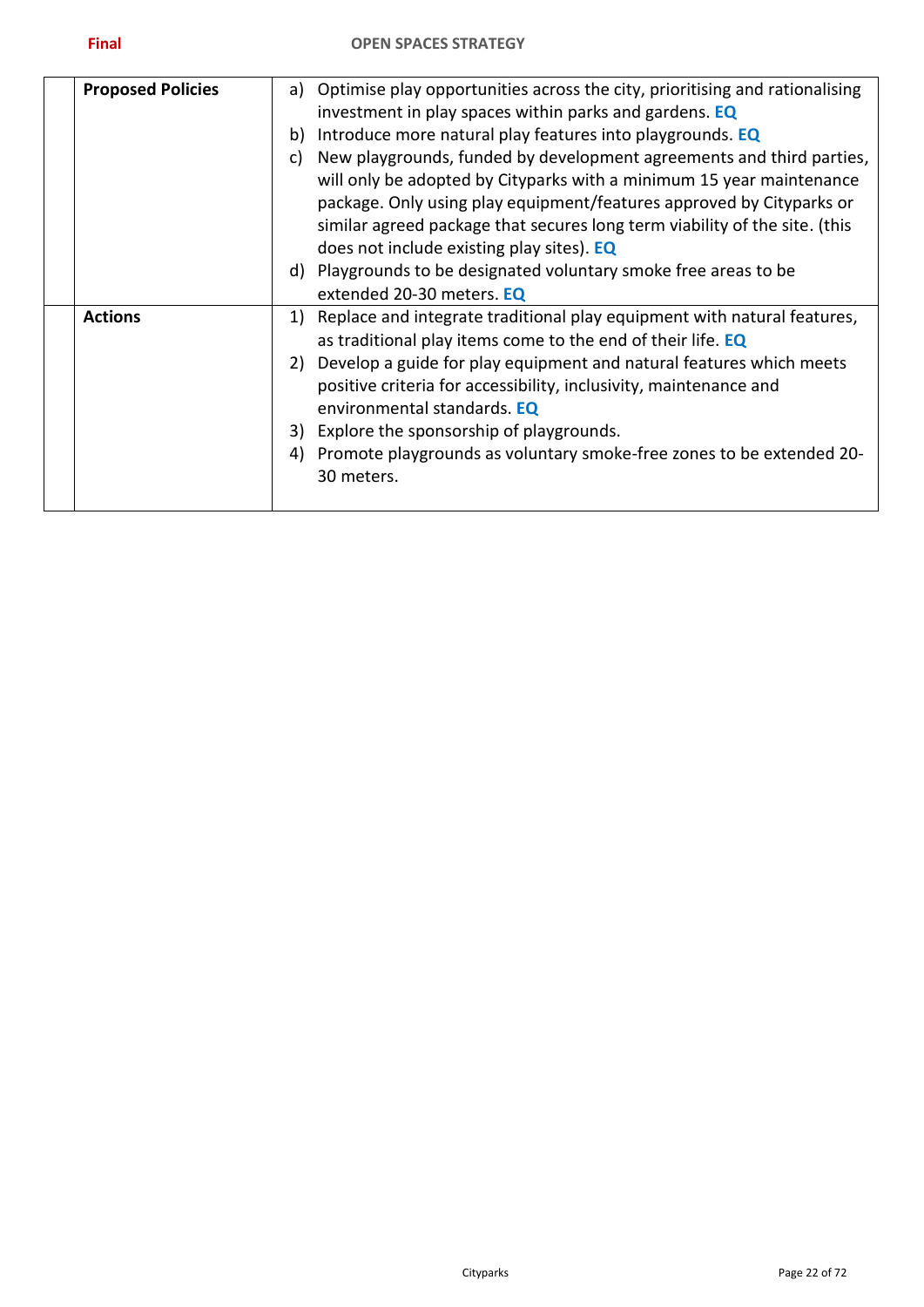<span id="page-22-0"></span>

| <b>Type of Open Space</b> | 2.4 Natural & Semi-Natural Green Space                                                                                                                                                                                                                                                                                                                                                                                                                                                                                                                                                                                                                                                                                                                                                                       |
|---------------------------|--------------------------------------------------------------------------------------------------------------------------------------------------------------------------------------------------------------------------------------------------------------------------------------------------------------------------------------------------------------------------------------------------------------------------------------------------------------------------------------------------------------------------------------------------------------------------------------------------------------------------------------------------------------------------------------------------------------------------------------------------------------------------------------------------------------|
| <b>Definition/Summary</b> | Semi-natural habitats are defined as any habitat where human activity,<br>(typically agriculture) has changed the environment such as: woodlands,<br>urban forestry, scrub, grasslands, downland, commons, meadows, wetlands,<br>open and running water, wastelands, derelict open land, rock areas, cliffs,<br>quarries and pits.<br>Natural habitats are those undisturbed by human activity, typically<br>wilderness areas, mountains and deserts. There are no habitats in or around<br>the city that have not been significantly modified by human activity even the<br>woodland has been repeatedly cropped over the centuries and planted with<br>species of trees to suit production.<br>The city has UNESCO Biosphere designation, giving it international status                                   |
|                           | recognising its unique location for chalk grasslands, water supply and Elm<br>tree collection. Ultimately, the Biosphere is about connecting people to<br>nature and raising awareness.                                                                                                                                                                                                                                                                                                                                                                                                                                                                                                                                                                                                                      |
| <b>The Numbers</b>        | The council manages over 14,000 acres of semi- natural and natural<br>$\bullet$<br>landscapes: woodland, grazing, arable and downland.<br>Four Local Geological Sites and eight Local Nature Reserves,<br>$\bullet$<br>Archaeologically Sensitive Areas, and Scheduled Ancient Monuments.<br>Cityparks manage 110 hectares of chalk grassland through grazing.<br>$\bullet$<br>62 Local Wildlife Sites covering 612 hectares.<br>٠<br>Over 30,000 hours of volunteers work, managed by the Park Rangers<br>$\bullet$<br>each year, much of this on natural green space.                                                                                                                                                                                                                                      |
| <b>Key Challenges</b>     | Uncertainty of agricultural funding resources from Europe, when the UK<br>٠<br>leaves the European Union, potentially affecting Cityparks ability to<br>steward large areas of land for grazing.<br>Maintaining statutory 'public rights of way' and open access requires<br>that the routes are effectively signed and maintain accessibility.<br>Costs for replacing gates, fences and posts generally.<br>$\bullet$<br>Conflicts between farmers', land management and public access.<br>٠<br>Lack of public understanding of the importance of these habitats.<br>Conflicts between bikers, dog walkers, walkers, and other leisure<br>activities e.g. golf etc.<br>Encouraging the use of natural and semi-natural habitats by all social<br>groups to improve health outcomes and reduce inequalities. |
| <b>Responsibilities</b>   | Natural Environment and Rural Communities Act 2006 places a duty on the<br>council in exercising its functions, have regard, so far as is consistent with the<br>proper exercise of those functions, to the purpose of conserving biodiversity.<br>Conserving biodiversity includes, in relation to a living organism or type of<br>habitat, restoring or enhancing a population or habitat.<br>Statutory obligation to maintain the Rights of Way.<br>Authorities need to promote biodiversity through the preparation and<br>implementation of Local Biodiversity Action Plans (LBAPs) by promoting the<br>provision, protection or enhancement of natural and semi-natural<br>greenspace. The Habitat Directive 92/43/EEC <sup>xiii</sup> is followed to manage the<br>city's chalk grasslands.           |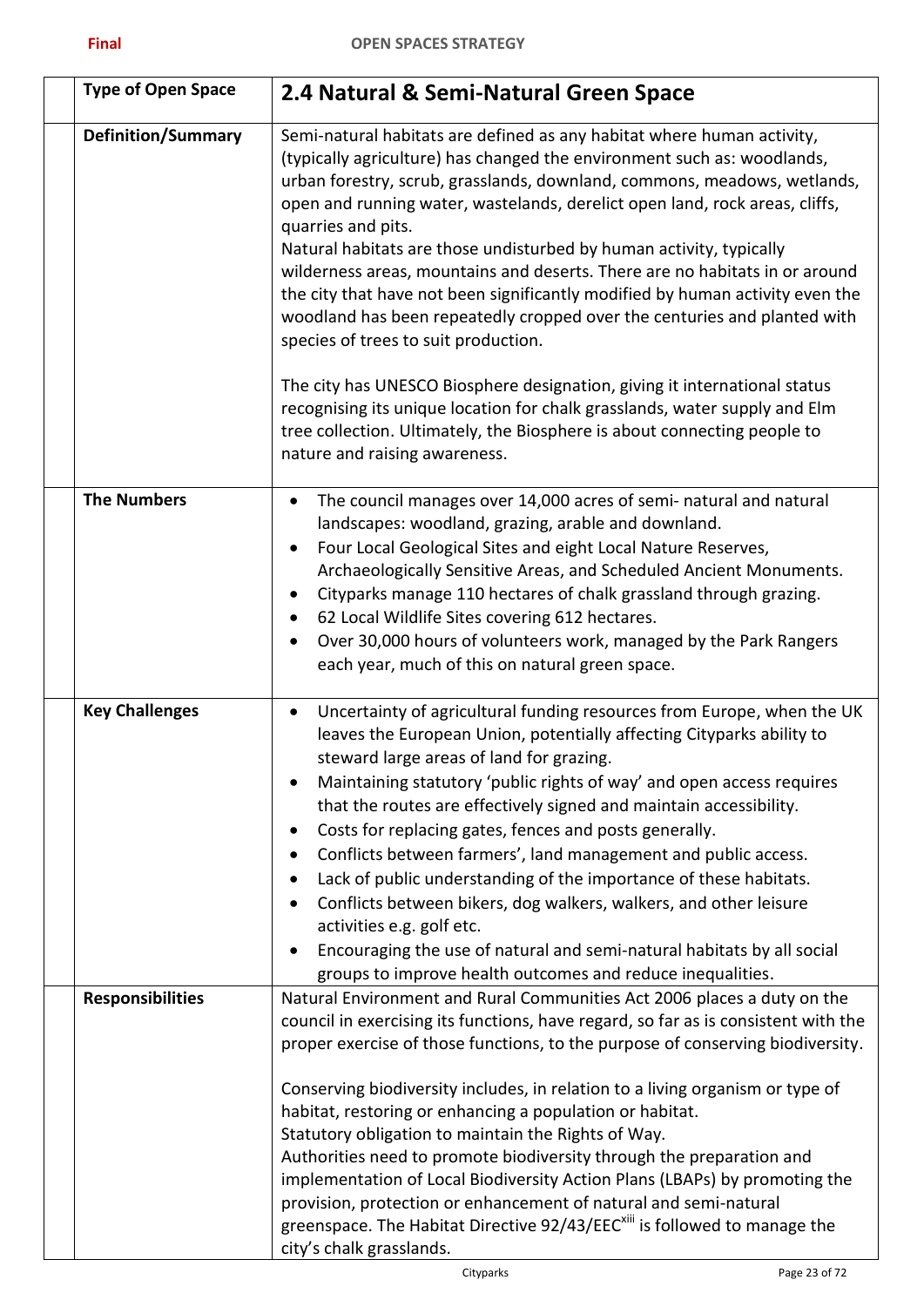| <b>Key Policies/Adopted</b><br><b>Strategies</b>               | City Plan Part One (refer to ix): CP10 'Biodiversity, CP16 'Open Space'.<br>A wide range of live strategies guide the development of this open space<br>including: Biosphere Management Strategy 2014-19 <sup>xiv</sup> , Brighton & Hove Local<br>Biodiversity Action Plan 2013 <sup>xv</sup> , Higher Level Stewardship Agreement (2011-<br>2021) <sup>YVI</sup> . Rights of way improvement Plan <sup>XVII</sup> . The Habitats Directive,<br>92/43/EEC (refer to xiii).<br>The South Downs Local Plan (refer to x) : SD5 Landscape, SD14 Green<br>Infrastructure, SD35 Open Space, SD30, SD53 and SD54 on infrastructure,<br>SD12 Biodiversity, SD2 Ecosystem Services, SD37 Trees, SD9 Dark Night Skies.                  |
|----------------------------------------------------------------|--------------------------------------------------------------------------------------------------------------------------------------------------------------------------------------------------------------------------------------------------------------------------------------------------------------------------------------------------------------------------------------------------------------------------------------------------------------------------------------------------------------------------------------------------------------------------------------------------------------------------------------------------------------------------------------------------------------------------------|
| <b>Big Conversation</b><br><b>Consultation Results</b>         | Ranked third after parks and gardens and playgrounds by respondents.<br>$\bullet$<br>80% of respondents visit more than once a month.<br>$\bullet$<br>10% of respondents visit almost every day.<br>$\bullet$<br>Three of the top four features respondents wanted us to focus Cityparks<br>$\bullet$<br>future funding in parks and gardens were natural elements, including<br>trees, grass and wildlife, highlighting again the importance to the public<br>of contact with nature.                                                                                                                                                                                                                                         |
| <b>Internal &amp; External</b><br><b>Conversations Results</b> | Semi-natural spaces offer the greatest opportunity to deliver are 'relaxation'<br>and 'contact with nature'. They have also been shown to bring a variety of<br>mental, physical health and wellbeing benefits as well as social benefits.<br>These benefits will reduce the development of health problems and long<br>term conditions and contributes to reducing the utilisation of health care<br>services. Opportunities in creating and enhancing green infrastructure links<br>particularly natural and semi-natural; green space and public rights of way,<br>between the City and the National Park significantly supporting biodiversity<br>and health and wellbeing.                                                |
| <b>Proposed Policies</b>                                       | a) Promote and pursue positive conservation management of semi-natural<br>habitats on the council's managed land holdings, especially in designated<br>nature conservation sites, the Nature Improvement Area, priority<br>habitats and those acting as a wildlife stepping stone, and for priority<br>species.<br>b) Seek ways to encourage investment in the Public Rights of Way and Open<br>Access infrastructure including missing paths, signs, fences and gates etc.<br>EQ<br>Continue to implement wildflower planting within all open spaces<br>C)<br>including parks and gardens which can enhance biodiversity, taking into<br>account resilience to climate change and the need for less intensive<br>maintenance. |
| <b>Actions</b>                                                 | Deliver positive conservation management through the council's existing<br>1.<br>Higher Level Stewardship scheme until 2021, by when we will seek to<br>continue and expand this under a successor countryside stewardship<br>scheme.<br>Identify other wildlife enhancement funds and opportunities for the<br>2.<br>urban fringe and the city's parks.                                                                                                                                                                                                                                                                                                                                                                       |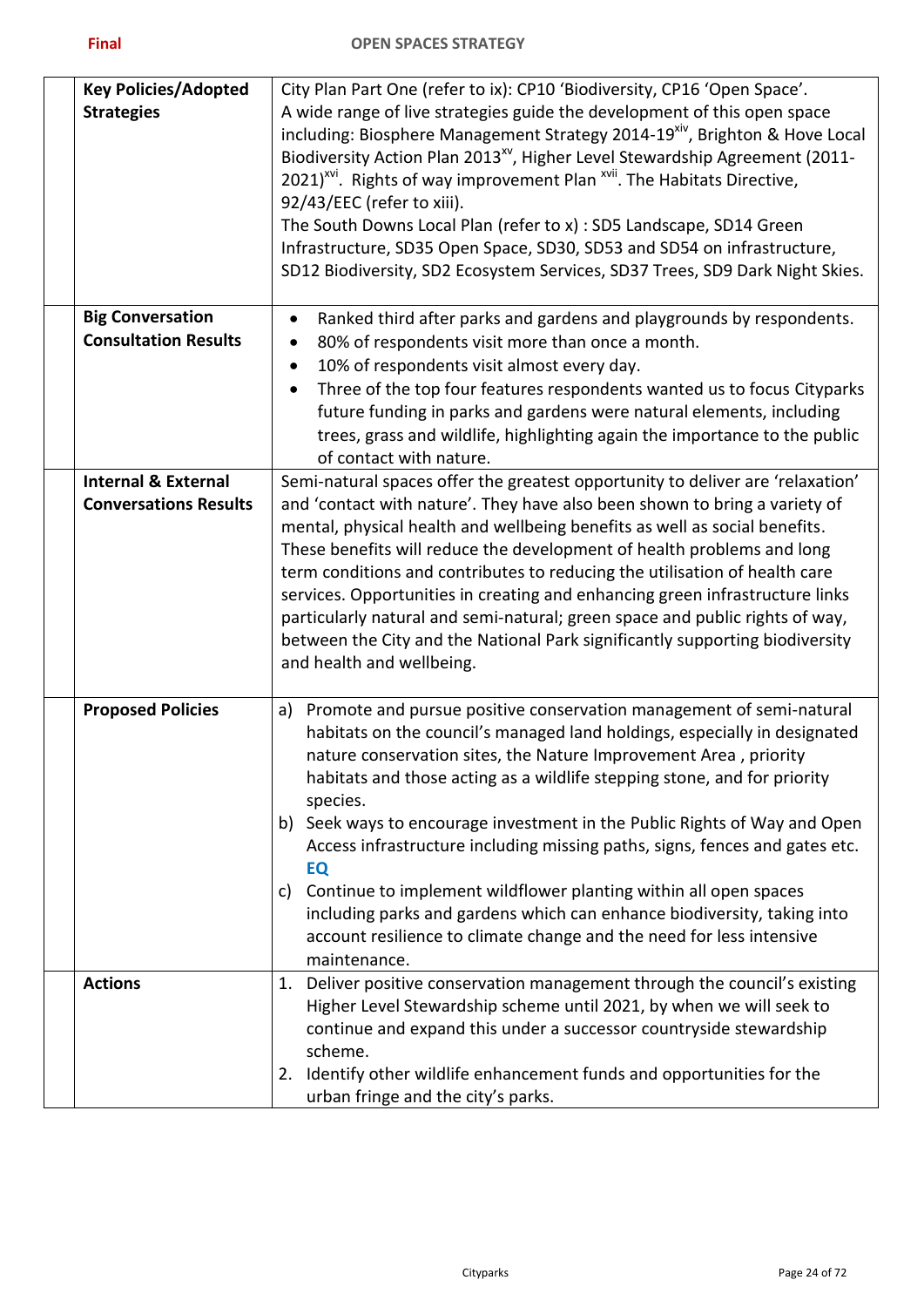| <b>Type of Open Space</b>                              | 2.5 Outdoor Sport & Physical Activity Facilities                                                                                                                                                                                                                                                                                                                                                                                                                                                                                                                                                                                                         |
|--------------------------------------------------------|----------------------------------------------------------------------------------------------------------------------------------------------------------------------------------------------------------------------------------------------------------------------------------------------------------------------------------------------------------------------------------------------------------------------------------------------------------------------------------------------------------------------------------------------------------------------------------------------------------------------------------------------------------|
| <b>Definition/Summary</b>                              | This type includes a diverse range of outdoor facilities including: natural and<br>artificial playing pitches, gym equipment, skateparks, Multi-Use Games Areas<br>(MUGAs), cricket squares, tennis courts, bowls etc. and their related<br>infrastructure. In some instances this also includes assets owned by third<br>parties such as schools and private organisations.                                                                                                                                                                                                                                                                             |
| <b>The Numbers</b>                                     | • Outdoor sports sites cover an area of approximately 115 hectares.<br>• There are 131 grass football pitches across 63 sites, 106 of which are<br>available, at some level, for community use.<br>• There are currently five full-size artificial pitches in Brighton & Hove, and<br>they are all operating at, or nearly at, full capacity.<br>• There are 16 grass cricket squares in Brighton & Hove across 12 sites.<br>• There are 12 sites containing Rugby Union pitches: 19 senior, one junior<br>and two mini rugby union pitches.<br>• There is one Rugby League Pitch at Brighton Rugby Club.                                                |
| <b>Key Challenges</b>                                  | • Very high level of demands from competing sports groups with differing<br>expectations from the council.<br>• Not enough resources to undertake the required grass maintenance for<br>the level of use needed from pitches.<br>• A number of pavilions and sports-related buildings need investment and<br>ongoing maintenance at a time when resources are being reduced.<br>• Sports surfaces may also be used by events, which adds greater wear<br>and may adversely affect the quality of pitches.<br>• Changing trends in key pitch sports.<br>• Is the council best placed to manage all outdoor sport and activity<br>facilities.              |
| <b>Responsibilities</b>                                | Ensure the outdoor sports provision we offer for hire is fit for purpose.<br>Support and empower community groups to gain more autonomy for self-<br>management and long leases of sports assets.                                                                                                                                                                                                                                                                                                                                                                                                                                                        |
| <b>Key Policies/Adopted</b><br><b>Strategies</b>       | City Plan Part One (refer to ix): CP10 'Biodiversity, CP16 'Open Space', CP17<br>'Sports Provision', CP7 'Infrastructure and Developer Contributions'.<br>Happiness: mental health and wellbeing strategy 2014-2017 (refer to ii)<br>highlights the importance of open spaces and play spaces for health.<br>The Playing Pitch Strategy (PPS), (Knight Kavanagh and Page) 2016 <sup>xviii</sup><br>provides a strategic framework for the maintenance and improvement of<br>existing outdoor sports pitches and ancillary facilities between 2016 and<br>2021. The Strategy assessed all playing pitches and found none were surplus<br>to requirements. |
| <b>Big Conversation</b><br><b>Consultation Results</b> | • Outdoor Sport was ranked the fourth highest priority for financial<br>resources to be spent on.<br>15% of respondents rated outdoor sports facilities in their top five most<br>important features to maintain in parks and gardens. This was an<br>amalgamated score for sports pitches (7.1%), skateparks (5.7%) and gym                                                                                                                                                                                                                                                                                                                             |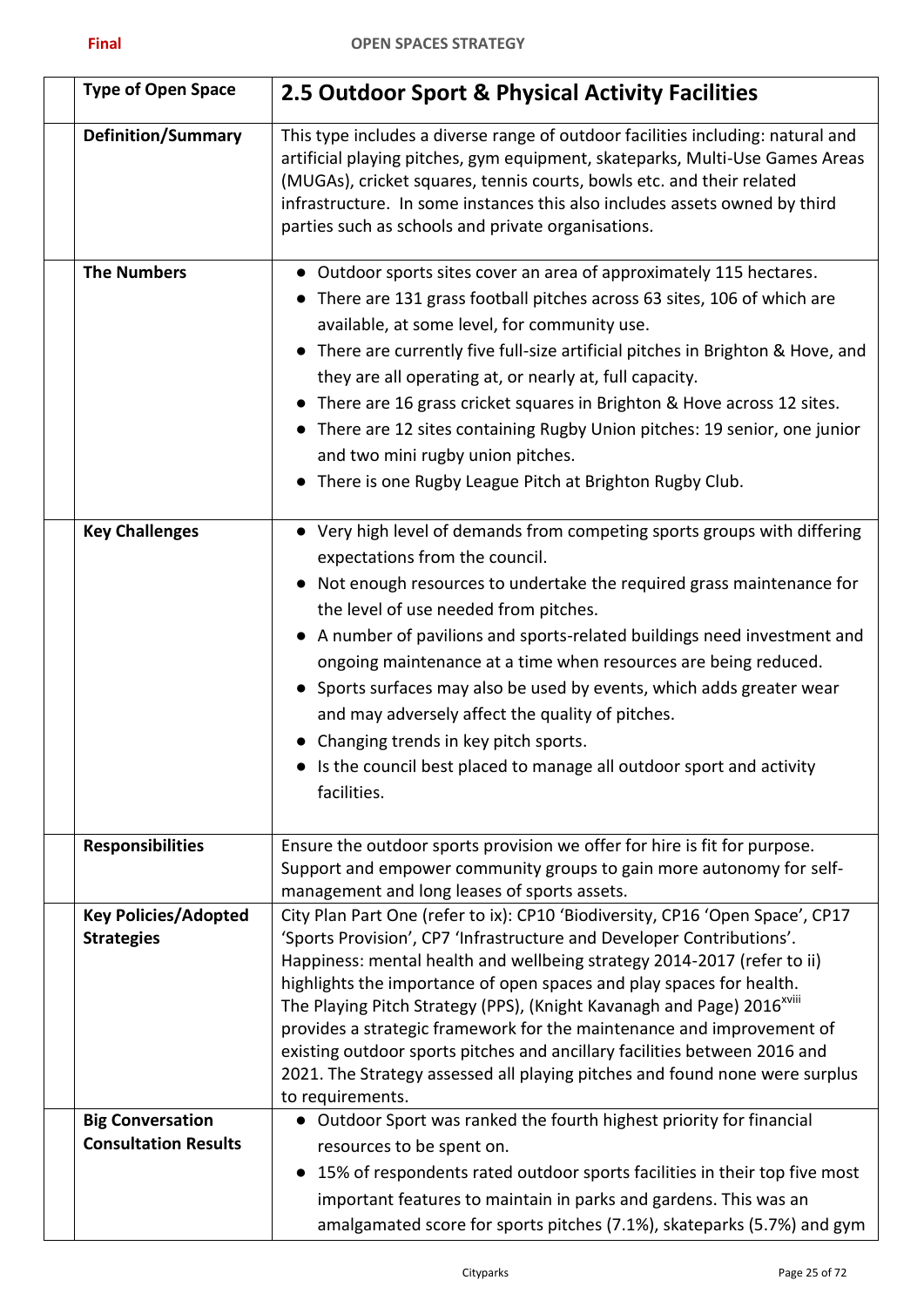| <b>Internal &amp; External</b><br><b>Conversations Results</b> | equipment (2.1%).<br>• 55% of respondents agreed that we should look at the option to further<br>business or corporate sponsorship and advertising in parks and open<br>spaces.<br>One of the biggest concerns from sports clubs relates to the quality of the<br>pitches. Limited resources means Cityparks is currently unable to undertake<br>high quality grass pitch maintenance regimes.<br>Cityparks are working closely with local clubs and governing bodies to explore<br>cost reductions in the supply of outdoor sports provision, its management,                                                                                                                                                                                                                                                                                                                         |
|----------------------------------------------------------------|----------------------------------------------------------------------------------------------------------------------------------------------------------------------------------------------------------------------------------------------------------------------------------------------------------------------------------------------------------------------------------------------------------------------------------------------------------------------------------------------------------------------------------------------------------------------------------------------------------------------------------------------------------------------------------------------------------------------------------------------------------------------------------------------------------------------------------------------------------------------------------------|
|                                                                | maintenance and ownership across the city.<br>Cityparks has also been in discussion with schools and academic institutes to<br>understand what council facilities they currently use, and if there is scope for<br>formalised clubs to use their existing facilities further.                                                                                                                                                                                                                                                                                                                                                                                                                                                                                                                                                                                                          |
| <b>Proposed Policies</b>                                       | Optimise outdoor sport and physical activities provision across the city,<br>a)<br>including skateparks and fixed gyms, prioritising investment to improve<br>quality of identified sites. EQ<br>Invest in artificial pitches to meet current and future demand whilst not<br>b)<br>undermining the multi-functional use of traditional grass pitches.<br>Promote the importance of open and play space health.<br>c)<br>d)<br>Support, engage and facilitate sports clubs to increase their<br>responsibilities and management of council owned sports assets.                                                                                                                                                                                                                                                                                                                        |
| <b>Actions</b>                                                 | Continue to work with clubs and sporting organisations regarding<br>1.<br>partnerships and responsibilities of sports facilities, in accordance with<br>the Community Asset, Lease/ Licenses and Transfers as identified in the<br>Playing Pitch Strategy 2016.<br>Work with schools and academic institutes to widen use of shared<br>2.<br>facilities for formalised clubs and organisations.<br>Seek to invest in new 3G artificial sports pitches such as recently<br>3.<br>constructed at the Manor Road Gym in Whitehawk.<br>Work with partners identified in the Playing Pitch Strategy to respond to<br>4.<br>the needs assessment and action plan. EQ<br>Work with Public Health to promote the health benefits of outdoor<br>5.<br>physical activity by increasing the accessibility of parks and open spaces<br>to all social and vulnerable groups e.g. TakePart event. EQ |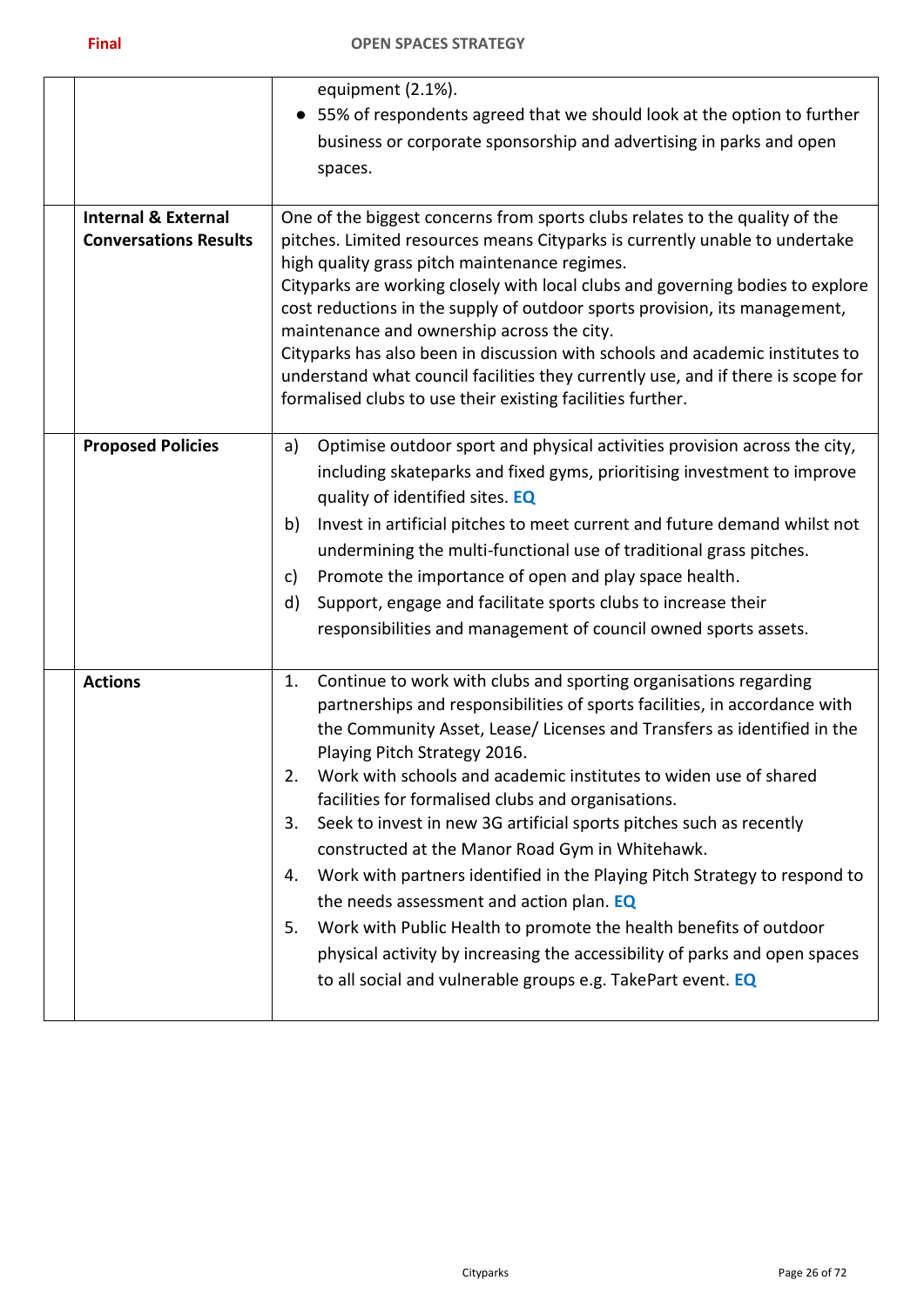| <b>Type of Open Space</b>                                                                                                | <b>2.6 Small Grassed Areas (Amenity Green Space)</b>                                                                                                                                                                                                                                                                                                                                                                                                                                                                                                                                                                                                                                                                                                                                                                                                                                                                                                                                                                                                                                                                                                                                                             |
|--------------------------------------------------------------------------------------------------------------------------|------------------------------------------------------------------------------------------------------------------------------------------------------------------------------------------------------------------------------------------------------------------------------------------------------------------------------------------------------------------------------------------------------------------------------------------------------------------------------------------------------------------------------------------------------------------------------------------------------------------------------------------------------------------------------------------------------------------------------------------------------------------------------------------------------------------------------------------------------------------------------------------------------------------------------------------------------------------------------------------------------------------------------------------------------------------------------------------------------------------------------------------------------------------------------------------------------------------|
| <b>Definition/Summary</b>                                                                                                | Small grassed areas are typically found around housing estates, and road<br>infrastructure. They sometimes contain other features such as benches, bins,<br>lighting, trees or flower beds but typically they are just grass. It should be<br>noted that not all sites are small.                                                                                                                                                                                                                                                                                                                                                                                                                                                                                                                                                                                                                                                                                                                                                                                                                                                                                                                                |
| <b>The Numbers</b>                                                                                                       | Cityparks has over 570 individual small grass areas to manage.<br>$\bullet$                                                                                                                                                                                                                                                                                                                                                                                                                                                                                                                                                                                                                                                                                                                                                                                                                                                                                                                                                                                                                                                                                                                                      |
| <b>Key Challenges</b>                                                                                                    | Continuing to cut all of the grassed areas with fewer staff.<br>$\bullet$                                                                                                                                                                                                                                                                                                                                                                                                                                                                                                                                                                                                                                                                                                                                                                                                                                                                                                                                                                                                                                                                                                                                        |
|                                                                                                                          | Some members of the public complain when the grass is left too long.<br>$\bullet$                                                                                                                                                                                                                                                                                                                                                                                                                                                                                                                                                                                                                                                                                                                                                                                                                                                                                                                                                                                                                                                                                                                                |
|                                                                                                                          | Maintaining all the grass-cutting contracts with different organisations.                                                                                                                                                                                                                                                                                                                                                                                                                                                                                                                                                                                                                                                                                                                                                                                                                                                                                                                                                                                                                                                                                                                                        |
| <b>Responsibilities</b>                                                                                                  | Cityparks needs to keep highways and footways free of obstacles, including<br>long grass growing onto them, which can obstruct pedestrians, cycles and<br>vehicles.                                                                                                                                                                                                                                                                                                                                                                                                                                                                                                                                                                                                                                                                                                                                                                                                                                                                                                                                                                                                                                              |
| <b>Key Policies/Adopted</b><br><b>Strategies</b>                                                                         | City Plan Part One (refer to ix): CP10 'Biodiversity, CP16 'Open Space'.                                                                                                                                                                                                                                                                                                                                                                                                                                                                                                                                                                                                                                                                                                                                                                                                                                                                                                                                                                                                                                                                                                                                         |
| <b>Big Conversation</b><br><b>Consultation Results</b><br><b>Internal &amp; External</b><br><b>Conversations Results</b> | Smaller grassed areas were the third most used open spaces by<br>$\bullet$<br>respondents after parks and gardens and natural and semi-natural green<br>spaces.<br>Only 4.9% of respondents thought we should spend future resources on<br>$\bullet$<br>them, ranking this type fifth out of the seven open spaces types.<br>45% of the respondents were prepared to volunteer and mow grass at a<br>$\bullet$<br>frequency varying from every month, to every six months.<br>64% of respondents were prepared to volunteer and pick up litter<br>$\bullet$<br>between once a week and every month.<br>87% of respondents said we should support residents cutting grass<br>$\bullet$<br>verges with their own tools.<br>70% tended to agree or strongly agreed that we should cut verges less.<br>Trees, grass and wildlife represent three of the four things the public<br>thought Cityparks should invest more in, within parks and gardens<br>Contact with nature was the second most popular reason people visited<br>$\bullet$<br>open spaces.<br>Many of the public have supported long grass and wildlife areas but some<br>have indicated that they don't like long grass, as it looks untidy. Council |
|                                                                                                                          | officers have identified that grass verges assist the city in dealing with floods<br>if they were designed and slightly sunken so more water could be collected in<br>these areas.                                                                                                                                                                                                                                                                                                                                                                                                                                                                                                                                                                                                                                                                                                                                                                                                                                                                                                                                                                                                                               |
| <b>Proposed Policies</b>                                                                                                 | Small grassed areas to be managed as natural green spaces with reduced<br>a)<br>mowing, where this does not create a nuisance for the public or<br>vehicles.<br>New or modified small grassed areas to be designed to allow water to be<br>b)<br>stored during heavy rainfall, where this does not conflict with policy a).                                                                                                                                                                                                                                                                                                                                                                                                                                                                                                                                                                                                                                                                                                                                                                                                                                                                                      |
| <b>Actions</b>                                                                                                           | Identify members of the public willing to cut their own grass verges<br>1.<br>through the Big Conversation consultation results.<br>2. Organise informative events to assist the public in cutting grass verges or<br>undertaking other related works such as pruning or litter picking.<br>Identify if smaller grassed areas can be developed to create more<br>3.<br>wildlife habitats.                                                                                                                                                                                                                                                                                                                                                                                                                                                                                                                                                                                                                                                                                                                                                                                                                        |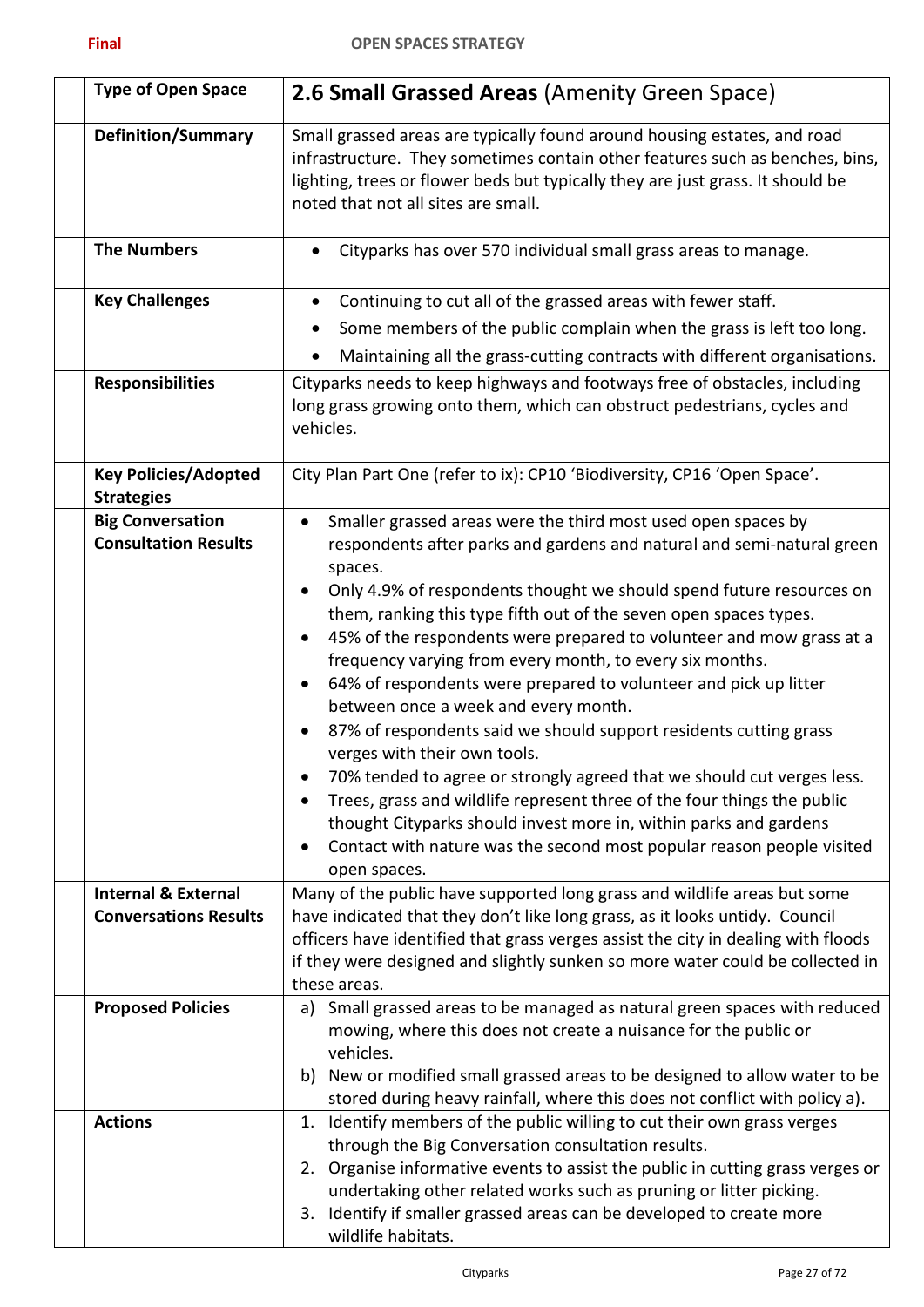| <b>Type of Open Space</b>                          | 2.7 Allotments                                                                                                                                                                                                                                                                                                                                                                                                                                                                                                                                                                                                                                                                                                                                           |
|----------------------------------------------------|----------------------------------------------------------------------------------------------------------------------------------------------------------------------------------------------------------------------------------------------------------------------------------------------------------------------------------------------------------------------------------------------------------------------------------------------------------------------------------------------------------------------------------------------------------------------------------------------------------------------------------------------------------------------------------------------------------------------------------------------------------|
| <b>Definition/Summary</b>                          | Small-holding plots of land typically provided by the local authority for<br>private food growing. Allotments were created to ensure citizens had better<br>access to fresh fruit and vegetables, especially for more vulnerable members<br>of society.                                                                                                                                                                                                                                                                                                                                                                                                                                                                                                  |
| <b>The Numbers</b>                                 | Approximately 3000 plots in Brighton and Hove.<br>٠<br>A full plot is approximately 250 square metres and costs £76 per year,<br>although plots do vary. Rent price is dependent on the plot size.<br>1100 people are on the waiting list for allotments (3 November 2016),<br>which is a decrease of 1000 people over the last four years.<br>In 2015/16 the direct costs of providing allotments are around £170k per<br>$\bullet$<br>year including staff, maintenance, water etc. This figure fluctuates from<br>year to year.<br>In 2015/16 income from allotment holders was approximately £119k per<br>year. This figure will fluctuate from year to year.                                                                                        |
| <b>Key Challenges</b>                              | The old water systems at allotments sites will need repairing or replacing<br>$\bullet$<br>at some point and will, in places, already be leaking.<br>The waiting list for an allotment plot varies, in some areas it's days and<br>other areas years, because the popularity of sites varies across the city.<br>Allotments are a limited resource, therefore only a small proportion of<br>residents can utilise them at any one time.<br>All users have to pay for their plot.<br>$\bullet$<br>Allotment sites are closed to non-allotment holders.<br>$\bullet$                                                                                                                                                                                       |
| <b>Responsibilities</b>                            | "Under the Small Holdings and Allotments Act 1908 councils are under a duty<br>to provide a sufficient number of allotments if they are of the opinion that<br>there is demand for allotments in their borough, urban district or parish.<br>They are also required to let such allotments to residents of their boroughs,<br>districts and parishes who wish to take on an allotment."<br>The national trend is about 15-20 plots per 1000 households.<br>Brighton and Hove has approximately 17 standard 250 sq/m allotment plots<br>and 26.6 actual plots per 1000 households.                                                                                                                                                                        |
| <b>Key Policies / Adopted</b><br><b>Strategies</b> | City Plan Part One (refer to ix): CP10 'Biodiversity, CP16 'Open Space'.<br>Brighton & Hove City Council Allotment Strategy 2014 - 2024 <sup>xix</sup> . The recent<br>Allotment Strategy is a live document being delivered by the Allotment<br>Officer and other departments.<br>The Open Spaces Strategy will assist the delivery of this document and<br>highlight key policies and actions to progress.<br>Green and Open Spaces JSNA 2015 highlights that Allotments have great<br>potential to contribute to health and wellbeing. Allotment gardening enables<br>people to be physically active, provides access to healthy and affordable<br>food, has a wide range of social benefits and supports sustainability by<br>reducing 'food miles'. |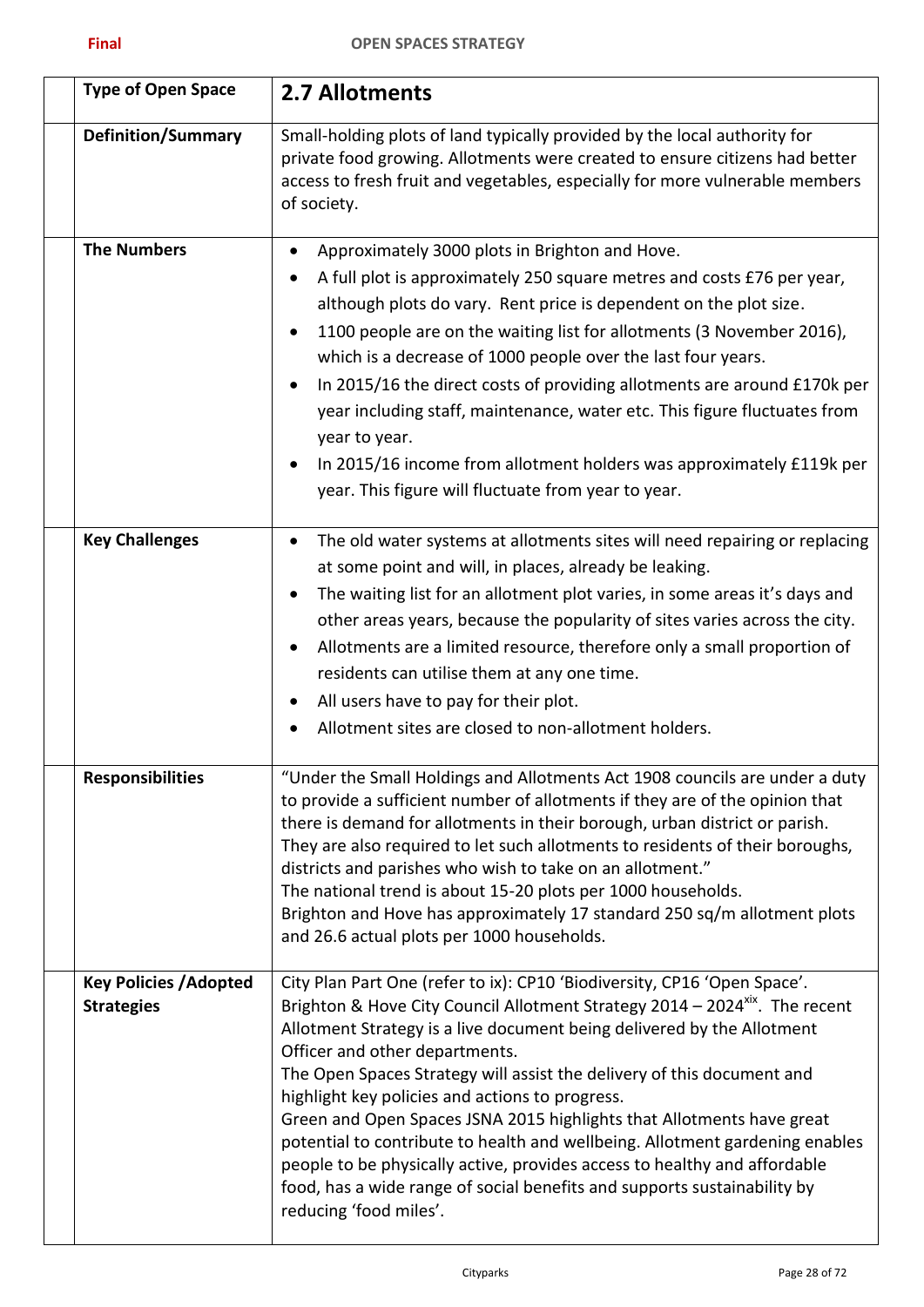| <b>Big Conversation</b><br><b>Consultation Results</b> | Only 4.2% of respondents said allotments should be a priority for<br>expenditure.<br>77.5% of respondents said they never used an allotment, which was the<br>$\bullet$<br>highest figure of the seven types of open spaces.<br>2.7% of respondents stated they belonged to an allotment group |
|--------------------------------------------------------|------------------------------------------------------------------------------------------------------------------------------------------------------------------------------------------------------------------------------------------------------------------------------------------------|
| <b>Internal &amp; External</b>                         | Varying demands for allotments across the city means that the public's wait                                                                                                                                                                                                                    |
| <b>Conversations Results</b>                           | for a site could be years in the centre and only day in the west.                                                                                                                                                                                                                              |
|                                                        | The issue of water leaks was identified by council officers and the Allotment                                                                                                                                                                                                                  |
|                                                        | Federation. The cost of repairing a water system on an allotment can vary. It                                                                                                                                                                                                                  |
|                                                        | was also identified that there were other opportunities to save and supply                                                                                                                                                                                                                     |
|                                                        | water such as boreholes, rain water capture, new isolation taps etc.                                                                                                                                                                                                                           |
|                                                        |                                                                                                                                                                                                                                                                                                |
| <b>Proposed Policies</b>                               | Continue to work with the Allotment Federation to become more<br>a)                                                                                                                                                                                                                            |
|                                                        | financially self-sufficient wherever possible and practicable.                                                                                                                                                                                                                                 |
| <b>Actions</b>                                         | Work collaboratively with Allotment Federation to identify where<br>1.                                                                                                                                                                                                                         |
|                                                        | savings can be made.                                                                                                                                                                                                                                                                           |
|                                                        | Review the existing Allotment Strategy principles and objectives to<br>2.                                                                                                                                                                                                                      |
|                                                        | reflect the ongoing dialogue with the Allotment Federation. EQ                                                                                                                                                                                                                                 |
|                                                        | Draw up a programme to reduce water leaks at allotment sites.<br>3.                                                                                                                                                                                                                            |
|                                                        | Work with allotment holders to explore water-saving opportunities.<br>4.                                                                                                                                                                                                                       |
|                                                        |                                                                                                                                                                                                                                                                                                |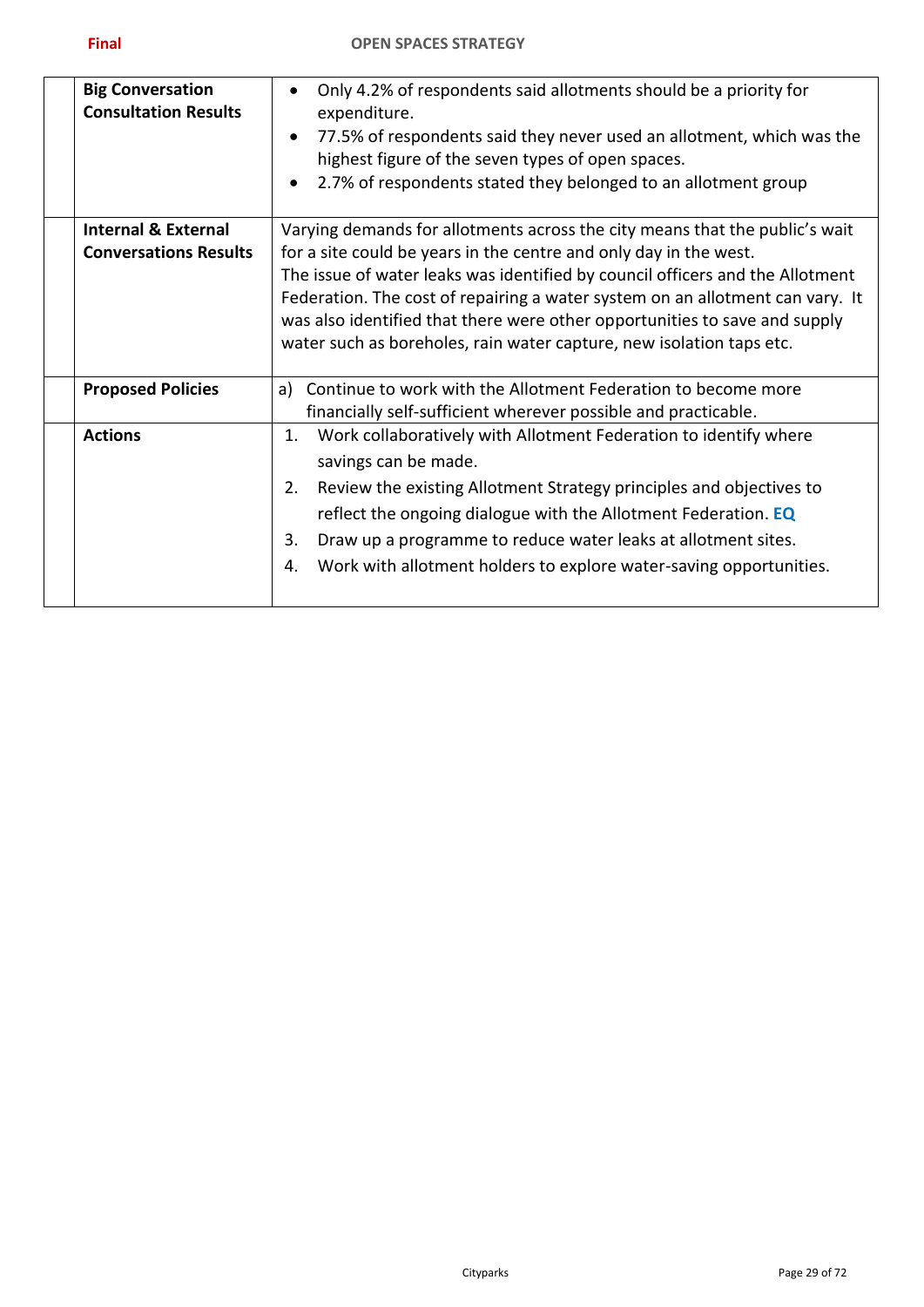| <b>Type of Open Space</b>                              | 2.8 Cemeteries and Churchyards                                                                                                                                                                                                                                                                                                                                                                                                                                                                                                                                                                                                                                                                                            |
|--------------------------------------------------------|---------------------------------------------------------------------------------------------------------------------------------------------------------------------------------------------------------------------------------------------------------------------------------------------------------------------------------------------------------------------------------------------------------------------------------------------------------------------------------------------------------------------------------------------------------------------------------------------------------------------------------------------------------------------------------------------------------------------------|
| <b>Definition/Summary</b>                              | Cemeteries are open spaces and areas of land set aside for burials,<br>internment and scattering ashes. They typically contain graves, tombs,<br>memorials and other burial facilities.<br>Churchyards relate to the areas of land surrounding a church or religious<br>building where burials take place.<br>The Commission for Architecture and the Built Environment (CABE) briefing<br>identified that in the 19 <sup>th</sup> Century, cemetery design was envisaged as public<br>open space and thus cemeteries were professionally designed to be<br>attractive places to visit in their own right. (Cemeteries, churchyards and<br>burial grounds CABE Report Jan 2007)                                           |
| <b>The Numbers</b>                                     | 2065 people died Brighton and hove in 2013.<br>$\bullet$<br>Over 70% of the UK's population is now cremated, as opposed to being<br>٠<br>buried.<br>The council owns and manages eight cemeteries covering about 69<br>$\bullet$<br>hectares.                                                                                                                                                                                                                                                                                                                                                                                                                                                                             |
| <b>Key Challenges</b>                                  | Reducing the cost of cemetery grounds maintenance whilst providing a<br>$\bullet$<br>competitive and attractive service for customers.<br>The provision of burial services is a sensitive issue. The public's<br>$\bullet$<br>expectations are high. So how does Cityparks manage these<br>expectations with its resource challenge?<br>The Diocese or other church managing authority has the legal right to<br>$\bullet$<br>hand over 'closed churchyards' to the local authority without any<br>funding to maintain the asset, such as St Nicholas's Churchyard.                                                                                                                                                       |
| <b>Responsibilities</b>                                | Although it is the public law duty of the Church of England to provide for<br>burials in open churchyards, there is at present no statutory requirement on<br>any public authority or private undertaking to make available a place for<br>burial. However once the council has provided /adopted a cemetery then it<br>is obliged to ensure these areas are safe and effectively maintained.                                                                                                                                                                                                                                                                                                                             |
| <b>Key Policies/Adopted</b><br><b>Strategies</b>       | City Plan Part One (refer to ix): CP10 'Biodiversity, CP16 'Open Space'.                                                                                                                                                                                                                                                                                                                                                                                                                                                                                                                                                                                                                                                  |
| <b>Big Conversation</b><br><b>Consultation Results</b> | The two most popular reasons respondents visited parks and open<br>spaces was for relaxation and contact with nature.<br>Trees, grass and wildlife were in the top four results which respondents<br>$\bullet$<br>said Cityparks should focus future finances on.<br>Cemeteries received the lowest score from respondents regarding its<br>priority for Cityparks' future financial resources (1.5%)<br>Cemeteries were the second least visited type of all open spaces after<br>allotments; over 48.7% of respondents said that they never visit<br>cemeteries.<br>45% of respondents (593) were prepared to mow grass every one to six<br>months. Could this be extended to cemeteries through new friends<br>groups? |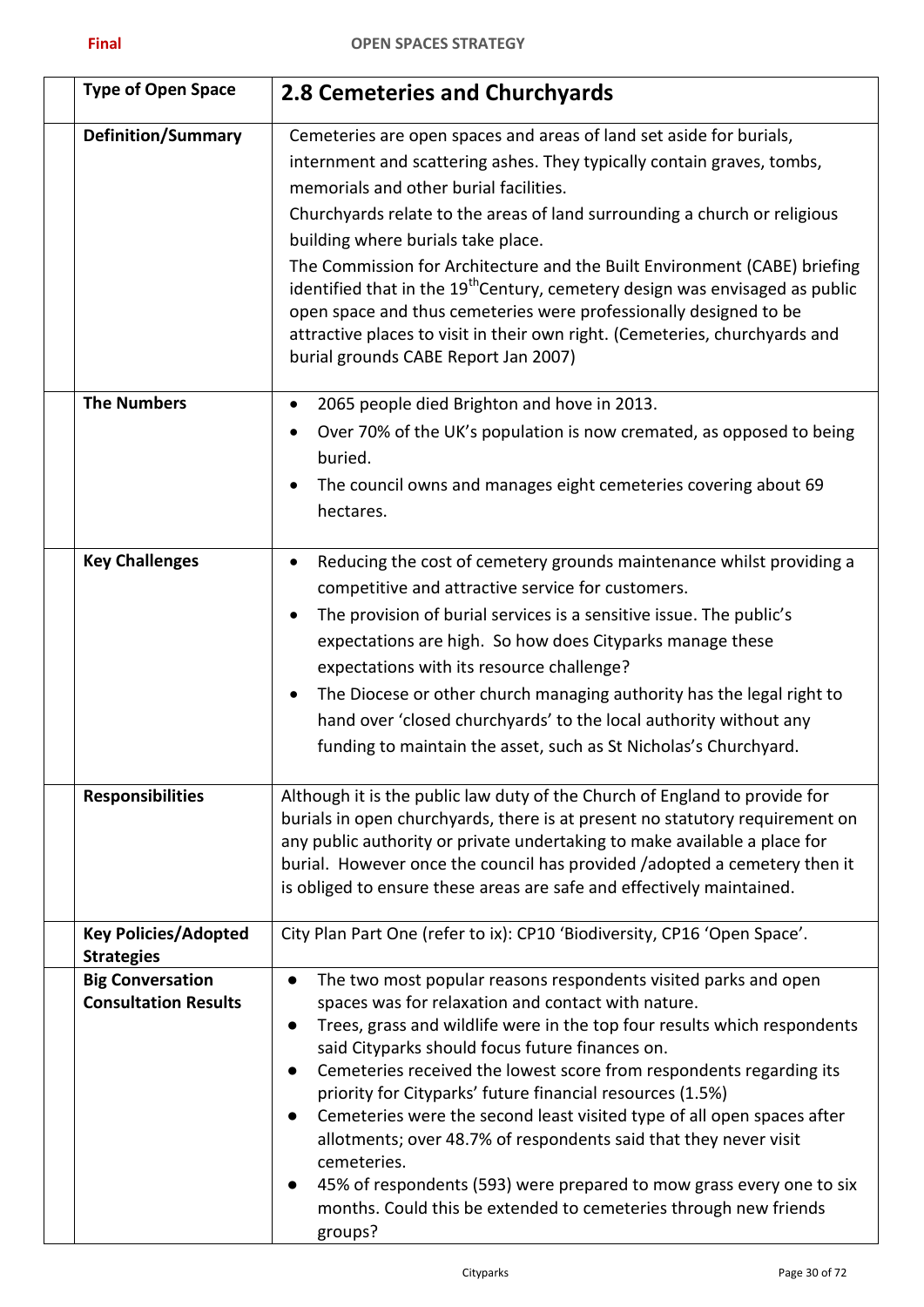| <b>Internal &amp; External</b><br><b>Stakeholder</b><br><b>Conversations</b> | Working with Bereavement Services, Cityparks is aware that it needs to be<br>mindful about the quality standards of cemetery areas. Bereavement<br>Services is open to exploring providing additional burial facilities in other<br>parts of the city. It was identified that Cityparks are under-recovering cost for<br>their services to Bereavement Services by over £100k who do not have<br>sufficient budget to cover these costs.                                                                                                                                                                                                                                                    |
|------------------------------------------------------------------------------|---------------------------------------------------------------------------------------------------------------------------------------------------------------------------------------------------------------------------------------------------------------------------------------------------------------------------------------------------------------------------------------------------------------------------------------------------------------------------------------------------------------------------------------------------------------------------------------------------------------------------------------------------------------------------------------------|
|                                                                              | Cemeteries are in varied condition and have limited design consideration. As<br>such, they tend to only attract those specifically visiting burial plots. This lack<br>of design, planning and ambition means that the potential health and<br>environmental benefits of cemeteries are not being realised.                                                                                                                                                                                                                                                                                                                                                                                 |
| <b>Proposed Policies</b>                                                     | Cemeteries and Churchyards to be managed closer to natural green<br>a)<br>spaces reduced mowing, where this does not impact negatively on the<br>client/visitor experience.                                                                                                                                                                                                                                                                                                                                                                                                                                                                                                                 |
| <b>Actions</b>                                                               | 1) Work towards full cost recovery for Cityparks' cemeteries.<br>Identify cemeteries suitable for greater public use to relax and enjoy<br>2)<br>greater contact with nature/wildlife.<br>3) Work with Bereavement Services to develop a range of improvements<br>and collaborations projects encompassing maintenance, volunteering,<br>promotions, marketing, Closed Chapel usage and memorial sales. EQ<br>4) Seek to improve heritage and its interpretation at cemeteries and<br>churchyards. EQ<br>5) Work towards the restoration of St Nicholas's Churchyard.<br>Bring Woodvale Cemetery, as the city's only Historic England registered<br>6)<br>cemetery, to Green Flag standard. |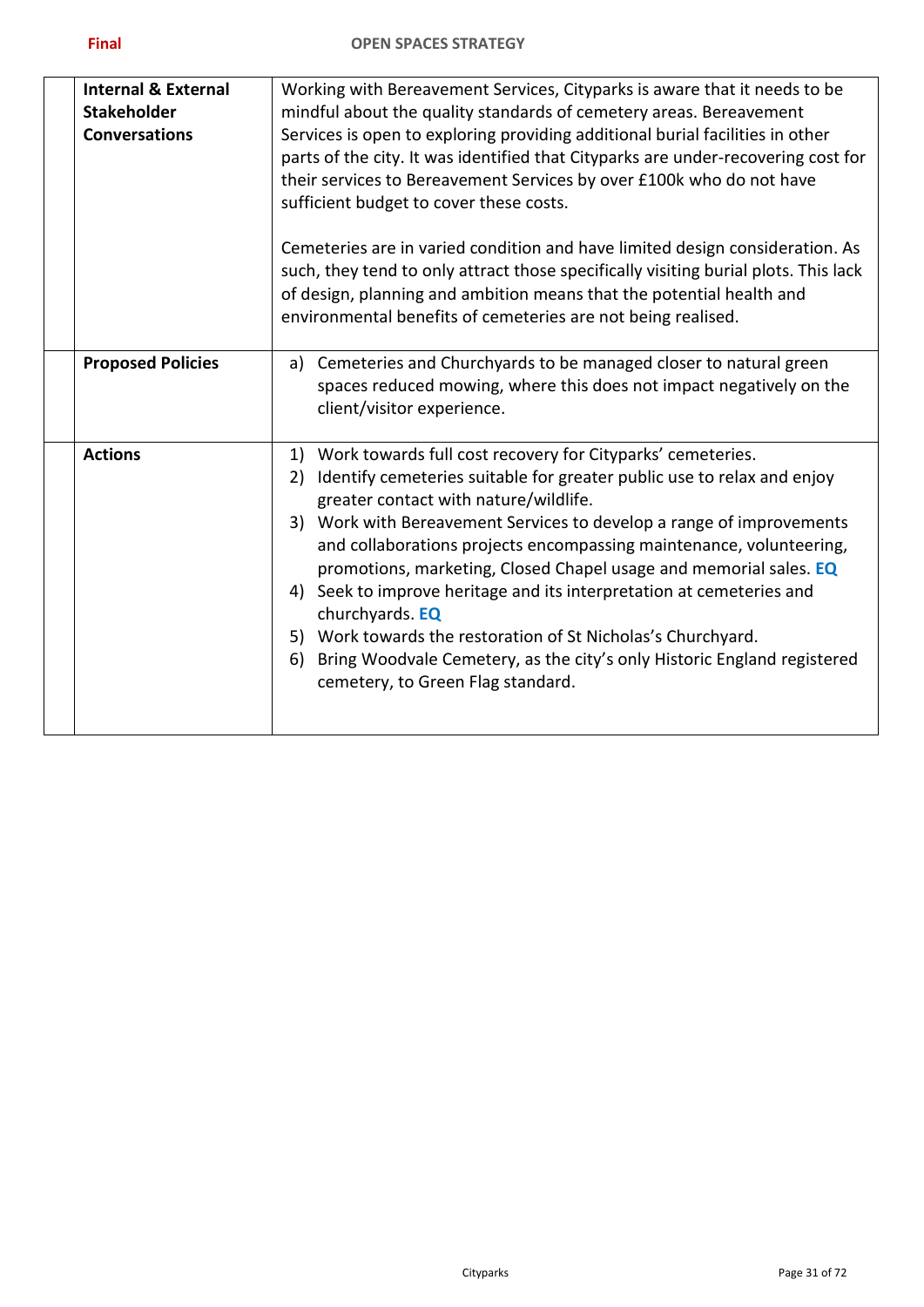# Section 3 **City-wide Challenges &Opportunities**

# **Equalities Impact Assessment**

In Sections 2 and 3, the letter **EQ** has been placed alongside the 'Actions' and 'Policies' to reflect activities which support specific groups such as the young, old, people with physical/mental challenges etc.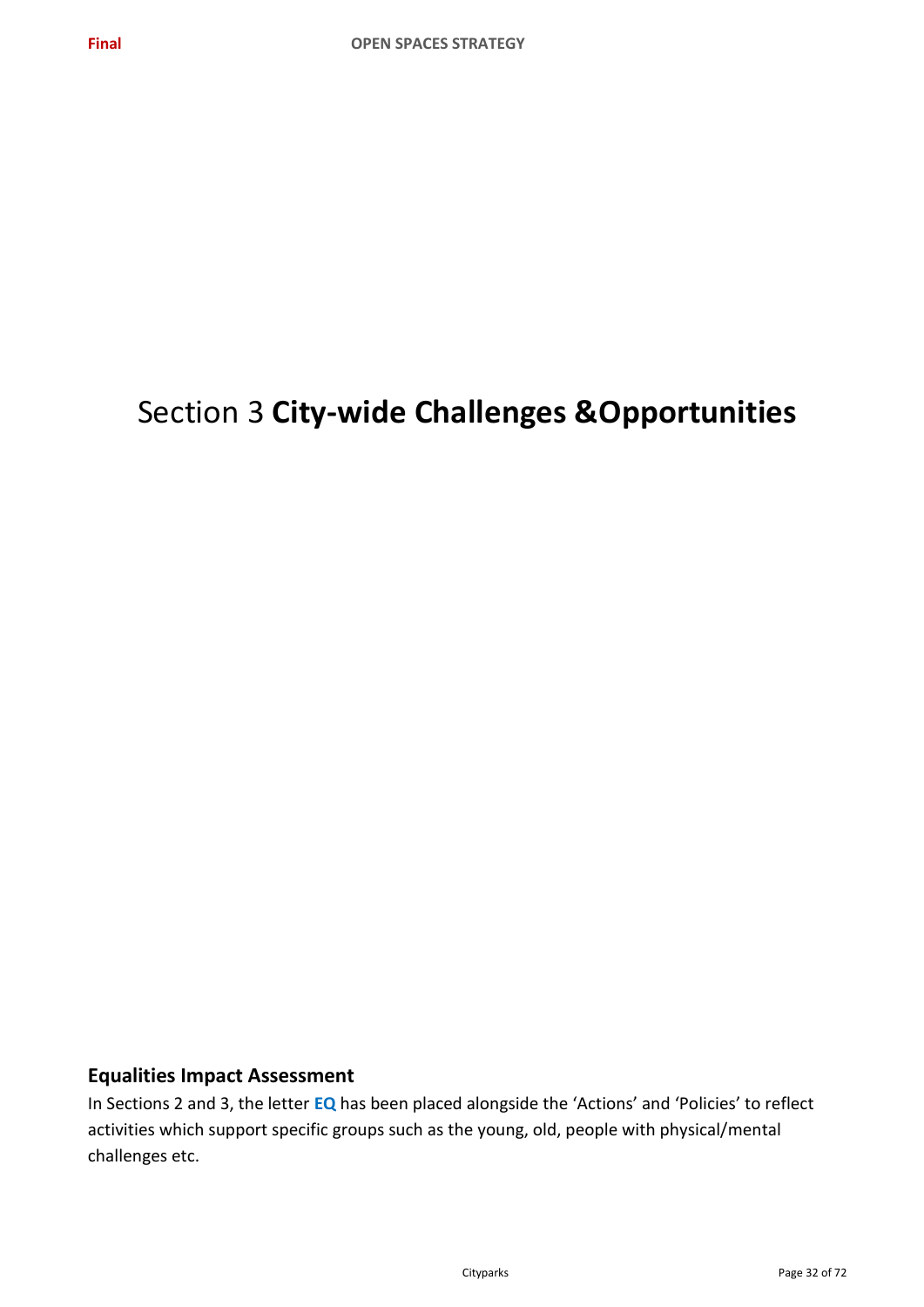| <b>Other Themes</b>                                    | 3.1 Trees                                                                                                                                                                                                                                                                                                                                                                                                                                                                                                                                                                                                                                                                                                                                                                                                                                                            |
|--------------------------------------------------------|----------------------------------------------------------------------------------------------------------------------------------------------------------------------------------------------------------------------------------------------------------------------------------------------------------------------------------------------------------------------------------------------------------------------------------------------------------------------------------------------------------------------------------------------------------------------------------------------------------------------------------------------------------------------------------------------------------------------------------------------------------------------------------------------------------------------------------------------------------------------|
| <b>Definition/Summary</b>                              | This includes all trees across the city in the public domain, on council land and<br>also on private/public where there are 'Tree Preservation Orders' (TPO).                                                                                                                                                                                                                                                                                                                                                                                                                                                                                                                                                                                                                                                                                                        |
| <b>The Numbers</b>                                     | Cityparks has an estimated 17,000 Elm trees in its National Collection,<br>$\bullet$<br>which is made up of over 100 different varieties of Elms.<br>Approximately 12,000 street trees of which over 4000 are Elms<br>$\bullet$<br>500 hectares of woodland.<br>Cost of planting a large species tree in the streets to best practice<br>standards will vary from £250 - £1500 per tree depending on the species<br>of tree, location and obstacles discovered whilst planting the tree.                                                                                                                                                                                                                                                                                                                                                                             |
| <b>Key Challenges</b>                                  | Maintain trees so they are healthy and safe for the public.<br>$\bullet$<br>Undertaking enough inspections of trees in parks and non-street locations<br>$\bullet$<br>to meet best practice safety standards.<br>Maintaining the Elm Disease control programme.*<br>$\bullet$<br>Dealing with other tree pest and diseases such as those threatening<br>$\bullet$<br>Ash**, Oak, Horse Chestnut etc., and ones which can compromise the<br>general public's health.<br>Understanding the value of trees in the city, as well as the costs of<br>$\bullet$<br>maintaining a healthy tree population.<br>A large number of trees are over 100 years old and are more costly to<br>$\bullet$<br>maintain.                                                                                                                                                               |
| <b>Responsibilities</b>                                | Regularly maintaining and inspecting trees so they are healthy and safe for the<br>public. Meeting the statutory requirements for Tree Preservation Orders.<br>Preservation orders protect trees which are deemed to add value to the city<br>from being cut down or pruned without permission from the council. Failing<br>to inform the council before cutting a protected tree could lead to a fine of up<br>to £20,000.                                                                                                                                                                                                                                                                                                                                                                                                                                          |
| <b>Key Policies</b><br><b>/Adopted Strategies</b>      | City Plan Part One (refer to ix): CP10 'Biodiversity, CP16 'Open Space', CP7<br>'Infrastructure and Developer Contributions'.<br>Policies pertaining to the continued control of Elm Disease.<br>2006 Supplementary Planning Guide for Trees assists planners and developers<br>working with existing and proposed trees in the city.<br>2007/2008 Tree Scrutiny report. The Scrutiny Panel's brief was to consider the<br>"maintenance, management and future survival of Street Trees in Brighton &<br>Hove". It produced 11 recommendations regarding the effective management<br>and maintenance of highway and other trees across the City, set out ten<br>objectives to assist the city's trees.<br>QD16 Trees and hedgerows from the Brighton & Hove Local Plan 2005 <sup>xx</sup> . This<br>addresses applications to TPO's and trees in Conservation Areas. |
| <b>Big Conversation</b><br><b>Consultation Results</b> | Trees were identified as the most important asset in parks and gardens<br>$\bullet$<br>for future funding by respondents.<br>Parks and gardens were ranked as the number one type of open space for<br>$\bullet$<br>future funding by respondents.<br>The second most common reason respondents visited open spaces was<br>for contact with nature.                                                                                                                                                                                                                                                                                                                                                                                                                                                                                                                  |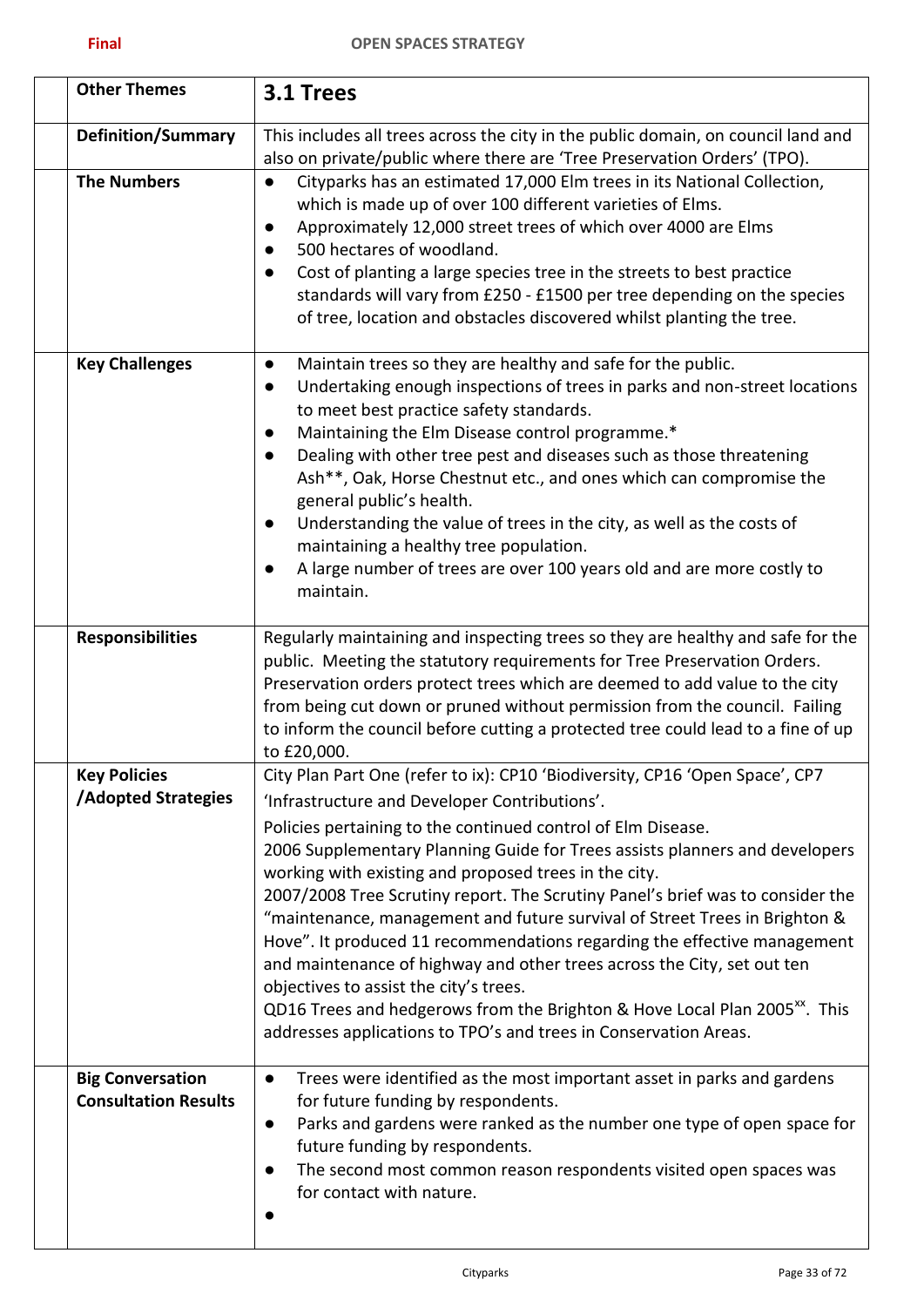| <b>Internal &amp; External</b><br><b>Stakeholder</b><br><b>Conversations</b> | Cityparks no longer fund the planting of trees in the city, and will need to rely<br>on third party donations to maintain the tree stock. There is a need to ensure<br>the city continues to plant and remove trees in a managed way. Planting trees<br>on streets will only become more difficult as time passes due to increased<br>utilities and street furniture obstacles. Improved standards for tree planting<br>will require larger tree pits to control tree roots from damaging other<br>infrastructure. There is a need to inform people more effectively of tree<br>benefits and the important role they play in the city for its health, wellbeing<br>and enjoyment. |
|------------------------------------------------------------------------------|-----------------------------------------------------------------------------------------------------------------------------------------------------------------------------------------------------------------------------------------------------------------------------------------------------------------------------------------------------------------------------------------------------------------------------------------------------------------------------------------------------------------------------------------------------------------------------------------------------------------------------------------------------------------------------------|
| <b>Proposed Policies</b>                                                     | Continue investment for control of Elm Disease to protect the City's Elms.<br>a)<br>Trees to be recognised as a strategic infrastructure asset.<br>b)<br>Increase water porous rigid and unbound aggregate surfaces to be<br>C)<br>implemented where possible around existing and proposed street trees in<br>replacement of tarmac.                                                                                                                                                                                                                                                                                                                                              |
| <b>Actions</b>                                                               | Review the required tree maintenance and inspections needed to ensure<br>1)<br>we meet our statutory obligations.<br>Commission a tree strategy for the city.<br>2)                                                                                                                                                                                                                                                                                                                                                                                                                                                                                                               |

#### **\*Losing control of Elm Disease - Summary**

- Over 4000 Elm trees exist on the streets.
- £2000 is the approximate cost of removing each mature tree.

#### **\*\*Ash Dieback - Summary**

- Over 70% of Ash trees are predicted to be affected by Dieback once infections start attacking the tree stock.
- It is estimated that 25% of the city's 500 hectare woodlands are made up of Ash trees.
- Once Ash trees are attacked and killed by Dieback, they will need to be inspected more regularly and removed as required to avoid becoming a health risk to the public. This is pertinent to trees in cemeteries, schools, alongside paths/carriageways and other high-risk areas.
- If trees are not removed while they are still reasonably healthy there is an added cost to remove them when they cannot be climbed, (however, this only occurs if the tree is being felled in sections).
- Ash Dieback is already in the city and will become apparent to the general public over the next two to three years as large numbers of trees die.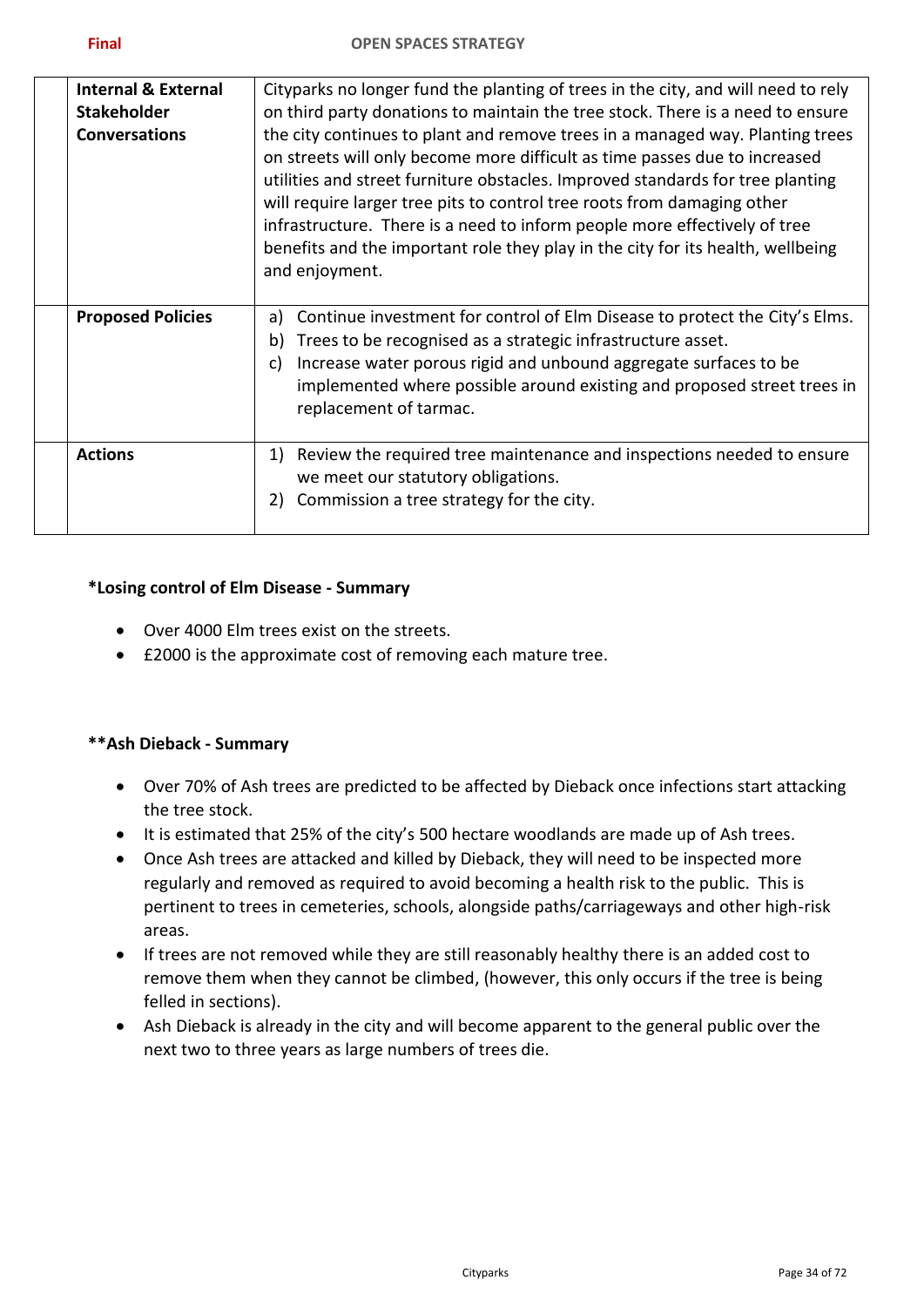| <b>Other Themes</b>                                    | 3.2 Health and Wellbeing                                                                                                                                                                                                                                                                                                                                                                                                                                                                                                                                                                                                                                                                                                                                                                                                                                                                                                                                                                        |
|--------------------------------------------------------|-------------------------------------------------------------------------------------------------------------------------------------------------------------------------------------------------------------------------------------------------------------------------------------------------------------------------------------------------------------------------------------------------------------------------------------------------------------------------------------------------------------------------------------------------------------------------------------------------------------------------------------------------------------------------------------------------------------------------------------------------------------------------------------------------------------------------------------------------------------------------------------------------------------------------------------------------------------------------------------------------|
| <b>Definition/Summary</b>                              | A wide range of evidence suggests that contact with safe, green spaces can<br>improve a number of aspects of mental and physical health and wellbeing as<br>well as various social and environmental indicators.                                                                                                                                                                                                                                                                                                                                                                                                                                                                                                                                                                                                                                                                                                                                                                                |
| <b>The Numbers</b>                                     | Life expectancy in Brighton & Hove is 79 years for males and 83.5 years<br>for females.<br>People who have a physically active lifestyle have a 20% to 35% lower risk<br>of cardiovascular disease, coronary heart disease and stroke compared to<br>those who have a sedentary lifestyle. It is also associated with a reduced<br>risk of diabetes, obesity, osteoporosis, colon/breast cancer and with<br>improved mental health and regular physical activity can delay the need<br>for care in older adults.<br>54% of people surveyed in the 'Health Counts' survey used city parks and<br>open spaces at least once a week.<br>300 Healthwalkers walk every week in city parks and green spaces.                                                                                                                                                                                                                                                                                          |
| <b>Key Challenges</b>                                  | Only a quarter of respondents to the 2012 'Health Counts' survey do the<br>$\bullet$<br>recommended level of physical activity a week<br>Health inequality: 2012 'Health Counts' survey found people from areas<br>$\bullet$<br>of deprivation are less frequent users of parks and open spaces.<br>Making physical activity in green and open spaces accessible to all<br>٠                                                                                                                                                                                                                                                                                                                                                                                                                                                                                                                                                                                                                    |
| <b>Responsibilities</b>                                | Local authorities have, since 1 April 2013, been responsible for improving<br>the health of their local population and for public health services.                                                                                                                                                                                                                                                                                                                                                                                                                                                                                                                                                                                                                                                                                                                                                                                                                                              |
| <b>Key Policies/Adopted</b><br><b>Strategies</b>       | City Plan Part One (refer to ix): CP10 'Biodiversity, CP16 'Open Space', CP17<br>'Sports Provision'.<br>Joint Strategic Needs assessment (JSNA) 6.4.7 Green and Open Spaces 2015:<br>The Public Health team's statutory document for the JSNA, paints the clearest<br>picture of how 'Green and Open Spaces come together with health and well-<br>being.<br>The JSNA 2015 recommends developing accessible opportunities for informal<br>sport and recreation in parks and open spaces.<br>The Happiness: Brighton & Hove Mental Health & Wellbeing Strategy (refer to<br>ii), highlights the role that parks and gardens can play in promoting mental<br>and physical health, as well as being an environment in which to engage with<br>the 5 Ways to Wellbeing: Connect, Learn, Active, Notice, Give.<br>The Strategy includes the priority to develop Healthy and Sustainable<br>Communities and Neighbourhoods. It highlights the importance of open<br>space and play spaces for health. |
| <b>Big Conversation</b><br><b>Consultation Results</b> | The two most popular reasons for using parks and open spaces were<br>relaxing 24.4% and contact with nature 20.2%.<br>22% of respondents said they would like to help with their local park<br>$\bullet$<br>36% of the respondents said they were fairly or very interested in<br>helping with maintenance in parks and open spaces.<br>25% of respondent left an email on which we could contact them<br>regarding volunteering in parks.<br>Health/illness was what 194 respondents said prevented them from<br>volunteering.                                                                                                                                                                                                                                                                                                                                                                                                                                                                 |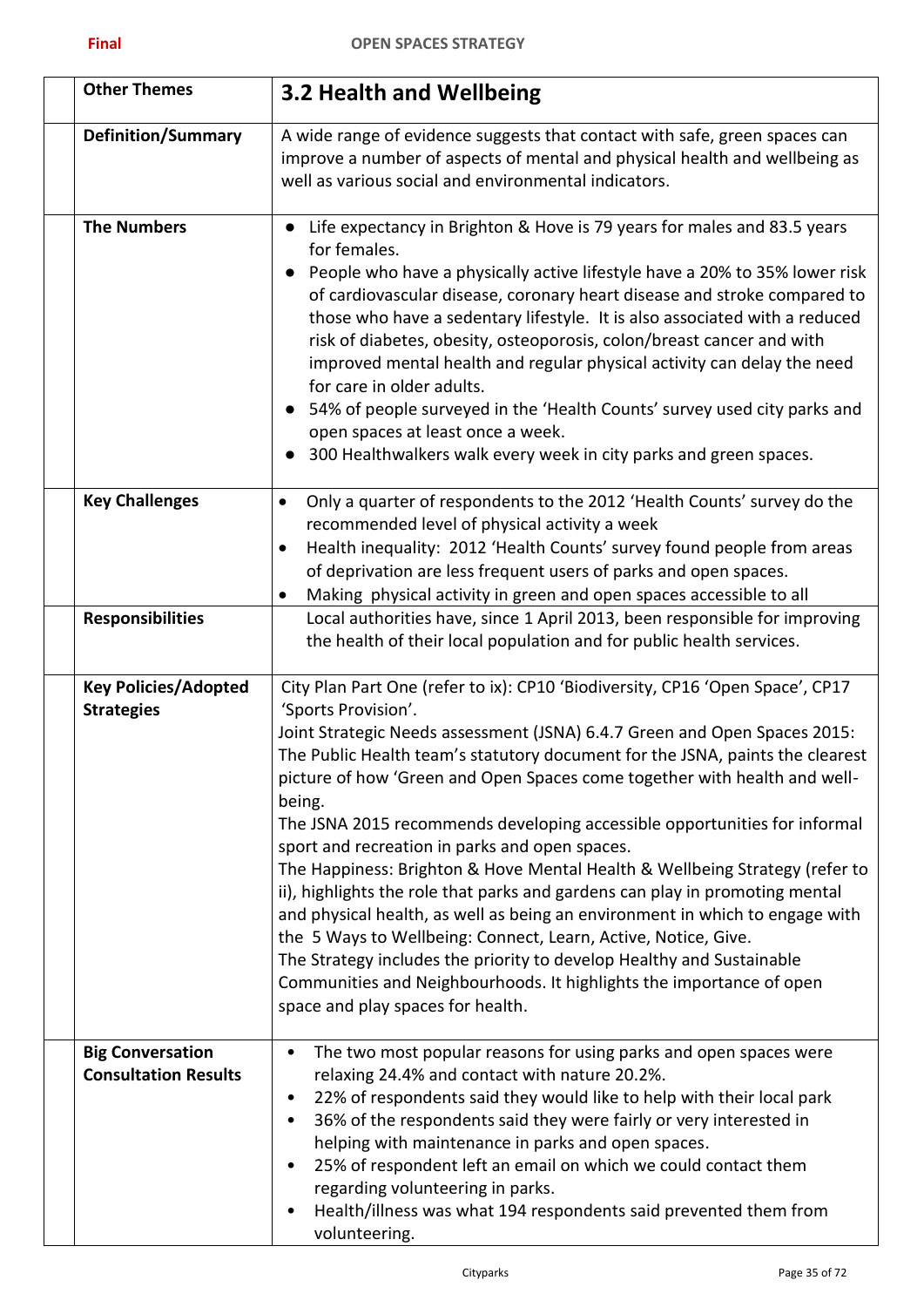|                                | 10% of respondents reported they had a disability.<br>$\bullet$                               |
|--------------------------------|-----------------------------------------------------------------------------------------------|
|                                | Over 450 people recorded having either physical, mental or long term                          |
|                                | illness from the responses.                                                                   |
|                                |                                                                                               |
| <b>Internal &amp; External</b> | How can we better utilise existing care coaches, 'Community Navigators'                       |
| <b>Conversations Results</b>   | to link with volunteering services in parks?                                                  |
|                                | Make use of 'MyLife' to highlight opportunities for improving health and                      |
|                                | wellbeing in parks and open spaces. Create 'open source data', information                    |
|                                | that others can use on their websites and/or create a website interface                       |
|                                | that use other people's information in a more accessible way.                                 |
|                                | Promote the '5 Ways to Wellbeing' approach when developing                                    |
|                                |                                                                                               |
|                                | volunteering in parks. Develop links with MIND to explore projects                            |
|                                | together for mental health. Clinical Commissioning Group advisors                             |
|                                | identified two possible GPs in two different clusters which Cityparks should                  |
|                                | start conversations with.                                                                     |
|                                | Increase accessibility of parks and open spaces to all social and vulnerable                  |
|                                | groups. Continue to develop physical activity opportunities in Parks                          |
|                                | through events like TakePart and Health Walks.                                                |
|                                | Health and wellbeing ambitions of working with patients' needs to be tied                     |
|                                | to the strategic plans and objectives of Cityparks.                                           |
|                                |                                                                                               |
| <b>Proposed Policies</b>       | Brighton and Hove's open spaces and the wider Biosphere Reserve to be<br>a)                   |
|                                | recognised as integral to the city's approach to promoting health and                         |
|                                | wellbeing and reducing health inequalities. EQ                                                |
| <b>Actions</b>                 | 1. Work with Public Health and the Clinical Commissioning Group to                            |
|                                | explore making volunteering activities in open spaces more accessible to                      |
|                                |                                                                                               |
|                                | patients and general public via the 'social prescribing' programme and<br>council website. EQ |
|                                | 2. Explore ways to work closer and develop projects with private, public                      |
|                                | and third sector organisations to tackle health issues in the city. EQ                        |
|                                |                                                                                               |
|                                | 3. Increase accessibility of parks and open spaces to all social and                          |
|                                | vulnerable groups e.g. through initiatives such as Take Part and Health                       |
|                                | Walks. EQ                                                                                     |
|                                | 4. Explore way to increase the accessibility of parks and open spaces to all                  |
|                                | social and vulnerable groups. EQ                                                              |
|                                |                                                                                               |
|                                |                                                                                               |

# **Glossary**

Care coaches – If you have a chronic condition (such as diabetes or asthma) these trained medical experts can partner with your doctor to help you set and achieve personal health goals. Community navigators – A pilot scheme based in 16 GP surgeries offered short term support, facilitating and empowering the patient to take up groups, services or activities. MyLife -

MIND - Mind in Brighton and Hove is an independent charity working to promote good mental health in the city and across Sussex. It seeks to empower people to lead a full life as part of their community. www.mindcharity.co.uk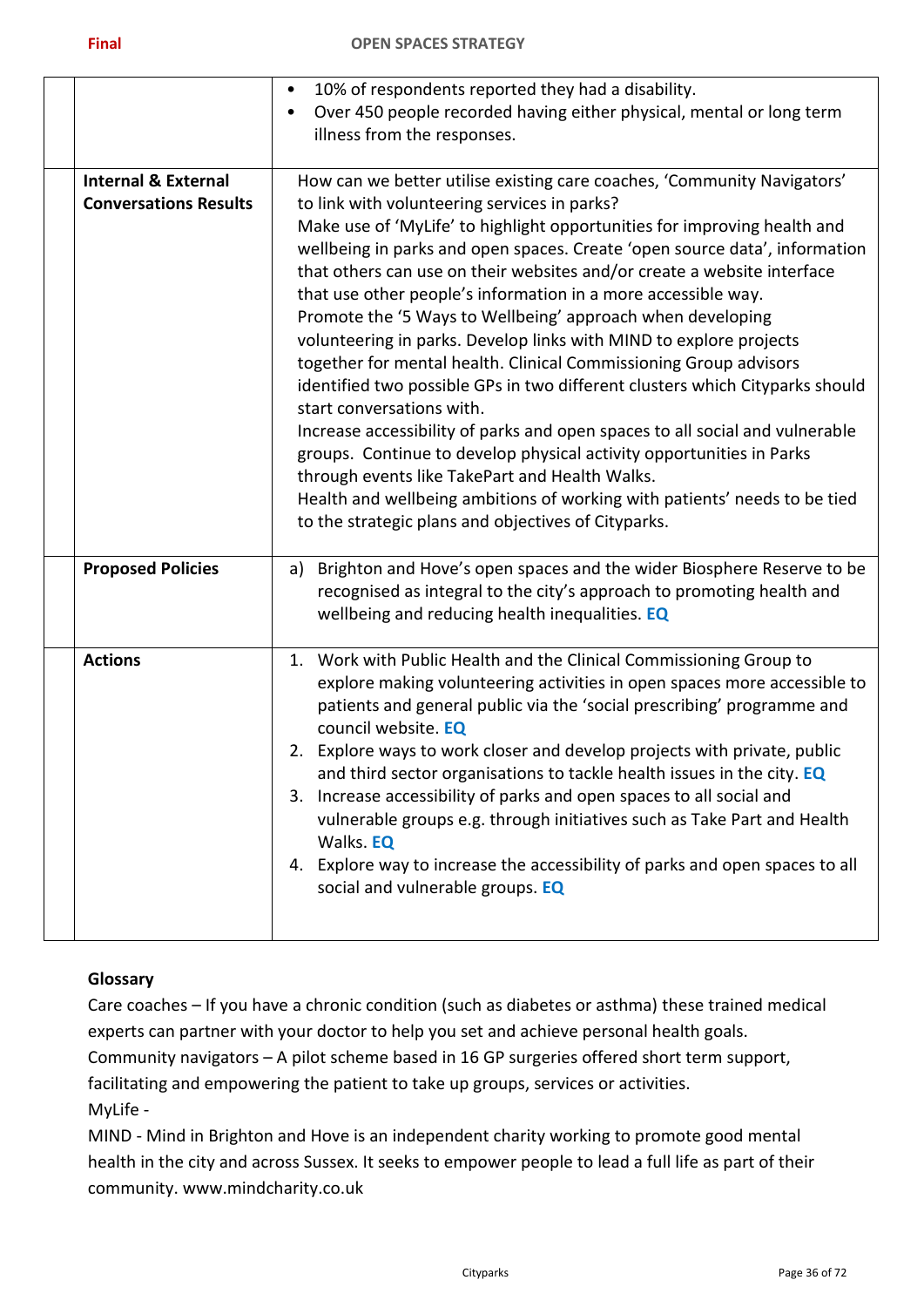| <b>Other Themes</b>       | 3.3 Heritage                                                                                                                                                                                                                                                                                                                                                                                                                                                                                                                                                                                                                                                                                                                           |
|---------------------------|----------------------------------------------------------------------------------------------------------------------------------------------------------------------------------------------------------------------------------------------------------------------------------------------------------------------------------------------------------------------------------------------------------------------------------------------------------------------------------------------------------------------------------------------------------------------------------------------------------------------------------------------------------------------------------------------------------------------------------------|
| <b>Definition/Summary</b> | All inherited resources which people value for reasons beyond mere utility,<br>(Historic England).                                                                                                                                                                                                                                                                                                                                                                                                                                                                                                                                                                                                                                     |
|                           | Brighton & Hove's tourism economy relies heavily on its historic infrastructure<br>of the Seafront, Pier and Royal Pavilion. Brighton & Hove's collection of parks,<br>gardens and squares are often linked to the historic buildings surrounding<br>them. They provide a rich collection of varied definable spaces for residents<br>and visitors to explore and enjoy.                                                                                                                                                                                                                                                                                                                                                               |
|                           | Two of the most influential figures in the city's landscape history were former<br>Mayor and Alderman Sir Herbert Carden and Captain Bertie Hubbard<br>MacLaren (Parks Superintendent). Their joint efforts from 1916 to 1951<br>provided the city with many of the major parks and the boulevards of trees<br>enjoyed today.<br>Captain Bertie Hubbard MacLaren thought that the health and happiness of a<br>city could be directly linked to parks and open spaces.                                                                                                                                                                                                                                                                 |
| <b>The Numbers</b>        | Potential over £70 million is being invested into heritage-related<br>$\bullet$<br>projects in the city over the next five years from varying projects.<br>Nearly 3400 listed buildings in the city, of which 14% are grade I or II* :<br>$\bullet$<br>the figure is 8% nationally.<br>There are currently 34 areas of Brighton & Hove that have been<br>$\bullet$<br>designated as heritage Conservation Areas - the first in 1969.<br>Some 18% of the city's built up area lies within a conservation area.<br>Six Listed parks/gardens.<br>$\bullet$<br>16 nationally-designated Scheduled Monuments within Brighton &<br>Hove.<br>Potential to attract £7m from the Heritage Lottery Fund over the next 10<br>years for Cityparks. |
| <b>Key Challenges</b>     | Queens Park and Valley Gardens are two of the heritage conservation<br>areas in the city on Historic England's at-risk register.<br>Multiple potential parks and gardens sites seeking Heritage Lottery<br>Funding, but with limited team resources to oversee them.<br>The heritage significance of parks and open spaces is not always widely<br>appreciated.                                                                                                                                                                                                                                                                                                                                                                        |
| <b>Responsibilities</b>   | In Brighton and Hove, the following registered parks and gardens identified<br>by English Heritage:<br>Kemp Town Enclosures (including Dukes Mound)<br>Preston Manor grounds, including Preston Park and The Rookery<br><b>Queens Park</b><br>The Royal Pavilion Estate<br>Stanmer Park (including the farmland estate and Coldean Wood)<br><b>Woodvale Cemetery</b><br>These open spaces do not enjoy any additional legal protection, but are<br>designated heritage assets as set out in the National Planning Policy<br>Framework and this must be taken into account when considering planning<br>applications that affect them or their setting.                                                                                 |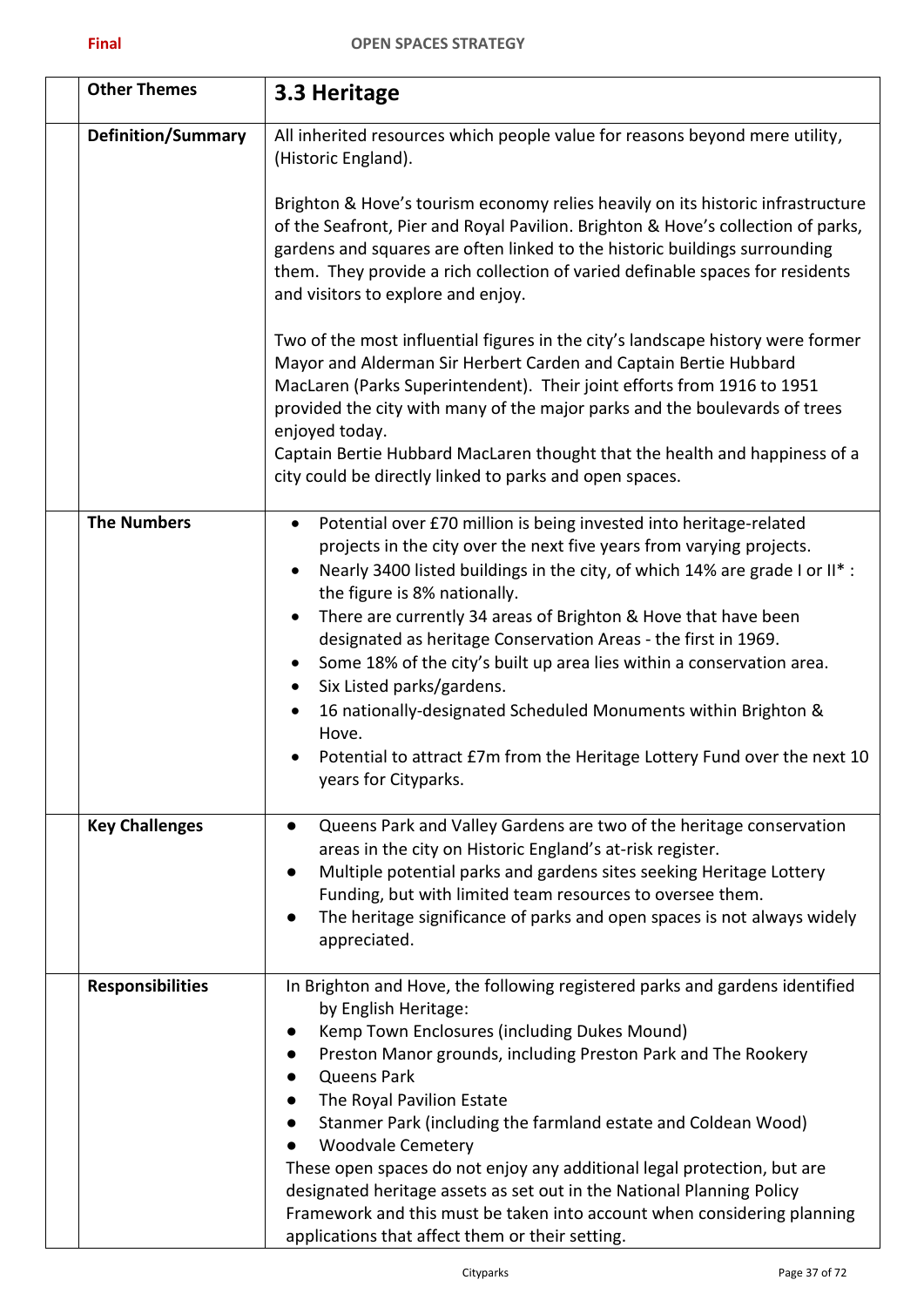| I |  |
|---|--|
| _ |  |

| <b>Key Policies</b>            | A strategy for the conservation of Brighton & Hove's Historic built                                                    |
|--------------------------------|------------------------------------------------------------------------------------------------------------------------|
| <b>/Adopted Strategies</b>     | Environment 2015 <sup>xxi</sup> . The Strategy seeks to 'guide future work programmes,                                 |
|                                | influence resource decisions and ensure that the city's historic built                                                 |
|                                | environment is managed in a co-ordinated, structured and corporate way.'                                               |
|                                | Most notably:                                                                                                          |
|                                | • the conservation or enhancement of the city's registered parks and                                                   |
|                                | gardens of special historic interest and their settings;                                                               |
|                                | • the conservation of designated archaeological assets;                                                                |
|                                | reducing the number of heritage assets that are at risk;                                                               |
|                                | maintaining and promoting high quality architecture, streets and open<br>spaces within the historic areas of the city; |
|                                | • mitigating and adapting to the impacts of climate change on the historic<br>environment.                             |
|                                | • Investment in the historic environment for the economic well-being of                                                |
|                                | the city as a visitor destination and sub-regional commercial and cultural                                             |
|                                | centre.                                                                                                                |
|                                |                                                                                                                        |
| <b>Internal &amp; External</b> | Historic England is very keen to work with the council to look at assessing                                            |
| <b>Stakeholder</b>             | heritage at a city-wide scale.                                                                                         |
| <b>Conversations</b>           | Several Friends of Parks groups are looking to work with Cityparks to                                                  |
|                                | undertake conservation plans for their local park.                                                                     |
|                                | Heritage advisors noted that one way for Cityparks to attract people for                                               |
|                                | volunteering, capital or revenue investment was to distinguish itself from                                             |
|                                | competitors via its heritage, and moreover, the provenance of heritage (i.e.                                           |
|                                | who used to own something/somewhere).                                                                                  |
| <b>Proposed Policies</b>       | Support the progression of Brighton & Hove's Historic Built Environment<br>a)                                          |
|                                | Conservation report 2015.                                                                                              |
| <b>Actions</b>                 | 1. Develop a ten year parks plan to identify Heritage Lottery Fund priorities.                                         |
|                                | 2. Complete a heritage Conservation plans for St Nicholas's Churchyard,                                                |
|                                | Queens Park and Preston Park.                                                                                          |
|                                |                                                                                                                        |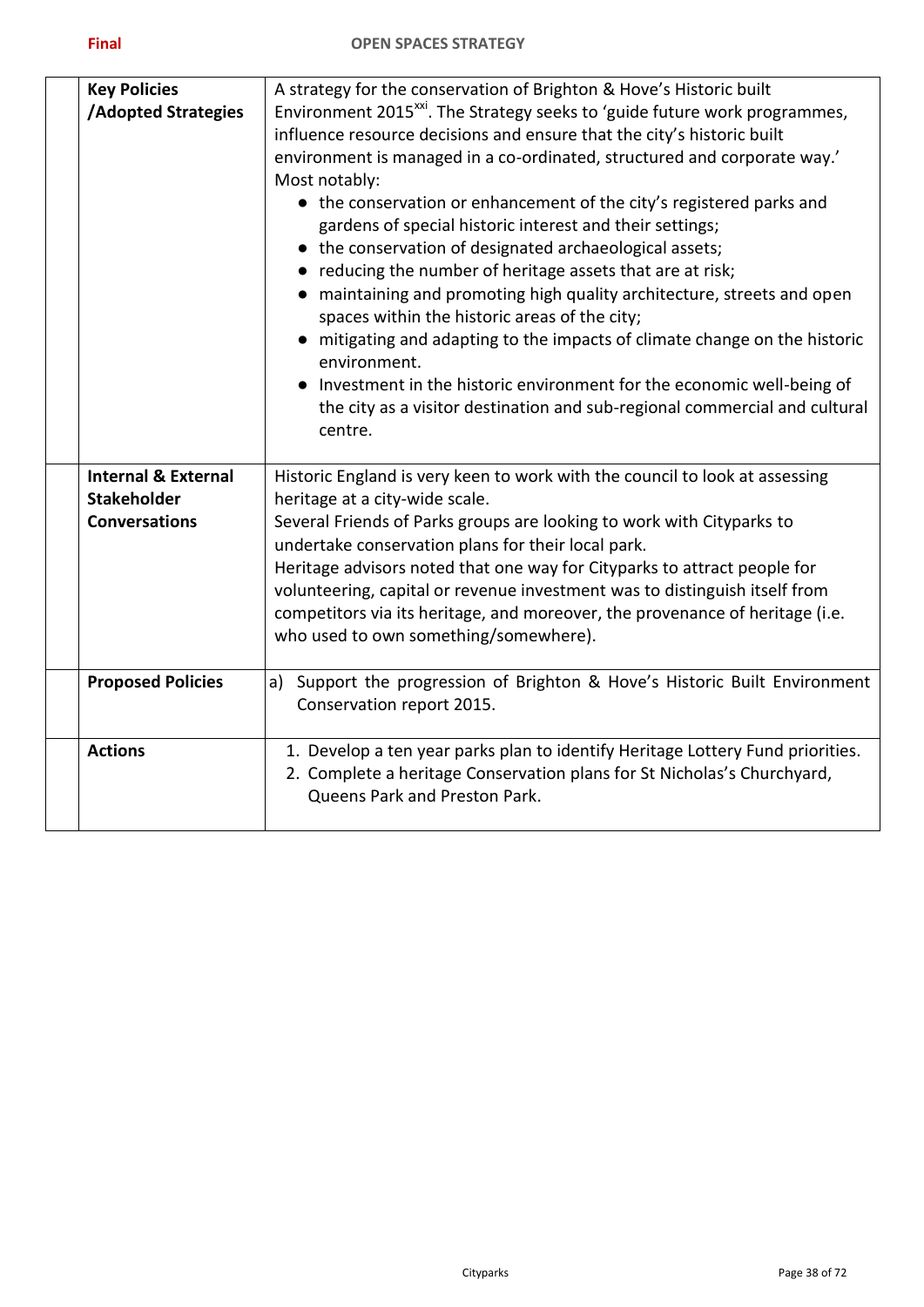| <b>Other Themes</b>            | 3.4 Anti-Social Behaviour, Safety and Crime                                                                                                                                                                                                                                                                                                                                                                                                                                                                                                                                                                                                                                         |
|--------------------------------|-------------------------------------------------------------------------------------------------------------------------------------------------------------------------------------------------------------------------------------------------------------------------------------------------------------------------------------------------------------------------------------------------------------------------------------------------------------------------------------------------------------------------------------------------------------------------------------------------------------------------------------------------------------------------------------|
| <b>Definition/Summary</b>      | Anti-social behaviour (ASB) covers a wide range of unacceptable activity that<br>causes harm to an individual, to the community or the environment. This<br>could be an action by someone else that leaves you feeling alarmed, harassed<br>or distressed. It also includes fear of crime or concern for public safety, public<br>disorder or public nuisance.<br>Examples of anti-social behaviour include:<br>Nuisance, rowdy or inconsiderate behaviour<br>Vandalism, graffiti and fly-posting<br>Street drinking<br>Environmental damage including littering, dumping of rubbish<br><b>Aggressive Begging</b><br>Inconsiderate or inappropriate use and abandonment of vehicles |
| <b>The Numbers</b>             | 12 new Public Space Protection Orders covering parks and open spaces.<br>$\bullet$<br>Reduction in PCSO numbers.                                                                                                                                                                                                                                                                                                                                                                                                                                                                                                                                                                    |
|                                | Around 10% of Park Ranger time involves the management of rough<br>٠<br>sleeping and 'tenters' during the warmer months, instead of wider open<br>space management priorities.                                                                                                                                                                                                                                                                                                                                                                                                                                                                                                      |
|                                | Environmental enforcement officers in the city assigned to tackle<br>litter/flytipping/graffiti and fly-posting under contract with 3GS.                                                                                                                                                                                                                                                                                                                                                                                                                                                                                                                                            |
| <b>Key Challenges</b>          | Growth in problems created by street and tented communities.<br>$\bullet$<br>Establishing the role Cityparks has when the service has other conflicting<br>٠<br>priorities such as community engagement, volunteer and grazing<br>management.                                                                                                                                                                                                                                                                                                                                                                                                                                       |
| <b>Responsibilities</b>        | Anti-Social Behaviour Crime and Policing Act 2014: The city council is<br>responsible for implementing the Act, working in partnership with Sussex<br>Police and a number of other statutory partners such as the Youth Offending<br>Team and Mental Health services.<br>Brighton & Hove Draft Community Safety Strategy (2017-2020) <sup>XXII</sup> .<br>Equalities Act 2010: Management of ASB and crime needs to have due regard<br>to the treatment of individuals in line with the legislation.                                                                                                                                                                                |
| <b>Key Policies / Adopted</b>  | City Plan Part One (refer to ix): CP16 'Open Space'.                                                                                                                                                                                                                                                                                                                                                                                                                                                                                                                                                                                                                                |
| <b>Strategies</b>              | Brighton & Hove, Rough Sleeping Strategy 2016: The City's Vision <sup>XXIII</sup> , to<br>prevent homelessness and rough sleeping, and to support those affected into<br>regaining their independence so we can deliver the vision: "To make sure no-<br>one has the need to sleep rough in Brighton & Hove by 2020".<br>Brighton and Hove Community Safety Strategy, 2014-17.                                                                                                                                                                                                                                                                                                      |
| <b>Internal &amp; External</b> | General reduction in funding to manage anti-social behaviour.                                                                                                                                                                                                                                                                                                                                                                                                                                                                                                                                                                                                                       |
| <b>Conversations Results</b>   | Management of the street community, rough sleepers and tented<br>communities is a growing problem and associated with the growth in alcohol<br>and drug misuse.                                                                                                                                                                                                                                                                                                                                                                                                                                                                                                                     |
|                                | Other priorities for the ASB section of the Community Safety Strategy 2017 -<br>20 to include the need to sustain partnership working with young people to<br>mitigate the risk of ASB involving young people, which has been starting to                                                                                                                                                                                                                                                                                                                                                                                                                                           |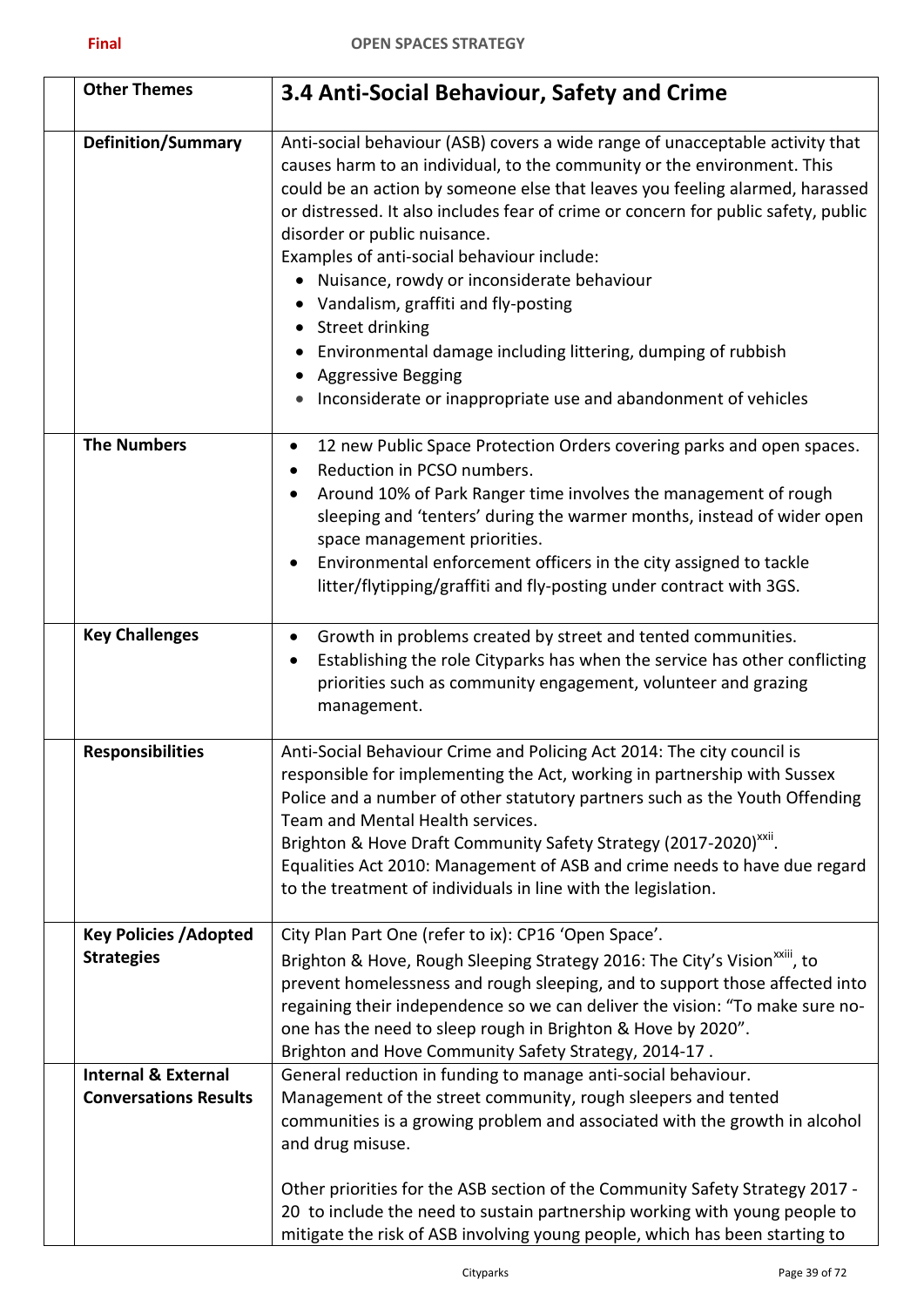|                          | increase over recent years following significant decline. Need to join up the<br>various teams involved with managing ASB and environmental-crime, with<br>two pilots planned.                                                                                     |
|--------------------------|--------------------------------------------------------------------------------------------------------------------------------------------------------------------------------------------------------------------------------------------------------------------|
| <b>Proposed Policies</b> | See Brighton and Hove Community Safety Strategy, 2017-20 (currently being<br>drafted)                                                                                                                                                                              |
| <b>Actions</b>           | Support the development of the rough sleeping strategy to assist<br>operations staff working in open spaces. EQ<br>Optimise the use of contracted environmental enforcement officers in<br>2.<br>open spaces, exploring the feasibility of extending the coverage. |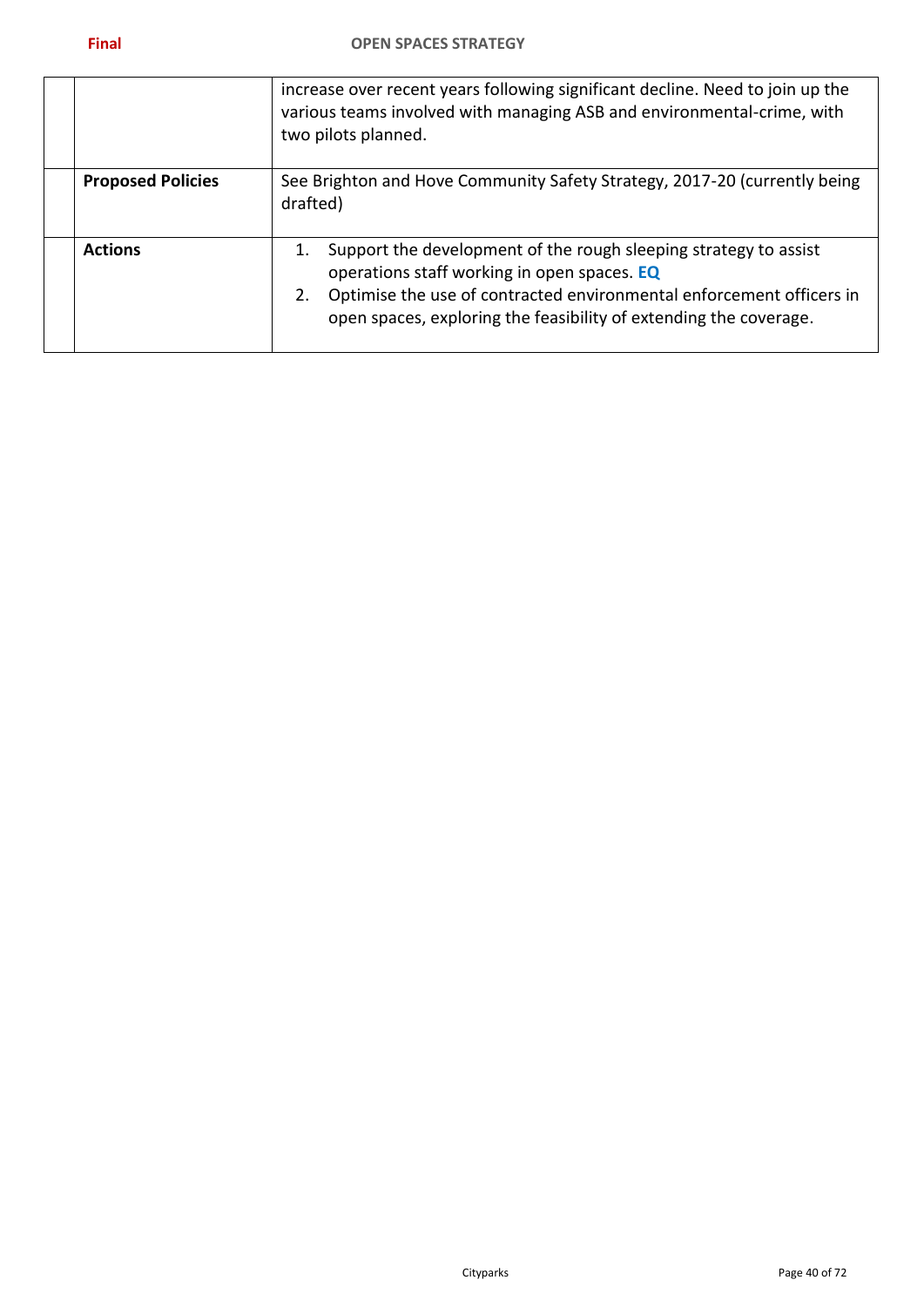| <b>Other Themes</b>                                            | 3.5 Litter and Dog Fouling                                                                                                                                                                                                                                                                                                                                                                                                                                                                                                                                                                                                 |
|----------------------------------------------------------------|----------------------------------------------------------------------------------------------------------------------------------------------------------------------------------------------------------------------------------------------------------------------------------------------------------------------------------------------------------------------------------------------------------------------------------------------------------------------------------------------------------------------------------------------------------------------------------------------------------------------------|
| <b>Definition/Summary</b>                                      | Litter can include items such as paper, chewing gum, cans, cigarette<br>butts, bottles etc. left lying in an open or public place. Dog waste (like<br>litter), is only a problem when it's not cleared up and appropriately<br>disposed of.                                                                                                                                                                                                                                                                                                                                                                                |
| <b>The Numbers</b>                                             | During the summer period, approximately 20-30% of garden staff<br>٠<br>time is spent picking up litter the public leaves behind.<br>Between February to August 2016 there were 704 Fixed Penalty<br>٠<br>Notices paid across the city including 127 for fly-tipping and 480<br>for cigarette butts.<br>Littering cost the UK taxpayer between £717m-£850m each year.                                                                                                                                                                                                                                                       |
| <b>Key Challenges</b>                                          | Encourage people to not drop litter.<br>$\bullet$<br>Clearing the litter left by the public.<br>٠<br>Increasing the amount of waste being recycled in parks.<br>$\bullet$<br>Encouraging dog owners to clear up their dog waste and dispose of<br>it effectively.<br>Increasing hazards for garden staff clearing drug paraphernalia<br>٠<br>such as needles.<br>The cost of litter management, and the secondary impact - as<br>$\bullet$<br>operatives' time is lost clearing litter rather than doing<br>horticultural tasks.<br>The associated health hazards of dog mess to the general public<br>٠<br>and livestock. |
| <b>Responsibilities</b>                                        | The Environmental Protection Act 1990 (EPA) is an Act of the<br>Parliament of the United Kingdom that as of 2008 defines, within<br>England and Wales and Scotland, the fundamental structure and<br>authority for waste management and control of emissions into the<br>environment. Authorities must keep land in their area clear of litter<br>and refuse (including dog mess), as far as is practicable.                                                                                                                                                                                                               |
| <b>Big Conversation</b><br><b>Consultation Results</b>         | Litter picking scored highest for what people said they would like<br>$\bullet$<br>to put their voluntary time towards.<br>457 (65.2%) of these picked up litter at least once a week.<br>$\bullet$<br>69% of responders said they would be happy to pick up litter once<br>٠<br>a month or more.<br>Dog walking was the seventh most common activity people used<br>٠<br>parks and open spaces for. However, over 1000 listed this item -<br>indicating that perhaps around a third of total respondents were<br>dog walkers.                                                                                             |
| <b>Internal &amp; External</b><br><b>Conversations Results</b> | Litter and dog mess is a key issue for Cityparks and all other users who<br>work with parks. Environmental enforcement officers have difficulty<br>evidencing dog mess in parks. The Department for Communities and<br>Local Government (DCLG) are working on a National Litter Strategy<br>which the council should monitor for its own use.                                                                                                                                                                                                                                                                              |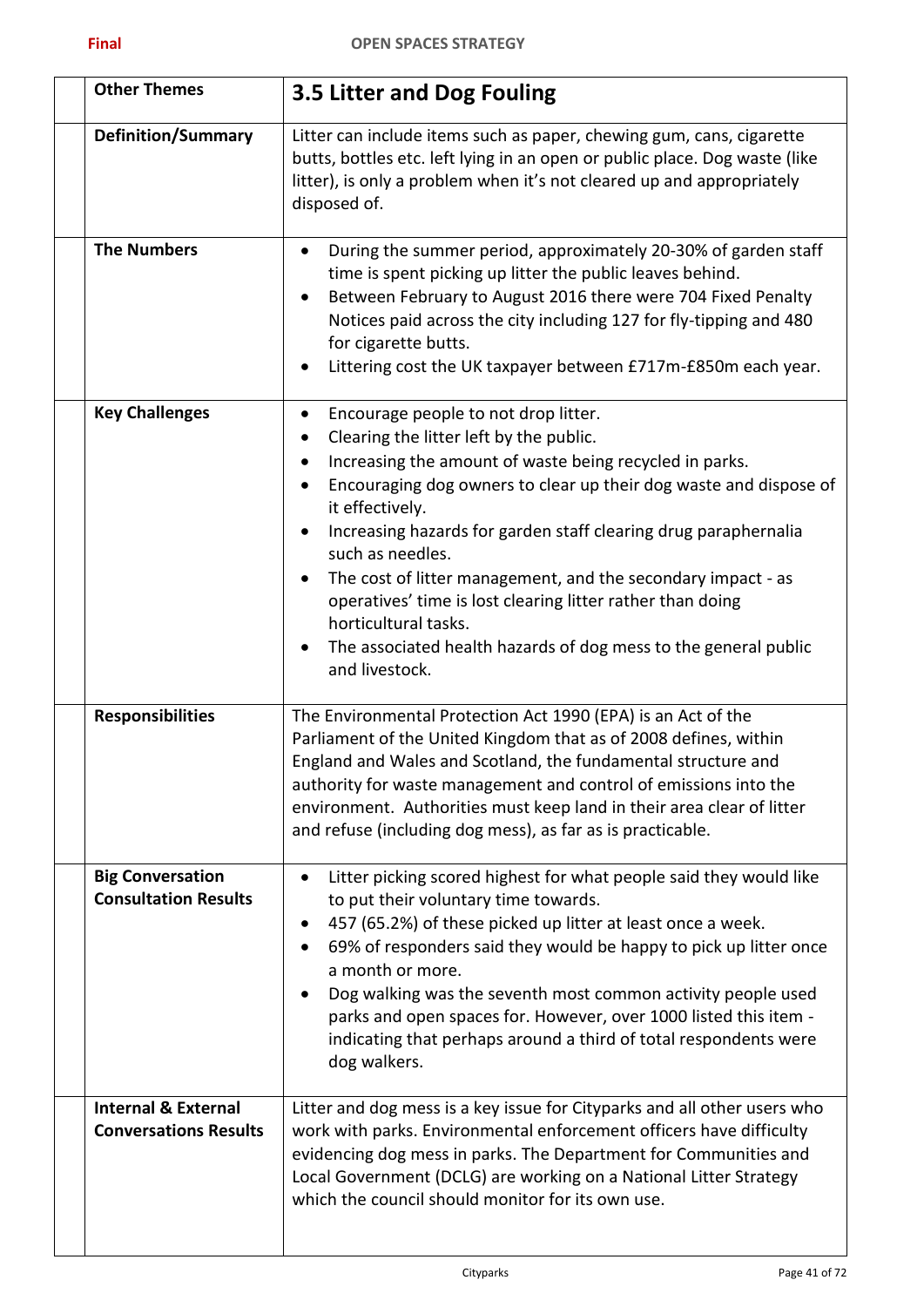| <b>Proposed Policies</b> | a) | Adopt the emerging national strategy on Litter being produced by<br>the government in England.                                                                                                                                                                                                                                                     |
|--------------------------|----|----------------------------------------------------------------------------------------------------------------------------------------------------------------------------------------------------------------------------------------------------------------------------------------------------------------------------------------------------|
| <b>Actions</b>           |    | 1. Review the emerging Government strategy on litter and identify<br>how the council can learn from this work, linking with Cityclean,<br>academic institutes, other private, public and third sector<br>organisations.<br>Explore the feasibility of extending the coverage of contracted<br>environmental enforcement officers into open spaces. |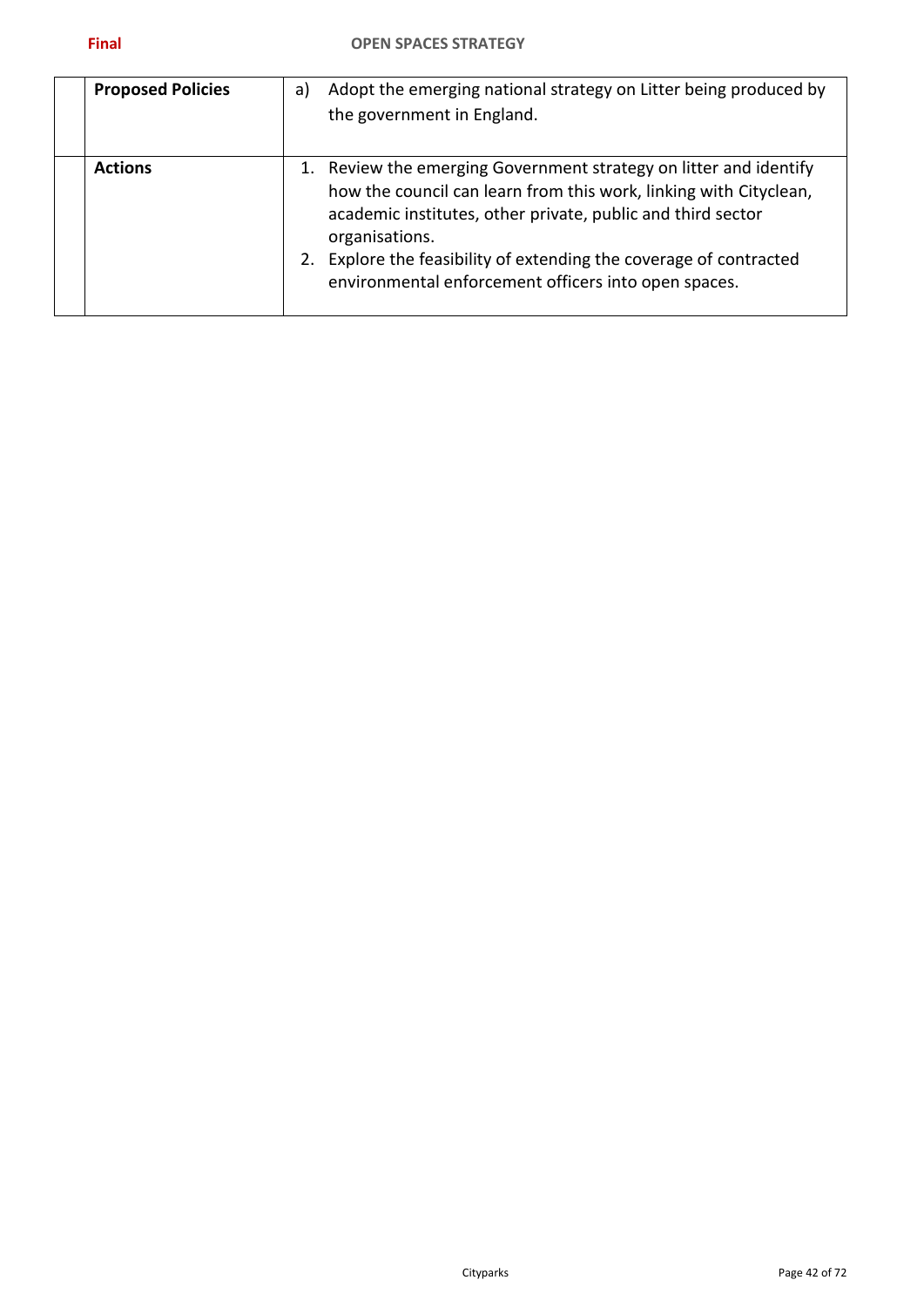| <b>Other Themes</b>                                    | <b>3.6 Public Realm</b>                                                                                                                                                                                                                                                                                                                                                                                                                                                                                                                                                                                                                                                                                                                                                                                                                                                                                                                                                                                                                                                                                                                 |
|--------------------------------------------------------|-----------------------------------------------------------------------------------------------------------------------------------------------------------------------------------------------------------------------------------------------------------------------------------------------------------------------------------------------------------------------------------------------------------------------------------------------------------------------------------------------------------------------------------------------------------------------------------------------------------------------------------------------------------------------------------------------------------------------------------------------------------------------------------------------------------------------------------------------------------------------------------------------------------------------------------------------------------------------------------------------------------------------------------------------------------------------------------------------------------------------------------------|
| <b>Definition/Summary</b>                              | Many consider the quality of the public realm is vital if people are to be<br>successful in creating environments that the people want to live and work in.<br>For the purpose of this document the 'Public Realm' will specifically focus on<br>the streets and walkways that surround and link between open spaces. In<br>addition it remains an aspiration for the council to encourage greater access<br>to the Downs.                                                                                                                                                                                                                                                                                                                                                                                                                                                                                                                                                                                                                                                                                                              |
| <b>The Numbers</b>                                     | Brighton and Hove has over 1200 kilometres of footpaths.<br>$\bullet$<br>Over 570 small grassed areas.<br>٠<br>Approximately 12,000 street trees.<br>٠                                                                                                                                                                                                                                                                                                                                                                                                                                                                                                                                                                                                                                                                                                                                                                                                                                                                                                                                                                                  |
| <b>Key Challenges</b>                                  | There are limited opportunities to create new open spaces, how can<br>$\bullet$<br>existing spaces be improved for a growing population?<br>The city is ranked eighth in the country for flood risk, how can this risk be<br>$\bullet$<br>lowered?<br>Can parks feel bigger than they are through design?<br>$\bullet$<br>Is it possible to link nearby open spaces using trees or planting?<br>$\bullet$<br>Can seating be made more suitable for the widest range of people?<br>٠<br>Can streets help to address flooding, shade and encourage greater<br>wildlife?                                                                                                                                                                                                                                                                                                                                                                                                                                                                                                                                                                   |
| <b>Responsibilities</b>                                | Regularly maintaining and inspecting trees so they are healthy and safe for<br>the public. Meeting the statutory requirements for Tree Preservation Orders.<br>Preservation orders protect trees which are deemed to add value to the city<br>from being cut down or pruned without permission from the council.<br>Keeping trees and shrubs clear of road sightlines for vehicles and pedestrians.                                                                                                                                                                                                                                                                                                                                                                                                                                                                                                                                                                                                                                                                                                                                     |
| <b>Key Policies / Adopted</b><br><b>Strategies</b>     | A Green Network for Brighton & Hove: 2009 <sup>xxiv</sup> Green networks are<br>$\bullet$<br>defined as interlinked, natural green spaces forming a continuous, natural<br>network through the urban area and into surrounding countryside.<br>Streetscape Design Guideline, 2010; aim to ensure a consistent, co-<br>$\bullet$<br>ordinated and high quality approach to street furniture and surface<br>materials.<br>Local Biodiversity Action Plan 2012, addresses the species and the<br>$\bullet$<br>habitats of particular importance in Brighton & Hove.<br>The Cityplan 1 and 2 will provide a range of public realm guidance for<br>٠<br>officers and people developing in the city. Policies to be aware of include:<br>QD15 (Landscape Design) and QD27 (Protection of Amenity) of the<br>Brighton & Hove Local Plan and policies CP12 (Urban Design) and CP13<br>(Streets and Public Spaces) of the Brighton & Hove City Plan Part One. CP7<br>Infrastructure and Developer Contributions.<br>South Downs National Park Authority, Community Infrastructure Levy<br>$\bullet$<br>Charging Programme (to be launched soon). |
| <b>Big Conversation</b><br><b>Consultation Results</b> | Trees, grass and wildlife represent three of the four things the public<br>$\bullet$<br>thought Cityparks should invest more in, within parks and gardens.<br>The two most popular reasons respondents visited parks and open spaces<br>$\bullet$<br>were for relaxation and contact with nature.                                                                                                                                                                                                                                                                                                                                                                                                                                                                                                                                                                                                                                                                                                                                                                                                                                       |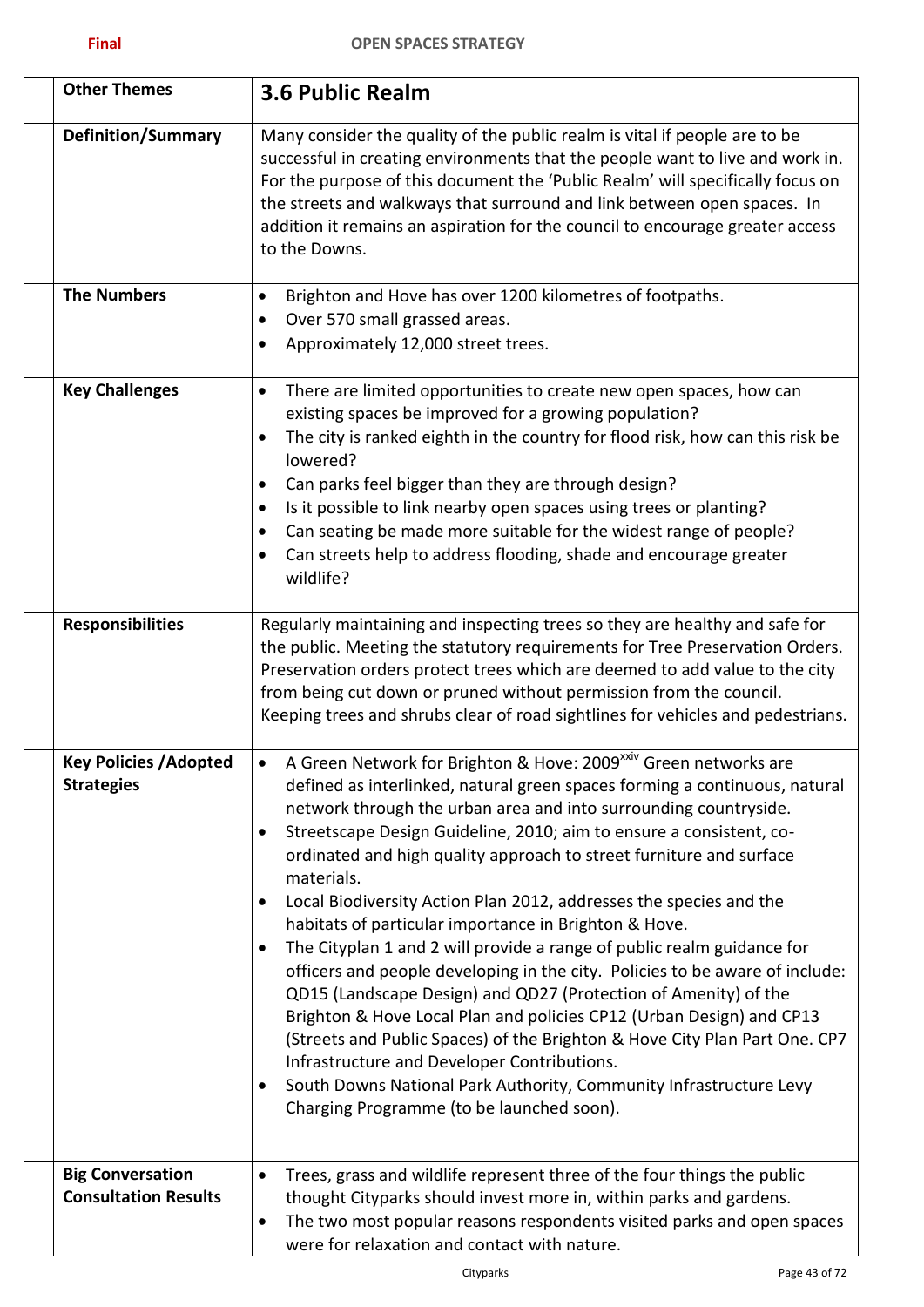|                                                                | Trees were identified as the most important asset in parks and gardens<br>$\bullet$<br>for future funding by respondents.<br>Parks and gardens were ranked as the number one type of open space for<br>$\bullet$<br>future funding by respondents.                                                                                                                                                                                                                                               |  |
|----------------------------------------------------------------|--------------------------------------------------------------------------------------------------------------------------------------------------------------------------------------------------------------------------------------------------------------------------------------------------------------------------------------------------------------------------------------------------------------------------------------------------------------------------------------------------|--|
| <b>Internal &amp; External</b><br><b>Conversations Results</b> | Internal discussions recognised that the streets and road could do more to<br>achieve a range of identified outcomes. Planning, transport, sustainability,<br>Cityparks and other departments need to work closer together to develop<br>principles for the public realm. Neglected trees and plants in the public realm<br>can increase the risk of traffic accidents and block signage.                                                                                                        |  |
|                                                                | Road safety team commented that lack of pruning maintenance could result<br>in road collisions. The council has a statutory duty of care under Road Traffic<br>Act 1988. There are specific junctions which prone to reduced visibility due<br>to overgrown trees and shrubs which obscure signage and reduce perceived<br>and actual road safety.                                                                                                                                               |  |
|                                                                | East Sussex County Council and the South Downs National Park Authority<br>have also been developing green infrastructure strategies which seek to join<br>opens spaces in both the rural and urban realm. These initiatives hope to<br>remove barriers that limited people using open spaces such as poor street<br>crossings, gates, lighting, way-finding etc.                                                                                                                                 |  |
| <b>Proposed Policies</b>                                       | An integrated design approach to be adopted for the development of<br>a)<br>streets linked to parks and open spaces. EQ<br>All benches to meet minimum design standards for equitable seating,<br>b)<br>promoting accessibility for the widest range of users. EQ<br>As a general principle tarmac should be the preferred material for parks<br>C)<br>and streetscapes where water porous surfaces are not feasible. Subject<br>to exemptions for high profile projects and conservation areas. |  |
| <b>Actions</b>                                                 | Identify streets linking to other open spaces as part of the Community<br>1.<br>Infrastructure Levy process. EQ<br>2. Implement the policies of 'public realm' into the Valley Gardens scheme.<br>EQ                                                                                                                                                                                                                                                                                             |  |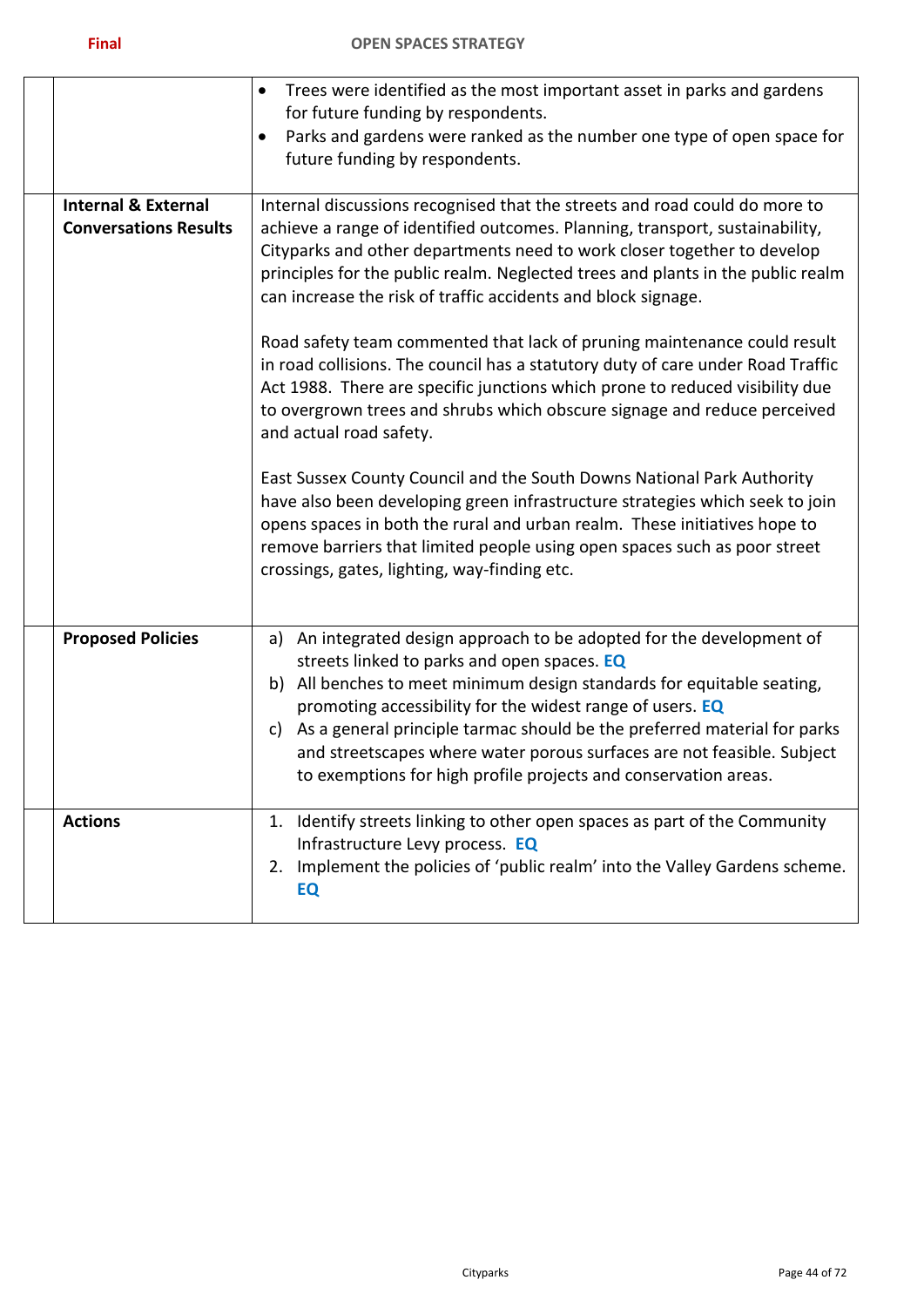| ____ |
|------|
|------|

| <b>Other Themes</b>                              | 3.7 Volunteering                                                                                                                                                                                                                                                                                                                                                                                                                                                                                                                                                                                                                                                                                                                                                                                                                                                                                         |
|--------------------------------------------------|----------------------------------------------------------------------------------------------------------------------------------------------------------------------------------------------------------------------------------------------------------------------------------------------------------------------------------------------------------------------------------------------------------------------------------------------------------------------------------------------------------------------------------------------------------------------------------------------------------------------------------------------------------------------------------------------------------------------------------------------------------------------------------------------------------------------------------------------------------------------------------------------------------|
| <b>Definition/Summary</b>                        | When a person gives their time freely to assist an activity or project<br>without remuneration. Most people who volunteer will be motivated or<br>stimulated by some value/benefit they perceive to receive from<br>undertaking the volunteering action.                                                                                                                                                                                                                                                                                                                                                                                                                                                                                                                                                                                                                                                 |
| <b>The Numbers</b>                               | There are approximately 1,800 volunteers supporting city council<br>$\bullet$<br>services.<br>150 volunteers helped to clear up 25 tonnes of rubbish from the<br>$\bullet$<br>beach after a bank holiday linked with several local businesses.<br>Around 200 volunteers support approximately 70 environmental<br>$\bullet$<br>organisations in the city.<br>300 Healthwalks volunteers for Brighton and Hove have given 3000<br>$\bullet$<br>hours of their time and provided over 6000 walks across the city<br>and beyond.<br>Around 700 volunteers support the council's parkland conservation<br>$\bullet$<br>work.<br>In the academic year 2014/15 there were 2382 students<br>$\bullet$<br>volunteering their time from the Universities of Brighton and<br>Sussex.<br>120 tonnes of rubbish were collected by Cityclean staff and<br>$\bullet$<br>hundreds of other volunteers after Pride 2016. |
| <b>Key Challenges</b>                            | Most examples of sustainable volunteering of any significant scale<br>$\bullet$<br>require consistency and a small core of paid co-ordinators.<br>How will Cityparks manage more volunteering with less staff and<br>resources?<br>Most of the City's 38 Friends of Parks volunteer groups have<br>$\bullet$<br>informed Cityparks that they need more support to continue their<br>work.<br>Do Cityparks operational teams have the right skill-sets to<br>undertake the proposed policies.<br>Supporting volunteering is a challenge due to the time consuming<br>nature of it.<br>The council needs to balance operation requirement such as grass<br>cutting with the role of coordinating volunteers.<br>Some groups are at a much more advanced stage than other<br>groups.                                                                                                                        |
| <b>Responsibilities</b>                          | There are no obligations to provide volunteering opportunities, but the<br>council and society recognise the benefits for all in undertaking and<br>supporting this practice.                                                                                                                                                                                                                                                                                                                                                                                                                                                                                                                                                                                                                                                                                                                            |
| <b>Key Policies</b><br><b>Adopted Strategies</b> | City Plan Part One: CP10 'Biodiversity, CP16 'Open Space', CP17 'Sports<br>Provision'.<br>The council recently launched its Volunteering Strategy 2016: 'The<br>Power of Volunteering'.<br>This 'Brighton and Hove Connected' document with Community Works<br>seeks to ensure that the city champions volunteering: valuing the<br>contribution that volunteers make; striving to ensure positive                                                                                                                                                                                                                                                                                                                                                                                                                                                                                                       |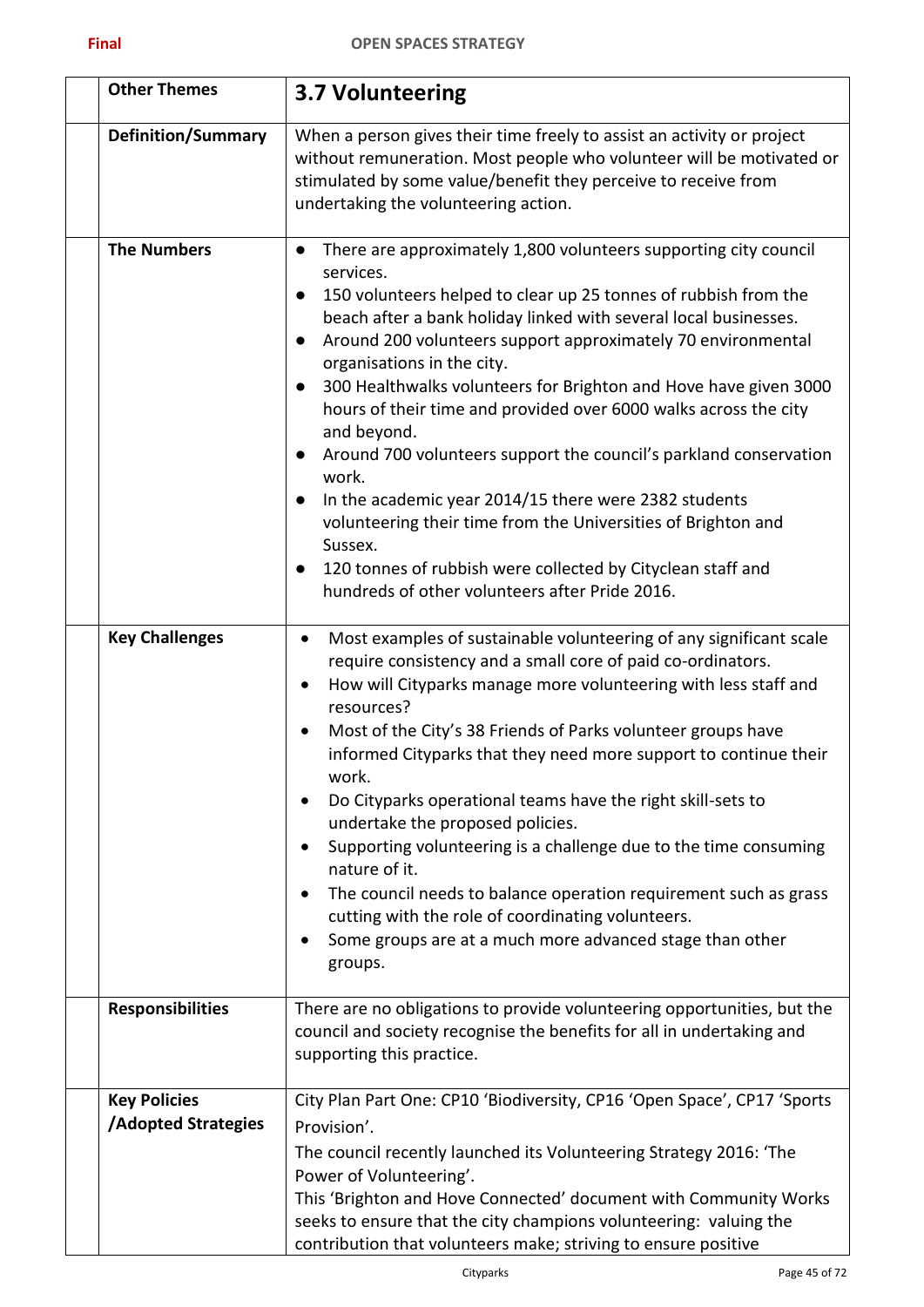|                                                                              | volunteering experiences; and recognising the impact of volunteering<br>on the economic, social, cultural, leisure and environmental life of the<br>city.                                                                                                                                                                                                                                                                                                                                                                                                                                                                                                                                           |
|------------------------------------------------------------------------------|-----------------------------------------------------------------------------------------------------------------------------------------------------------------------------------------------------------------------------------------------------------------------------------------------------------------------------------------------------------------------------------------------------------------------------------------------------------------------------------------------------------------------------------------------------------------------------------------------------------------------------------------------------------------------------------------------------|
| <b>Big Conversation</b><br><b>Consultation Results</b>                       | More than 1100 people provided their emails to allow the council to<br>$\bullet$<br>contact them regarding volunteering in open spaces.<br>22% of respondents said they would like to help with their local<br>$\bullet$<br>park<br>36% of the respondents said they were fairly or very interested in<br>helping with maintenance in parks and open spaces.                                                                                                                                                                                                                                                                                                                                        |
| <b>Internal &amp; External</b><br><b>Stakeholder</b><br><b>Conversations</b> | One of the city's most successful volunteer groups has pointed out that<br>with more people working into later life than ever before, it is likely the<br>'traditional' pool of active, healthy, retired people looking for new<br>volunteer commitments is likely to decrease rather than increase. So<br>Cityparks may need to do additional promotion with new audiences.<br>The council is developing an outline business case exploring options and<br>potential for a new way of Neighbourhood Governance, which could<br>include parks 'Friends' groups as one of the community volunteering<br>networks. Healthwalks are one of the most successful volunteering<br>programmes in the city. |
| <b>Proposed Policies</b>                                                     | Seek to apply the council's 2016 voluntary strategy into Cityparks<br>a)<br>to create an appropriately-resourced sustainable quality<br>volunteering experience for residents and visitors. EQ                                                                                                                                                                                                                                                                                                                                                                                                                                                                                                      |
| <b>Actions</b>                                                               | Work with the Clinical Commissioning Group and Public Health to<br>1)<br>link volunteering opportunities together with Cityparks more<br>formally as part of the city's approach to improving health and<br>wellbeing.<br>2) Work with Friends Groups, academic institutes and the private,<br>public and third sectors to develop a sustainable volunteering<br>programme for Cityparks.<br>Integrate current and future Cityparks volunteers into city-wide<br>3)<br>volunteering offer utilising the 'Volunteering Plus' website and<br>utilise apps and to increase and link people to what's is occurring in<br>their neighbourhood. EQ                                                        |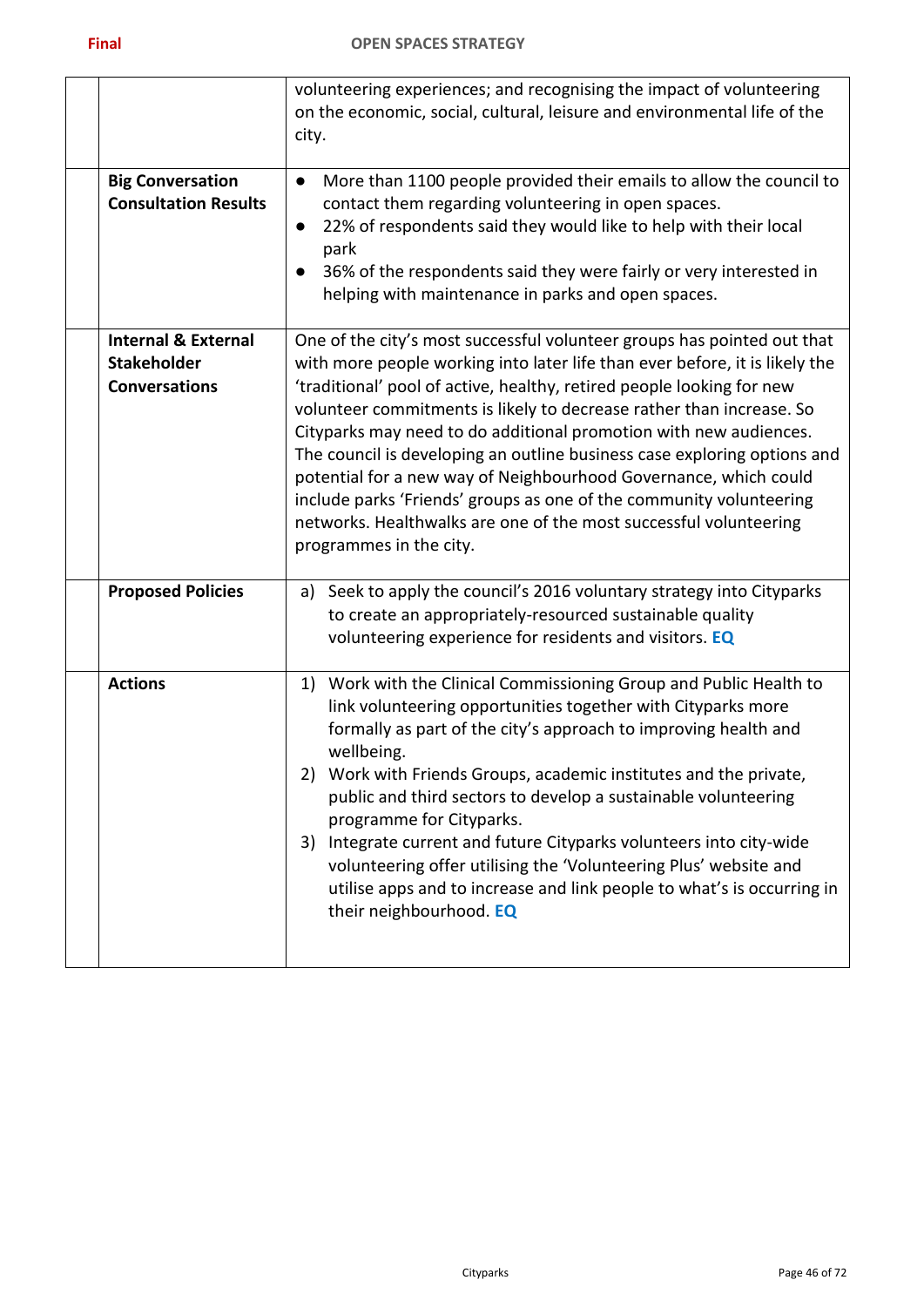# Section 4 **Delivery Models and Resources**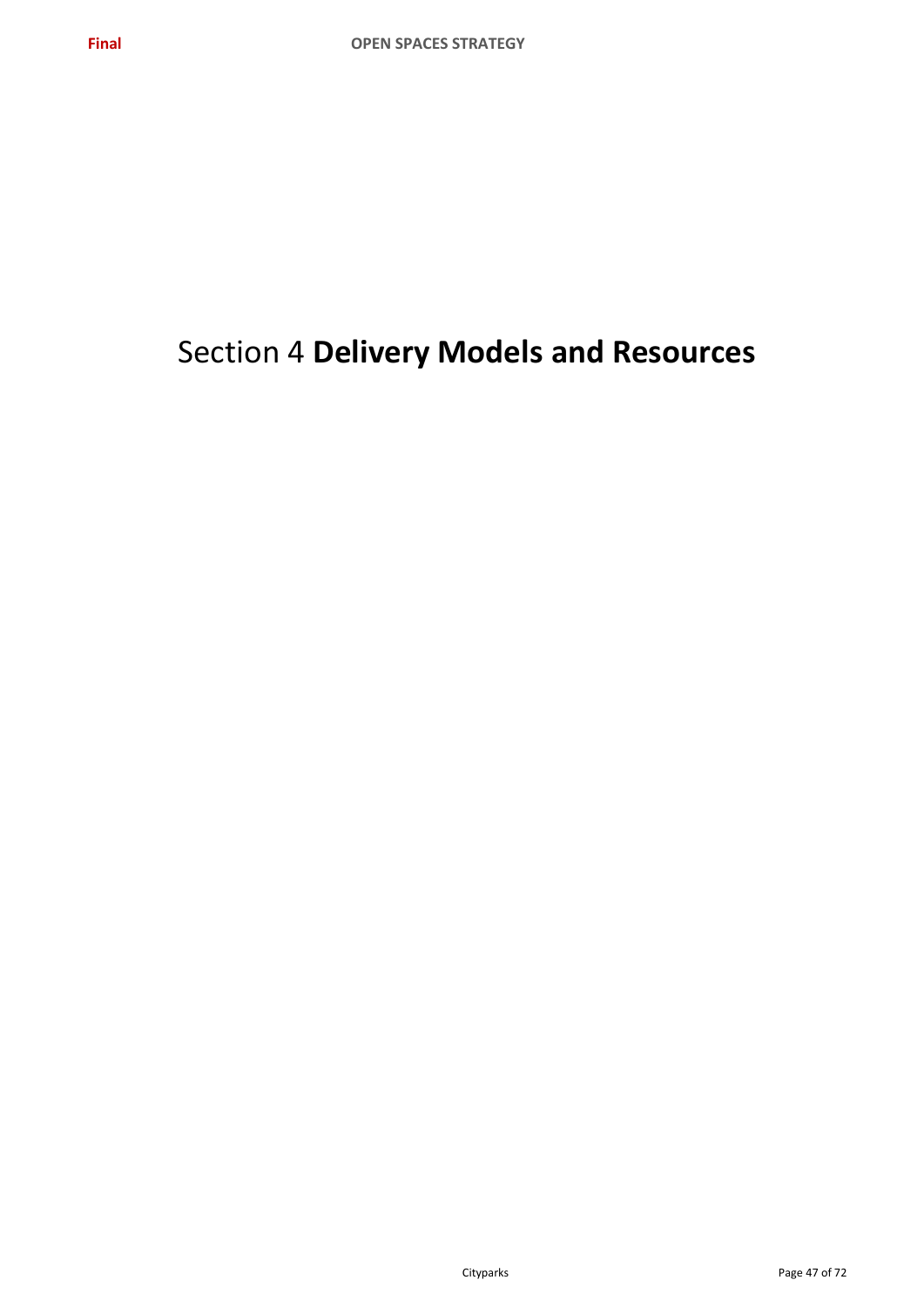# **4.0 Introduction**

The challenges facing the council and Cityparks have been well documented through this strategy. The Heritage Lottery Fund, State of Public Parks report, identified the national challenges facing parks councils across the country. They also provided an insight into how other councils were trying to meet the financial challenges; as seen below:

- In 2016, 50% of park managers report having sold parks and green spaces or transferred their management to others over the past three years. This is expected to increase to 59% of local authorities over the next three years.
- The most popular way to supplement investment is via the National Lottery (39% strongly support, 40% somewhat support).
- Increasing charges for facilities has the least support from the public (4% strongly and 16% somewhat support).
- The second greatest level of support was for sponsorship of parks by businesses, e.g. funding of planting areas, features & facilities (30% strongly support, 45% somewhat support).
- 32% strongly supported, and 42 % somewhat supported, seeking more funding from planning and local development, e.g. developer contributions from new housing.
- 18% strongly supported, and 41% somewhat supported, more commercial use of parks, e.g. ticketed events, fairs & shows.
- Just over 5% of local authorities report having transferred the management of a park to a community group over the last three years – 5.3%. This is expected to more than double to 12% in the next three years.
- Just under 5% of local authorities report having sold part of park over the last three years. This is expected to increase slightly to 6% over the next three years.

The 'Big Conversation' consultation also provides guidance for the strategy to explore a range of finance initiatives which might be suitable for Brighton and Hove. The consultation report identified that:

- 67% of respondents said **'yes'** to exploring a 'not for profit' organisation to 'maintain or raise funds for parks and open spaces.' 15% said **'no'** and 17% said they did not know or weren't sure.
- 53% of respondents agreed to Cityparks exploring sponsorship and advertisements in parks open spaces to increase investment.33% said no and 13% said they did not know or weren't sure.

### In addition

- Around 700 respondent's comments provided a range of ideas to increase income for parks and open spaces with some suggesting raising council tax if necessary to protect the city's parks.
- Over 200 individual comments wanted the council to be more commercial with its existing assets, such as cafes.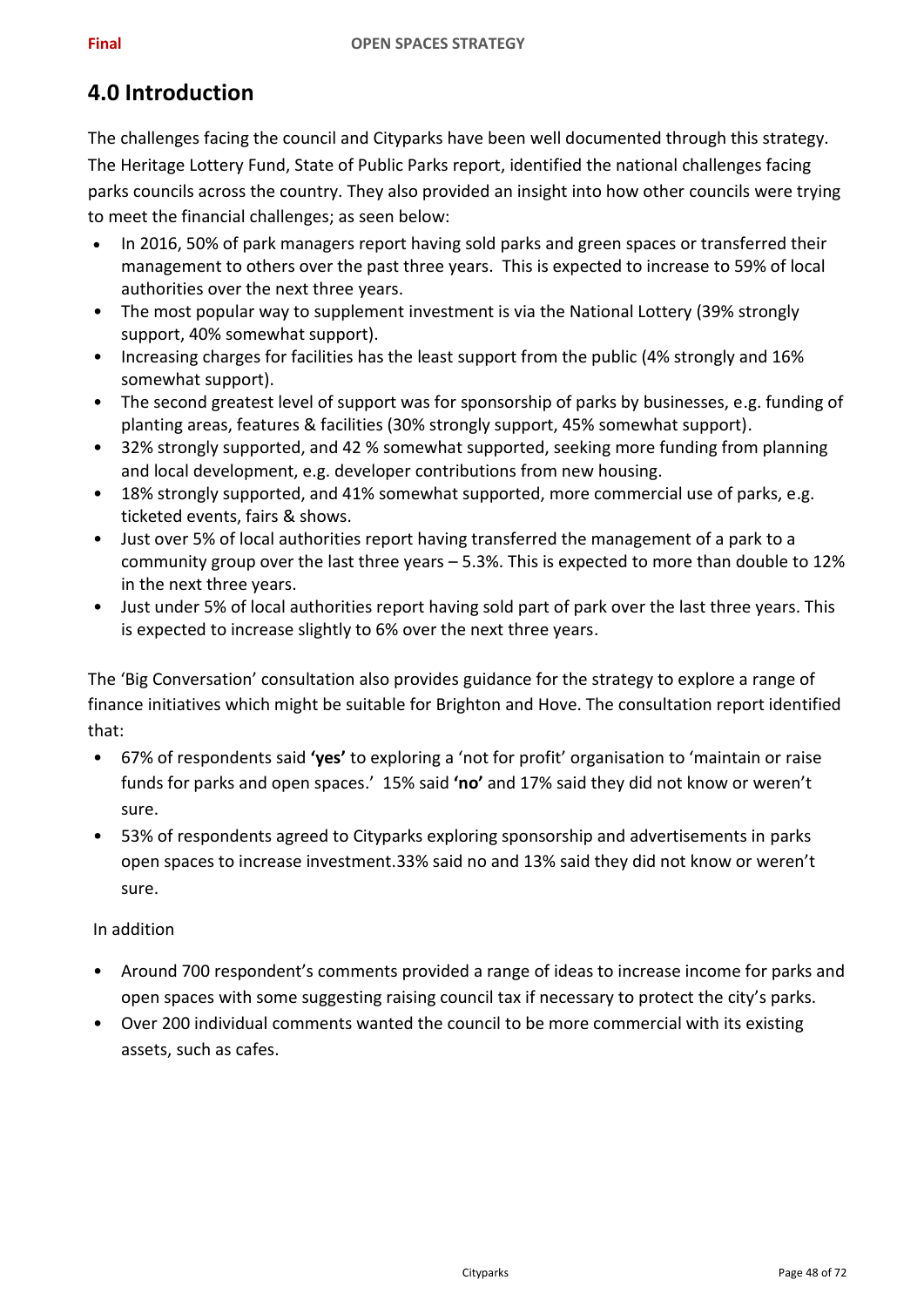# **4.1 Parks Foundation**

### **4.1.1 Background to establishing a Parks Foundation**

The establishment of a Parks Foundation offers an independent fundraising vehicle with the benefits charitable status affords. The model offers flexibility, innovation and the ability to stand side by side with Cityparks, as a mechanism to generate additional financial income and supporter commitment.

| <b>Pros</b>                                                                                                                                                                                                                                                                                                                                                                                                                                                                                                                                                                                                                                                                                                                                                                                                                                                                                                                                                                                                                                                                                                                                                                                                                                                                                                                                                                                                                                                       | <b>Cons</b>                                                                                                                                                                                                                                                                                                                                                                                                                                                                                                                                                                             |
|-------------------------------------------------------------------------------------------------------------------------------------------------------------------------------------------------------------------------------------------------------------------------------------------------------------------------------------------------------------------------------------------------------------------------------------------------------------------------------------------------------------------------------------------------------------------------------------------------------------------------------------------------------------------------------------------------------------------------------------------------------------------------------------------------------------------------------------------------------------------------------------------------------------------------------------------------------------------------------------------------------------------------------------------------------------------------------------------------------------------------------------------------------------------------------------------------------------------------------------------------------------------------------------------------------------------------------------------------------------------------------------------------------------------------------------------------------------------|-----------------------------------------------------------------------------------------------------------------------------------------------------------------------------------------------------------------------------------------------------------------------------------------------------------------------------------------------------------------------------------------------------------------------------------------------------------------------------------------------------------------------------------------------------------------------------------------|
| Charitable status enables the<br>$\bullet$<br>organisation to focus purely on parks<br>and open spaces - there are no other<br>competing agendas or priorities.<br>Can provide an umbrella support<br>structure to assist local parks group<br>raising funding.<br>Potential to open doors to new funding<br>and investment opportunities, as well as<br>enabling flair and creativity in<br>fundraising.<br>Ability to make decisions and be more<br>dynamic as the Foundation structure has<br>a simplified process. Corporate support<br>can be generated - enabling 'corporate<br>social responsibility' budgets to be spent<br>on local projects meeting social and<br>environmental objectives.<br>The model provides a framework to<br>recruit volunteers and a network of<br>supporters, undertaking the type of<br>public engagement works synonymous<br>with charity work.<br>There are fewer legal or financial<br>complexities, or additional costs in<br>transferring assets, staff or the<br>management of parks as there would be<br>with Trusts.<br>A bespoke remit of the Foundation will<br>be clear in aiming to generate income<br>and raise the profile solely of parks and<br>open spaces.<br>The ability to select Trustees based on<br>skill set and commitment.<br>A bespoke parks Foundation is clear to<br>donors, trustee and residents of its<br>ambitions.<br>Ability for specific group to raise funding<br>for specific projects. | Finding and securing the commitment of<br>$\bullet$<br>Trustees may be time consuming and<br>difficult.<br>Persuading the public that they are not<br>subsidising 'grass cutting' and core local<br>authority maintenance may be difficult.<br>Upfront costs such as marketing and<br>$\bullet$<br>promotional materials, staff recruitment<br>and costs associated with achieving<br>charitable status will need to be funded<br>before any major income is generated.<br>Potential difficulties in<br>separating/prioritising the ambitions of<br>the Foundation and local community. |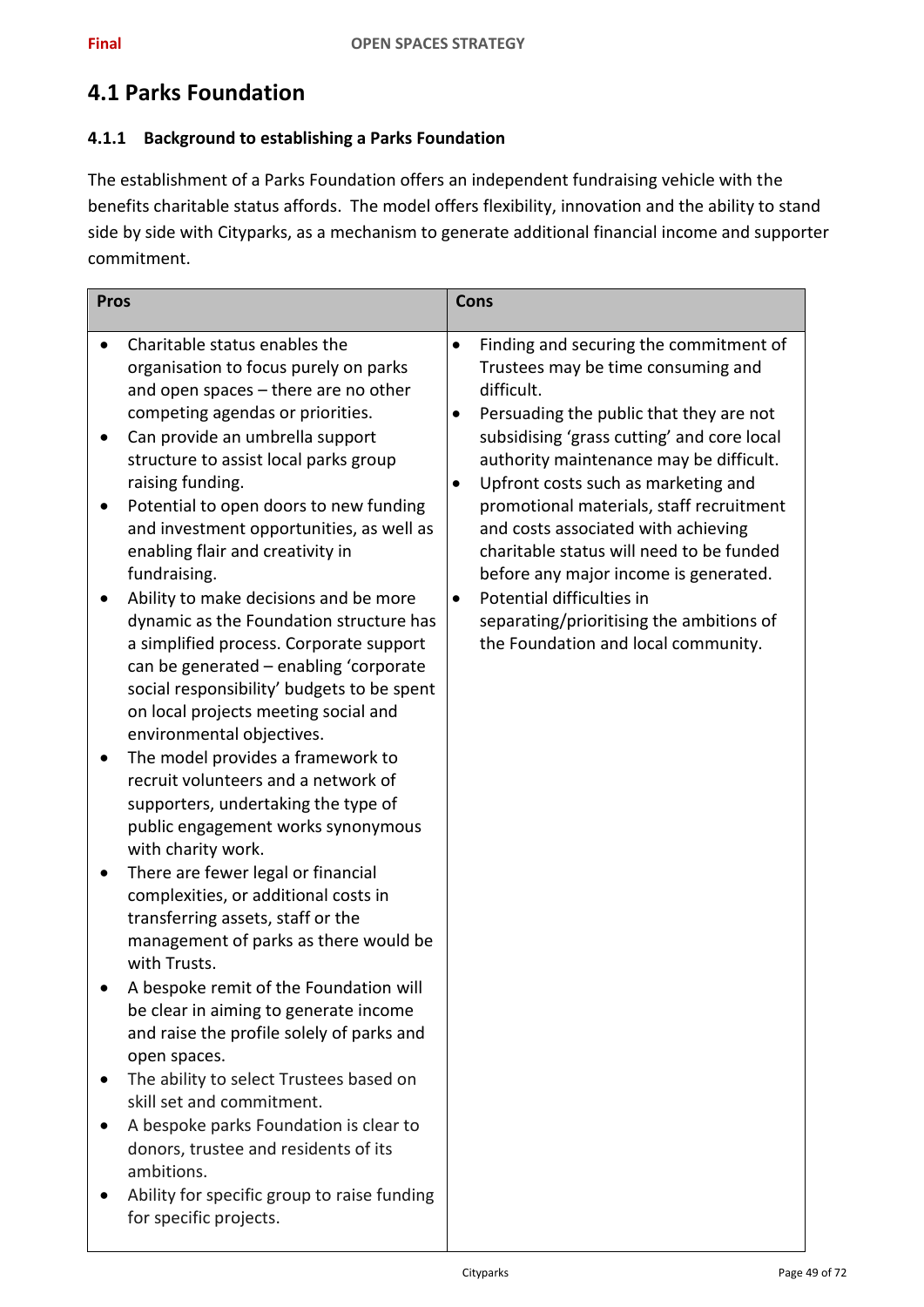### **4.1.2 Precedents**

Some local authorities are taking early steps to establish Parks Foundations, most notably in Bournemouth and Leeds, where two different models are being delivered - Bournemouth (an independent Parks Foundation) and Leeds ('nesting' fundraising activity within an already established Community Foundation)

Funded by the lottery and managed under the NESTA 'Rethinking Parks' programme, the Bournemouth Foundation was established in 2014/15 has already evidenced the benefits of an independent Foundation by raising £100,000 in its first year. See appendix 2.

In Leeds the City Council has recently received Executive approval (September 2016) to commence the process of establishing a Parks Foundation in partnership with the Leeds Community Foundation and is currently working to establish a Board of Trustees. The aim is to establish the new arrangements in 2017.

Both models offer an opportunity for flexible and independent fundraising activity to support the work of the local authority parks services, but neither model takes on responsibility for the management or ownership of open space assets. As mentioned in the table above, it should also be noted that whereas Parks Foundations have the potential to be effective with fundraising for new projects they are likely to find it far more challenging to raise funding for the core management and maintenance costs of Cityparks.

*For more information please refer to the Appendices. This includes a comparison of the delivery models for the Bournemouth and Leeds Foundations plus more detailed case study for each.*

### **Bournemouth Parks Foundation**

By closely following Charity Commission guidance and using model paperwork, the Bournemouth Parks Foundation was set up ready to function within just over 6 months, as follows:-

- Establish a Limited Company (1 month)
- Complete the Charity application and registration (3-4 months)
- Research and apply for a charitable bank account (2 months)

Time also needs to be factored in for the appointment process and discussions with potential Trustees. The success of any charitable organisation is down to recruiting Trustees with the right skills as well as flair, creativity and enthusiasm. In the case of the Bournemouth Parks Foundation it took about six months to find a core group sufficient to establish the Board, this process is ongoing.

### **4.1.4 Conclusions**

An Independent Parks Foundation based on the Bournemouth model offers the best opportunity to generate income and develop a wide supporter base for parks and open spaces across the city. With careful negotiations between the local authority and the new Foundation on agreed priorities for funding, governance arrangements and ongoing maintenance, there is great scope and opportunity for real added value to the Cityparks offer.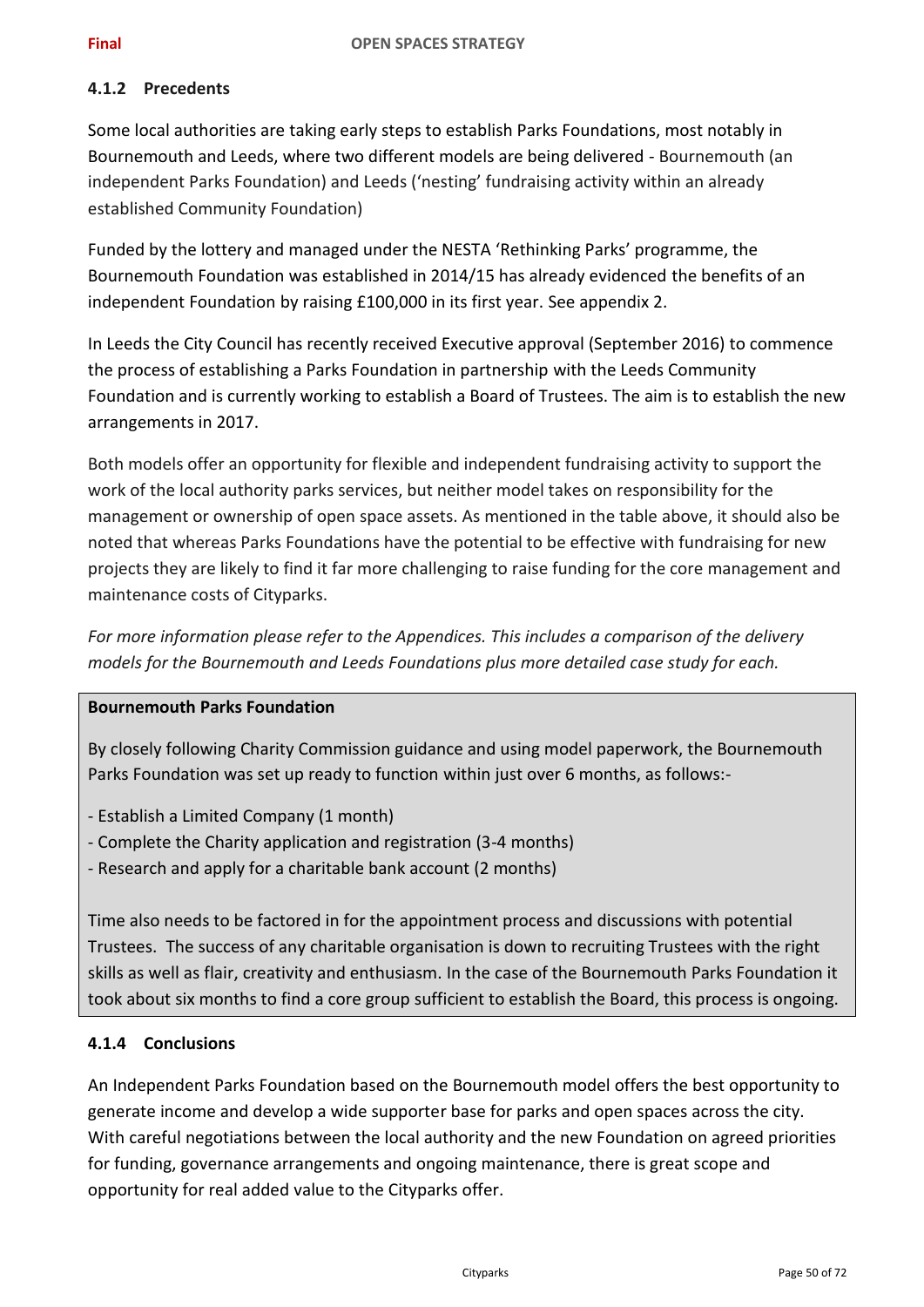To progress the business case for the new Brighton & Hove Parks Foundation, the costs of undertaking a feasibility study to test the viability of the new organisation are estimated to be £15,000 and this study would take approximately three months to deliver and six months to acheive.

### **4.1.5 Action**

### a) **Parks Foundation**

Undertake a feasibility study to establish a Brighton & Hove Parks Foundation to lead creative and innovative fundraising for the City's parks, tapping into the large number of residents and visitors who use and love the city's open spaces, and seeking to build on the culture of giving within the city's business community. The report needs to determine exactly what the funds will be used for.

## 4.2 **Parks Trust**

### **4.2.1 Background to establishing a Parks Trust**

The establishment of a Parks Trust offers the combined opportunity to remove both the funding and the management of parks and open spaces out of local authority control, usually supported by an endowment.

The local authority and / or other partners contribute to an endowment, which guarantees core funding, and remaining income is generated through trading and fundraising activities.

As a strategic park management model, this was successfully and indeed uniquely established by Milton Keynes Development Corporation in the 1990s and the now well-established Milton Keynes Parks Trust benefits from a dedicated endowment which funds the management and maintenance of the City's Parks. Further information is detailed in the case study in the Appendices.

### **4.2.2 Precedents**

Beyond the established and extremely successful Milton Keynes Parks Trust, the model of a Parks Trust is currently being considered by a number of local authorities including Liverpool and Newcastle City Councils.

The Royal Parks Trust has recently been established based on the merger of the previous government-funded Royal Parks management organisation and the very successful Royal Parks Foundation. The benefits to establishing a Parks Trust are in line with those already laid out in Section 4.1 covering the Foundation, but in addition they include the following: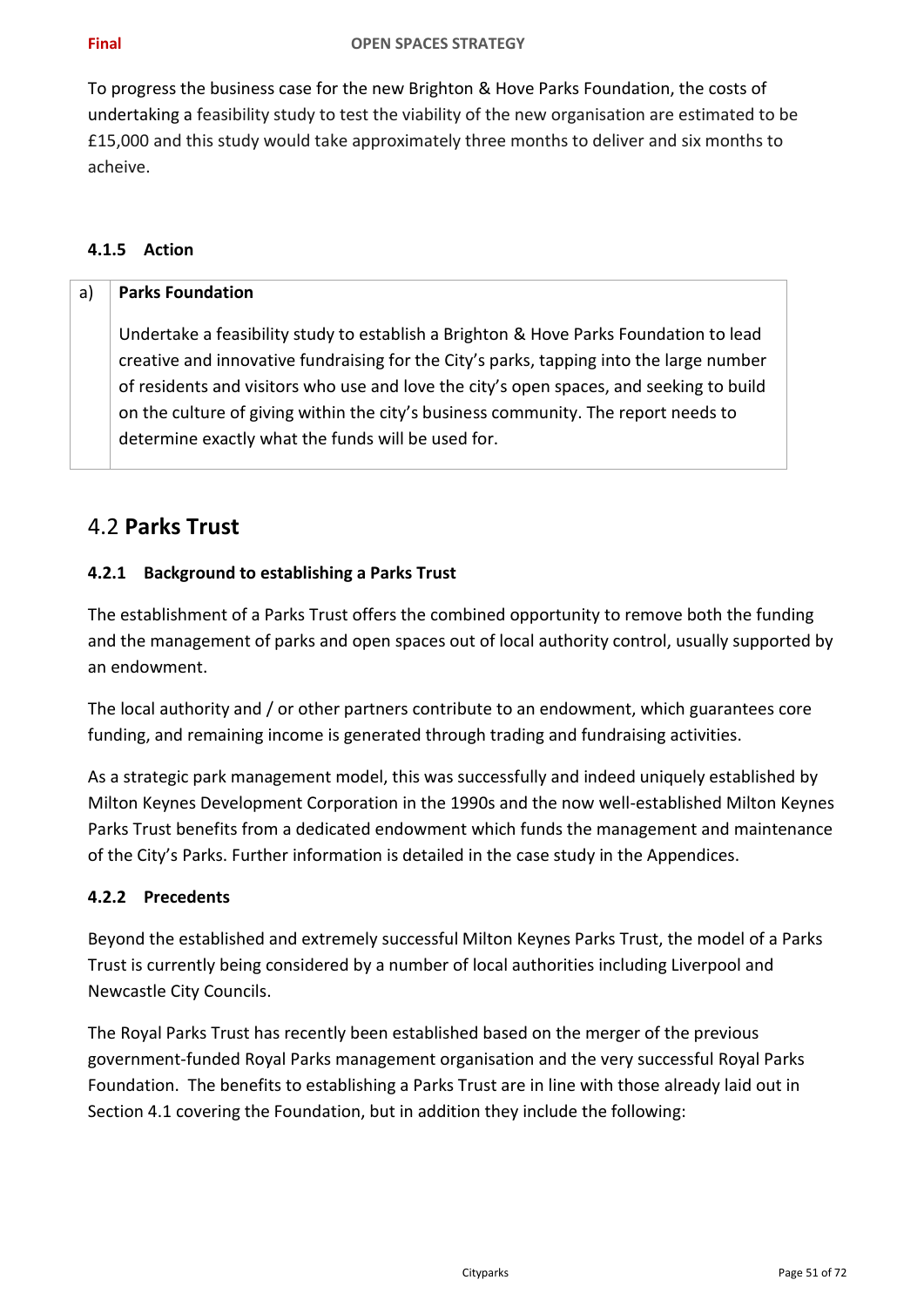### **Final OPEN SPACES STRATEGY**

| <b>Pros</b> |                                                                                                                                                             | Cons                   |                                                                                                                                                             |
|-------------|-------------------------------------------------------------------------------------------------------------------------------------------------------------|------------------------|-------------------------------------------------------------------------------------------------------------------------------------------------------------|
|             | A Trust with a sustainable revenue<br>source would provide a robust<br>organisation for a single, multiple or<br>citywide organisation.                     | $\bullet$<br>$\bullet$ | The development of a Trust is<br>significantly more complex and time-<br>consuming than a Foundation.<br>The creation of an endowment fund                  |
| ٠           | Cityparks is in the process of<br>consolidating further, leading to a leaner<br>organisation to support in the future.<br>Charitable status and independent |                        | may involve the sale of land, or other<br>difficult decisions requiring ring-fenced<br>income from already stretched council<br>budgets.                    |
|             | management enables the organisation<br>to focus purely on parks and open<br>spaces - with reduced agendas or<br>priorities to balance.                      |                        | Public adjustment to a new<br>management set up where local elected<br>representatives have limited influence<br>and this may take time to accept.          |
| $\bullet$   | Different oversight structures should<br>mean quicker decision making and more<br>autonomy.<br>Being separate from the local authority                      |                        | Managing the expectation of the public<br>that this is a slow solution for the<br>challenges that have built up over the<br>last decade or more.            |
|             | central budget system could mean<br>funding could be used exclusively to<br>deliver the objectives of the service<br>without competing obligations.         |                        | Existing income streams relating to<br>open spaces such as leasing parks<br>building and land currently goes to the<br>councils general fund. It is assumed |
|             | Could make the parks service more<br>resilient from national reductions in<br>council funding.                                                              |                        | that each departments funding targets<br>would remain, which would then<br>require new finance layers for capturing                                         |
|             | The establishment should ensure long<br>term financial stability.                                                                                           |                        | new income streams for the Trust,<br>adding more complexity to the process.                                                                                 |
| $\bullet$   | The council owns a great deal of<br>valuable assets and land in the city<br>which could be gifted to the Trust.                                             | $\bullet$              | Complex human resources/industrial<br>relations process when staff need to be<br>transferred over to the Trust.                                             |
|             | Eligible for funding which the council<br>doesn't have access to.                                                                                           |                        | Reduces the flexibility for the council to<br>manage Cityparks budget.                                                                                      |

### **4.2.3 Exploring strategic Parks Trust option for Brighton &Hove**

Establishing a strategic Parks Trust demands a rigorous, complex, highly technical and therefore costly process of asset auditing, legal undertakings, human resource and financial planning.

In addition to the complex and costly establishment process, the need to generate an endowment fund to support its long-term financial viability is key to the business case. In Brighton & Hove, the establishment of an endowment fund would require the city council to either:

- a) Ringfence income from existing assets within the commercial property portfolio and invest this in a Parks Trust and the long term sustainability of open space management in the city;
- b) Create an endowment fund through a combination of existing assets and new development.
- c) Utilise the existing council budget to stimulate the development of the Trust.

### **4.2.4 Individual Park Trusts**

The options outlined above are based on strategic planning across parks and open spaces to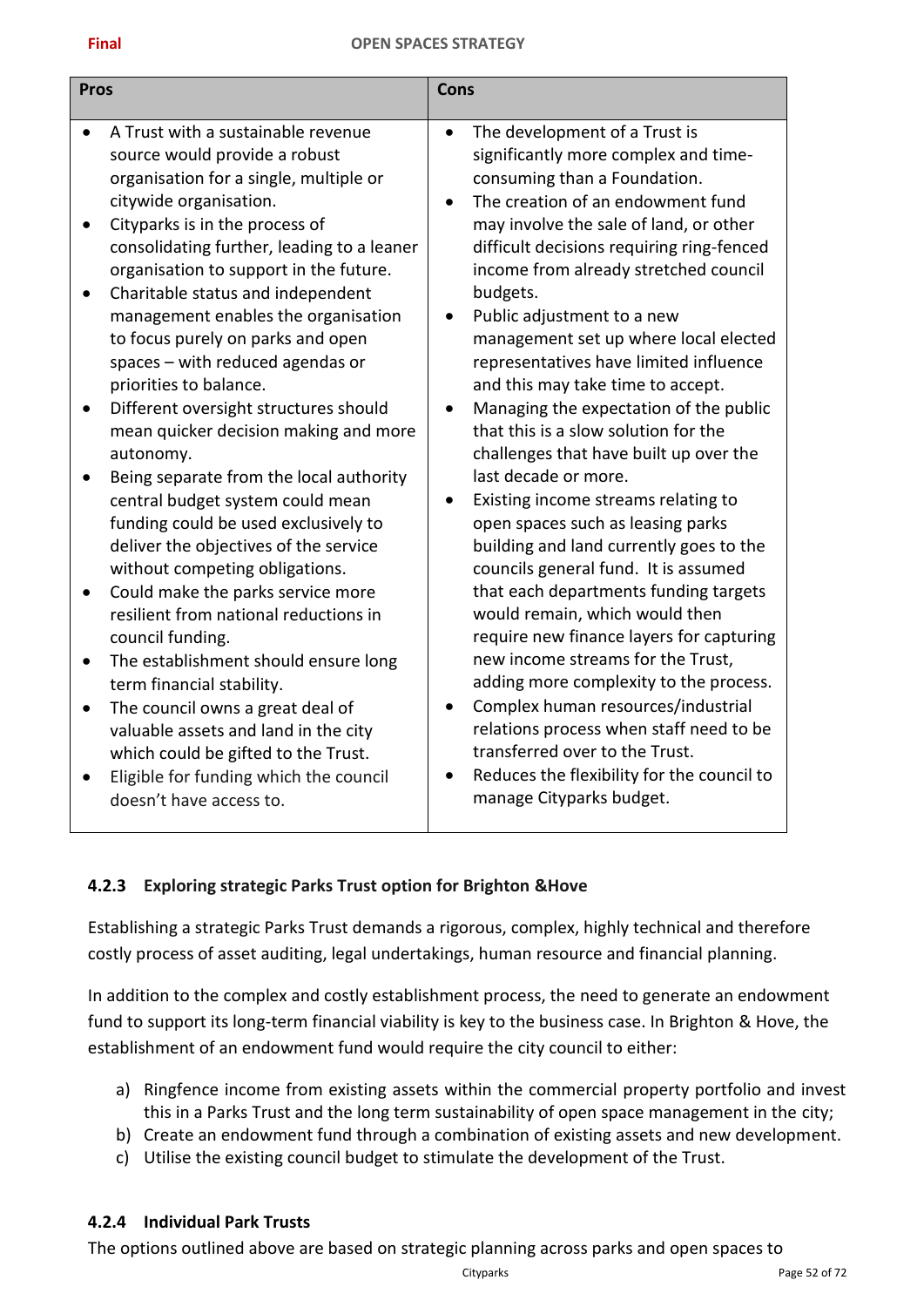maximise reach, impact and influence. In this section, consideration is given to the process of enabling individual parks to establish Trusts as a long term alternative to local authority control, whilst the remaining open space estate is retained by the local authority.

There are a number of positive opportunities that can come from transferring fundraising activity and management of an already successful park operation into the hands of a group of dedicated Trustees who have the appropriate skills and motivation to maximise return and visitor benefits:

| <b>Pros</b>                                                                                                                                                                                                                                                                                                                                                                                                                                                                                                                                                                                                                                                                                                                                                                                                                                                                                                                           | <b>Cons</b>                                                                                                                                                                                                                                                                                                                                                                                                                                                                                                                                                                                                                                                                                                                                                                                                                                                                                                                                                                                                                                                                                                                                                                                                                                                                                                                                                                                                                                                                                                                                                             |  |
|---------------------------------------------------------------------------------------------------------------------------------------------------------------------------------------------------------------------------------------------------------------------------------------------------------------------------------------------------------------------------------------------------------------------------------------------------------------------------------------------------------------------------------------------------------------------------------------------------------------------------------------------------------------------------------------------------------------------------------------------------------------------------------------------------------------------------------------------------------------------------------------------------------------------------------------|-------------------------------------------------------------------------------------------------------------------------------------------------------------------------------------------------------------------------------------------------------------------------------------------------------------------------------------------------------------------------------------------------------------------------------------------------------------------------------------------------------------------------------------------------------------------------------------------------------------------------------------------------------------------------------------------------------------------------------------------------------------------------------------------------------------------------------------------------------------------------------------------------------------------------------------------------------------------------------------------------------------------------------------------------------------------------------------------------------------------------------------------------------------------------------------------------------------------------------------------------------------------------------------------------------------------------------------------------------------------------------------------------------------------------------------------------------------------------------------------------------------------------------------------------------------------------|--|
| • The ability to generate significant<br>additional income through targeted<br>fundraising and commercial activities.<br>Enabling a more entrepreneurial<br>$\bullet$<br>approach.<br>• There are no competing priorities, for<br>funding, time and commitment.<br>Large sites have the potential to<br>generate commercial revenues and be<br>the focus of successful grant or funding<br>bids.<br>Such a focused approach simply gives a<br>greater chance of success and long-term<br>financial sustainability.<br>• Allows the core service to focus on the<br>rest of the city.<br>May provide a safety net and viable<br>alternative for individual parks where<br>council investment is limited and have<br>little prospect of capital being<br>forthcoming.<br>• If one site Trust was successful it might<br>be possible to expand it to other sites.<br>• Eligible for funding which the council<br>doesn't have access to. | This approach may exacerbate the<br>inequality often seen across parks,<br>leaving other sites more vulnerable to<br>cuts, creating a two-tier system with the<br>'priority parks managed to higher<br>standards at the expense of others.<br>There may be limited opportunities to<br>rationalise and ring-fence budgets<br>across the portfolio of Brighton &<br>Hove's sites.<br>Economies of scale in maintenance, for<br>$\bullet$<br>example, are eroded.<br>Parks that appear a good opportunity<br>for a dedicated Trust may not have the<br>necessary combination of Trustees and<br>be a long-term sustainable option.<br>Accountability becomes blurred for<br>members of the public.<br>Time consuming, costly and potentially<br>challenging competition created for<br>both Foundations and Park Trusts<br>working across the city and also other<br>city council-supported Trusts - such as<br>the Royal Pavilion Trust, or other Trusts.<br>May be isolated from periodic windfall<br>incomes such as section 106 or one off<br>government funding initiatives like<br>Playbuilder in 2010.<br>A Trust park may dictate what public<br>events are allowed on it. This<br>potentially reduces sites for large or<br>specific events or funfairs putting<br>pressure on other sites and reducing<br>scope for organisers and participants, or<br>the converse where a Trust site attracts<br>more of the events which are currently<br>distributed across the city.<br>The Trust may impact the council<br>existing income targets such as for<br>events. |  |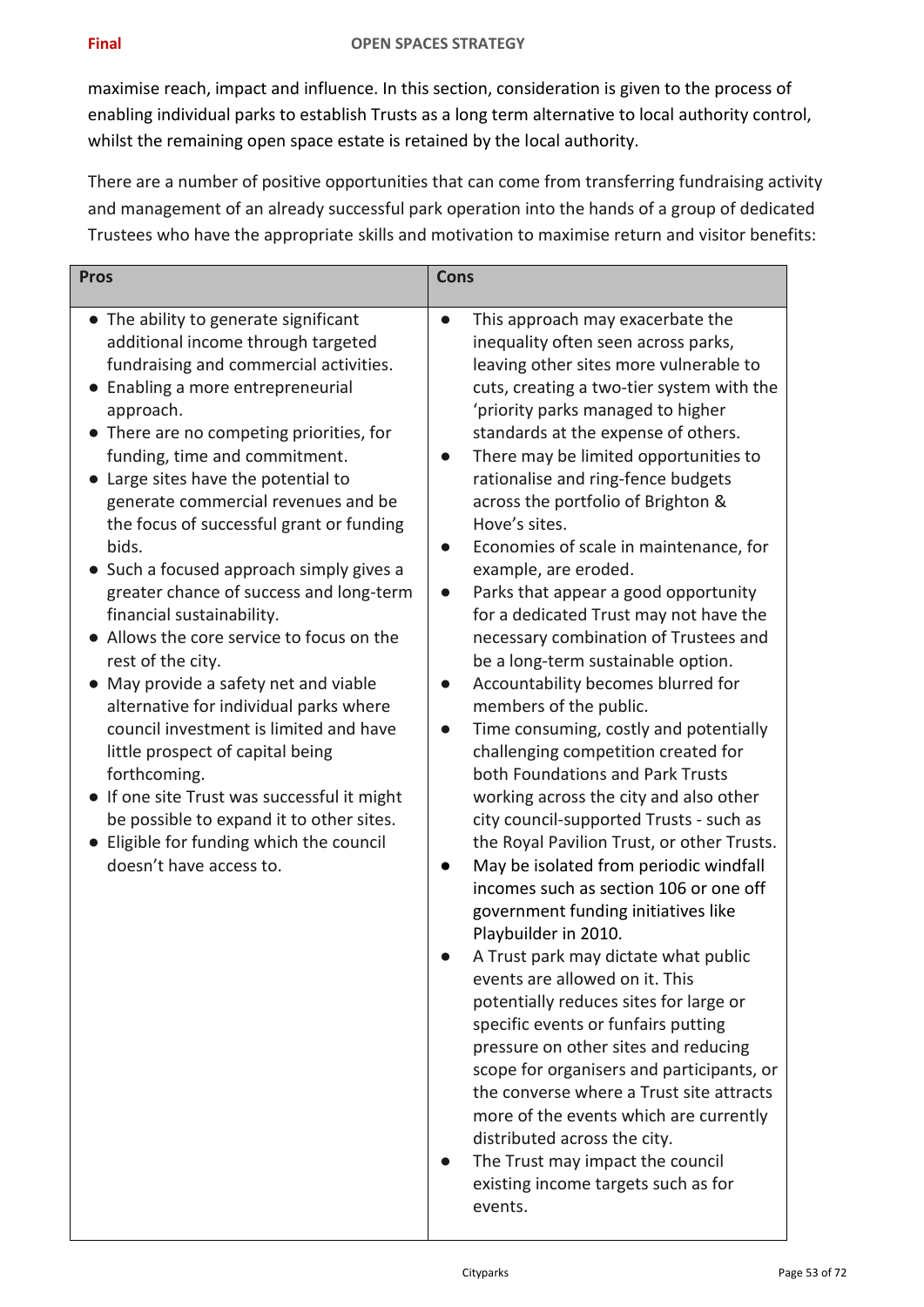### **4.2.5 Exploring individual Park Trust options for Brighton & Hove:**

**Single park option:** Establishing or facilitating the establishment a Trust for a large strategic park which has the potential to break-even financially. This option would relate to the city council progressing the establishment of a new Trust for a large park such as Preston Park which already generates income from car parking.

**Multi park option:** Establishing a number of Trusts for larger strategic parks most of which show evidence of the potential to break-even. This option could involve establishing Trusts for a number of the city's largest parks including Stanmer Park, Preston Park, and The Level. There would be some scale economies of progressing the establishment of these Trusts as a package.

**Area-based option:** Establishing a Trust for an area of the city, for example the city centre, where there are specific service objectives and a need to develop service levels to meet a 'bespoke' range of user needs. This option might be appropriate for the main city centre spaces which play a key role in the success of Brighton & Hove tourist economy. Under this scenario a new Trust would have representation from local business and potential to develop a membership scheme which is similar to the *Park Improvement District* delivery model which is considered in Section 4.3.

### **Conclusions**

**Strategic Parks Trusts:** Establishing any form of strategic Parks Trust for a city the size of Brighton & Hove is a costly, complex and time-consuming undertaking, and there are no precedents in the UK of this being done successfully. The precedent set in Milton Keynes is relevant in relation to the business model – however, the Trust was established as part of an integrated plan for development of the New Town rather than for a large existing city authority. With new city-scale Parks Trusts being considered by councils in Liverpool and Newcastle there is merit in monitoring progress and learning from the experiences of these 'park communities' before giving this further consideration for the city. At present the resources required to develop such a project and the assets required to establish an endowment fund have not been identified.

**Individual Park Trusts:** Whilst the benefits of an individual park-focused Trust is clear, the potential for a negative impact on other smaller, less well-funded parks creates a risk of inequality for the wider communities Brighton & Hove which is to be avoided. Sustaining all parks for future use and enjoyment by residents underpins the wider Open Space Strategy recommendations. However in the case of Stanmer Park, as part of ongoing discussions with the HLF and key stakeholders regarding the future governance; it would appear that there is merit to consider the development of a new Trust.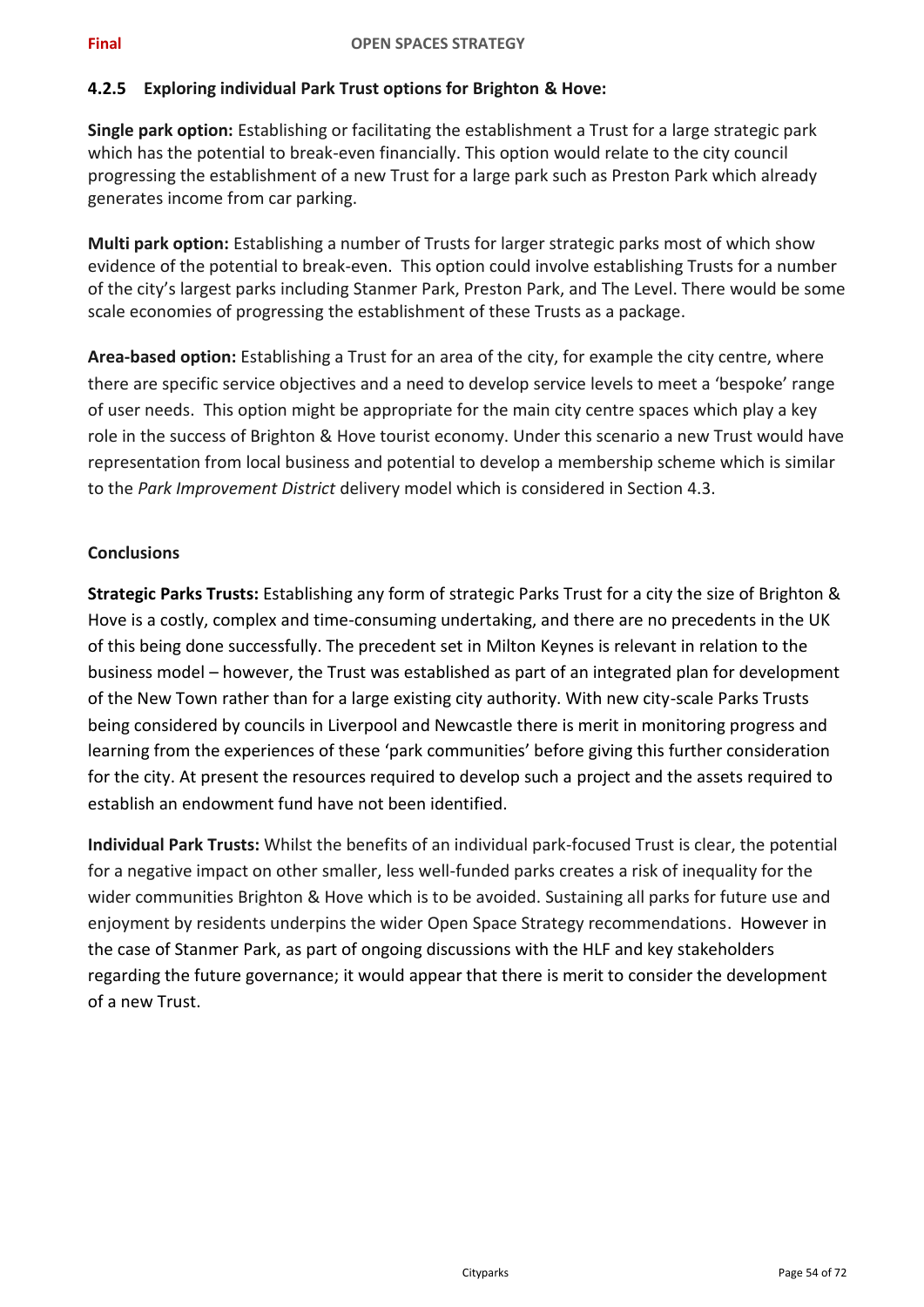### **4.2.7 Policies**

| a) | <b>City-wide Parks Trust</b>                                                                                                                                                                                                                                                                                                                                                          |
|----|---------------------------------------------------------------------------------------------------------------------------------------------------------------------------------------------------------------------------------------------------------------------------------------------------------------------------------------------------------------------------------------|
|    | Keep open the long term option to establish a strategic park management Trust for the<br>city, taking forward any proposal at a point when the business case demonstrates the<br>organisation can be viable and the establishment of such a Trust has public support.                                                                                                                 |
| b) | <b>Individual Park Trusts</b>                                                                                                                                                                                                                                                                                                                                                         |
|    | Using the learning from the development of a proposed new Trust for Stanmer Park (if<br>this progresses), consider the potential for Trusts to take over the management of<br>other larger open spaces where the business case demonstrates the site has the<br>potential to be self-sufficient and the asset transfer will not have a negative impact on<br>the rest of the service. |

# 4.3 **Sponsorship, Advertising and Donations**

### **4.3.1 Growing income**

In any financial strategy there needs to be an appropriate balance between making financial efficiencies to drive down costs and eradicate waste, alongside growing income where there are opportunities to do so which won't have detrimental impact on access by communities.

Exploring the creation of a proposed new Parks Foundation it is important to be clear on roles and responsibilities and which organisation will take the lead with different types of income generation and fundraising. This will need to be considered in the proposed Foundation's feasibility study. The time taken for a Foundation to be established (likely to be around 6 months based on the Bournemouth experience) is also pertinent to these discussions.

A starting point for this conversation would be for the proposed Foundation to lead on charitable fundraising, including grants from other charities and foundations, legacies and donations, where there are tax advantages through Gift Aid and donors are less likely to wish to give funding to the city council. Leadership regarding advertising and sponsorship is better retained within Cityparks as the council is in control of the advertising spaces and the assets being sponsored, but this might change over the life of the Strategy. There is also scope to consider some income, for example from advertising, to be paid into the Foundation if this helps communicate that funding will be ringfenced and beneficiaries will be park users.

### **4.3.2 Advertising, sponsorship and donations**

This element of the strategy to grow income includes advertising, sponsorship and donations.

### Consultation findings:

53% agreed that the city council should explore sponsorship and advertising opportunities in parks, 33% disagreed and 13% didn't know/were not sure.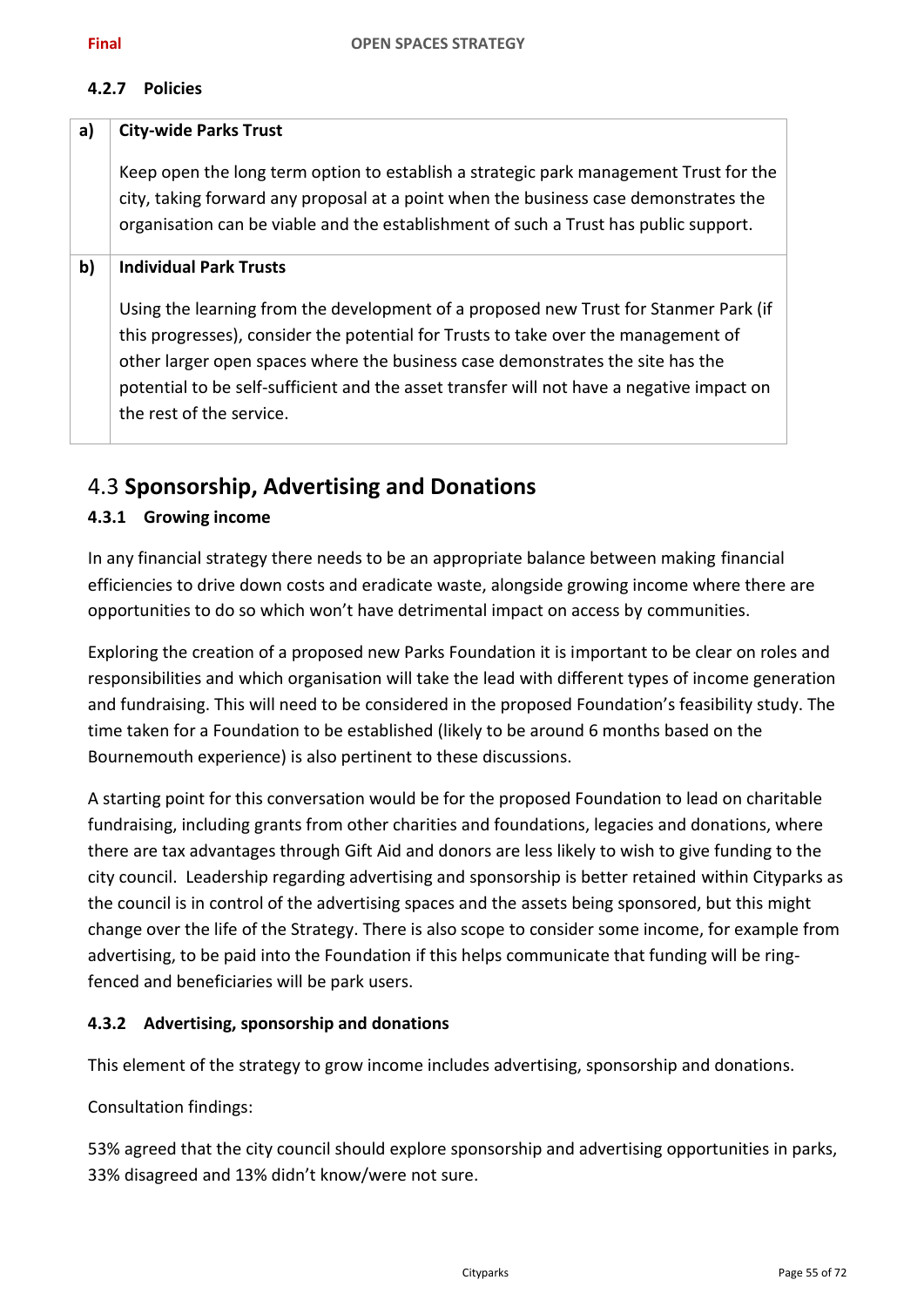Examples of current practice are:-

- Advertising: Lamp posts, bus shelters, signs
- Sponsorship: Roundabouts and floral features
- Donations: Benches and trees

### **Donations Examples**

Donations can be attained from a wide range of sources. Individual members of the public and large organisations have all assisted the council by donating and financing specific items for the benefit of the wider public. Some of the items include: sport facilities, trees, benches, and playground equipment.

### **4.3.3 Advertising**

Current advertising income to the city council is £214,000 from a combination of bus shelters, signs and lamp post sites. This revenue will remain with the respective existing departments at the council. It is assumed that Cityparks would work across council departments involved with advertising (Highways, Property, Tourism, Events, and Parks), to grow this figure via procurement.

There are opportunities for Cityparks to identify new sites for advertising signs close to busy roads, or to lesser extent railways, and also to explore other locations for smaller adverts such as sports pavilions, playgrounds, benches, paving and so forth. It is recognised that some advertising options, in particular larger roadside signs, can be controversial and the 33% of consultation respondents who disagreed with this option reflects this. In addition, guidelines as to what products and/or companies that could be promoted would also be a condition. Options to mitigate a negative response to larger scale advertising proposals, particularly at the point where planning permission is about to be sought, should include:

- A policy commitment to ring-fence 100% of the income to Cityparks;
- Linking the income to specific service areas, such as staff or park features;
- Endowing the income from signs on all advertising within the proposed Parks Foundation.

The potential income to Cityparks from three advertising signs in prominent roadside locations is between £5,000 and £10,000each per year. However, the development of any advertising proposals would need to consider with the citywide strategy for advertising.

### **4.3.4 Sponsorship**

A new partnership between the city council, East and West Sussex County Councils to jointly procure a partner to help sell sponsorship opportunities at roundabouts will be in place from April 2017. The current income from the roundabout sponsorship programme is over £25,000 per annum but Cityparks agents haven't found sponsors for all of the sites as yet. The additional income from this wider scheme is currently not know as the council a awaiting further research.

Other opportunities to develop sponsorship packages will also be explored, including:

**Naming rights:** Although there are few precedents in the UK, this is gathering momentum in the USA, including the National Parks. Considering parks are the city's Natural Health Service,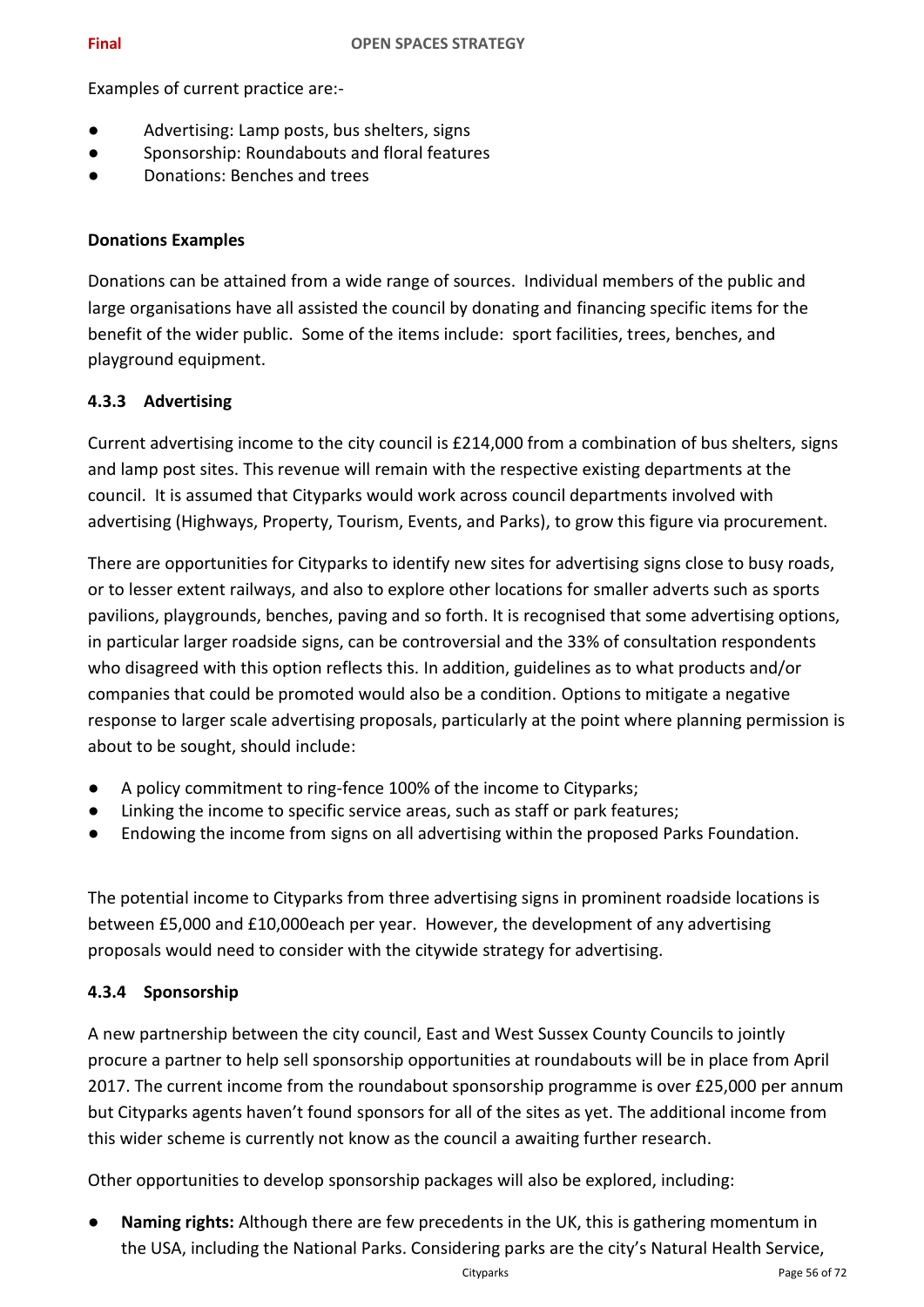there might be scope to develop a partnership with suitable health/sports/organisations.

- **Playgrounds:** Whole playgrounds or individual pieces of equipment might be sponsored by a range of interested parties or retailer. Donations may come from community groups.
- **Sports facilities:** New sports facilities including pavilions and all-weather pitches might be an attractive sponsorship opportunity for health clubs, sports manufacturers or companies who sponsor the national governing body;
- Heritage assets: Prestigious heritage buildings or other assets such as fountains might be attractive for sponsors, especially following full restoration through a Lottery-funded project;

In considering these options, it should be noted that income from sponsorship is one of the most costly fundraising options to follow. Sponsorship agreements can be complex - commercial deals need to be expertly managed in order for the business relationship to sustain, hence the costs of client care are high in relation to income.

### **4.3.5 Donations**

Existing schemes for dedicated benches and trees is approaching £30,000. There is no net income to the council from these donations. Selected benches require little maintenance during their life cycle. Trees which are planted assist in replacing trees removed during the year.

As stated above, the potential opportunity for these existing schemes is based on donations being taken over by a Park Foundation. This needs to be considered as part of the feasibility study. Should it be decided that the Foundation takes over there will need to be a 'service agreement' with Cityparks who would continue to manage the delivery side.

### **4.3.6 Exploring the Park Improvement District model:**

A Business Improvement District (BID) creates a partnership between local businesses with shared objectives and through a levy on each business: a central fund is created to pay for improvements and other priorities agreed by the BID Board. There is an established BID for central Brighton.

Based on the principles of local business sponsoring open space sites, the concept of a Parks Improvement District (PID) develops this model to build alliances between local business, residents and a local authority to focus on the management and maintenance of strategic green spaces. PID projects are being considered in various parts of the country.

A PID within central Brighton might be considered in recognition of the importance of high quality horticultural services to the tourist and wider economy of the city. Any project to explore the development of the PID concept for the central area would need to be developed in partnership with the existing BID and based on further feasibility and business planning.

The PID recognises that there is a concentration of businesses in an area seeking to attract more customers by making local open spaces more attractive to use by residents and visitors.

Examples of PID's include:

- The Bloomsbury2 Squared project in Camden was one of the Rethinking Parks projects and was seeking to pioneer the first PID in the UK[.http://www.nesta.org.uk/we-rethought-parks](http://www.nesta.org.uk/we-rethought-parks-bloomsbury2-squared-project-guide)[bloomsbury2-squared-project-guide](http://www.nesta.org.uk/we-rethought-parks-bloomsbury2-squared-project-guide)
- Bryant Park in Manhattan, New York. [http://www.bryantpark.org](http://www.bryantpark.org/)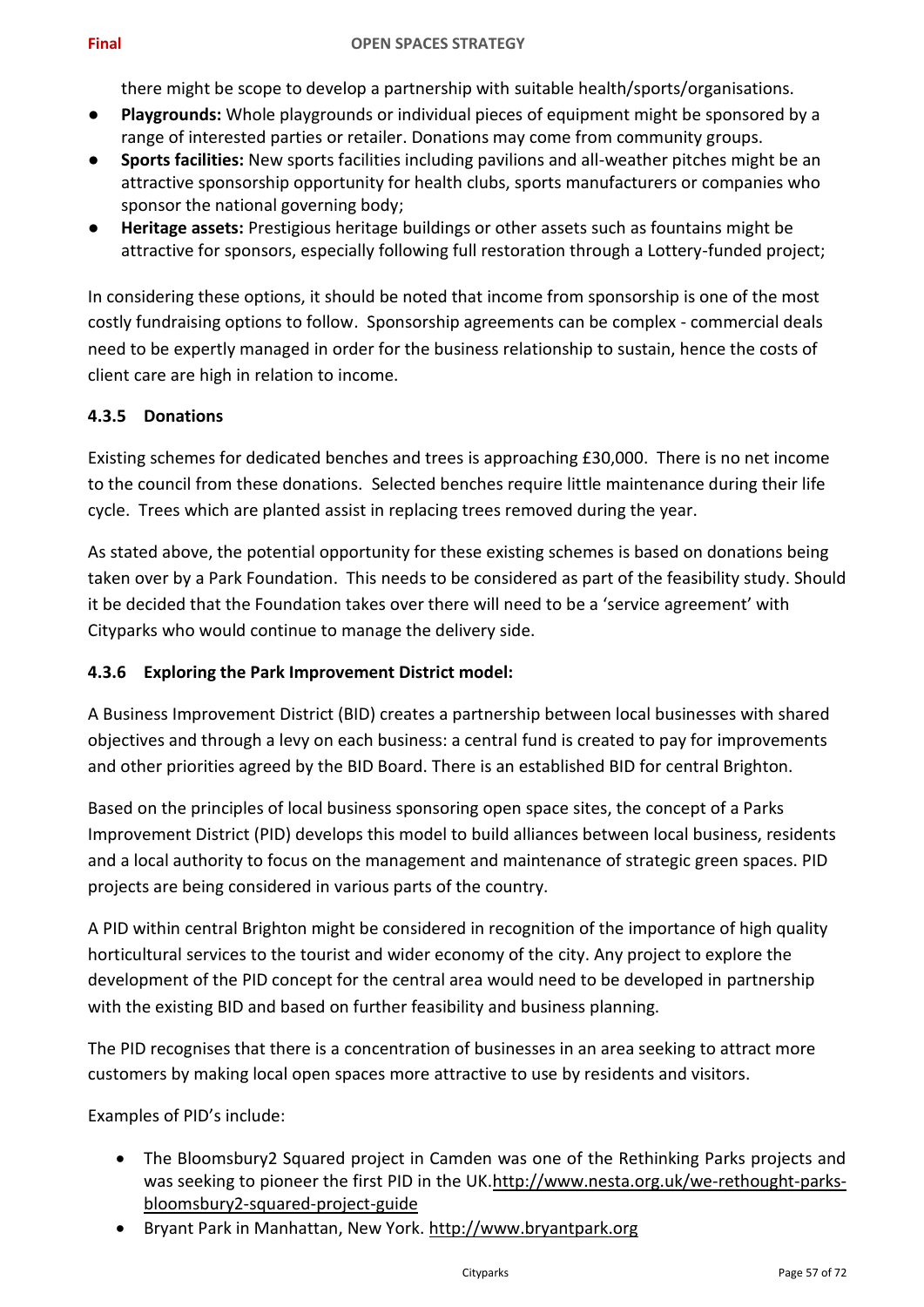### **4.3.7 Policy**

As part of the 2020 financial strategy to mitigate the impact of planned savings, income is key, and if progressive and well-resourced initiatives around advertising and sponsorship are taken forward they could make a significant contribution to savings targets. The policies to support this are as follows:

| a            | <b>Donations</b><br>In order to receive some donations; future maintenance costs may need to be built into the<br>contract.                                                                                                                                                                                                                                                           |
|--------------|---------------------------------------------------------------------------------------------------------------------------------------------------------------------------------------------------------------------------------------------------------------------------------------------------------------------------------------------------------------------------------------|
| $\mathsf b$  | <b>Commercialisation</b><br>Develop commercial activity in the city's open spaces such as advertising, sponsorship and<br>donations to grow income for Cityparks, but in a way that is sensitive to the wider heritage<br>and community values of each space, appropriate to health and well-being objectives and in<br>collaboration with the any potential Parks Foundations/Trust. |
| $\mathsf{C}$ | <b>Advertising</b><br>New income from advertisement in open spaces to be used primarily for Cityparks.                                                                                                                                                                                                                                                                                |
| d            | <b>Park Improvement Districts (PIDs)</b><br>Work with the Business Improvement District (BID) to explore the potential to establish a PID<br>for central Brighton, which might allow Cityparks to lever in additional funding from a 'parks<br>levy' to sustain high quality horticulture in return for commercial benefits to business<br>supporters.                                |

*Footnote: Definition of advertising (a commercial, profitable transaction where a business pays for space within a City Council asset) sponsorship (a mutually beneficial business relationship where two entities exchange things of value, sponsors are typically seeking public recognition or publicity in exchange for cash or sometimes in-kind support), and donations (non-commercial, potentially profitable but often break-even transactions between the Council and individuals or business, where the third party benefits are largely in terms of association and recognition)*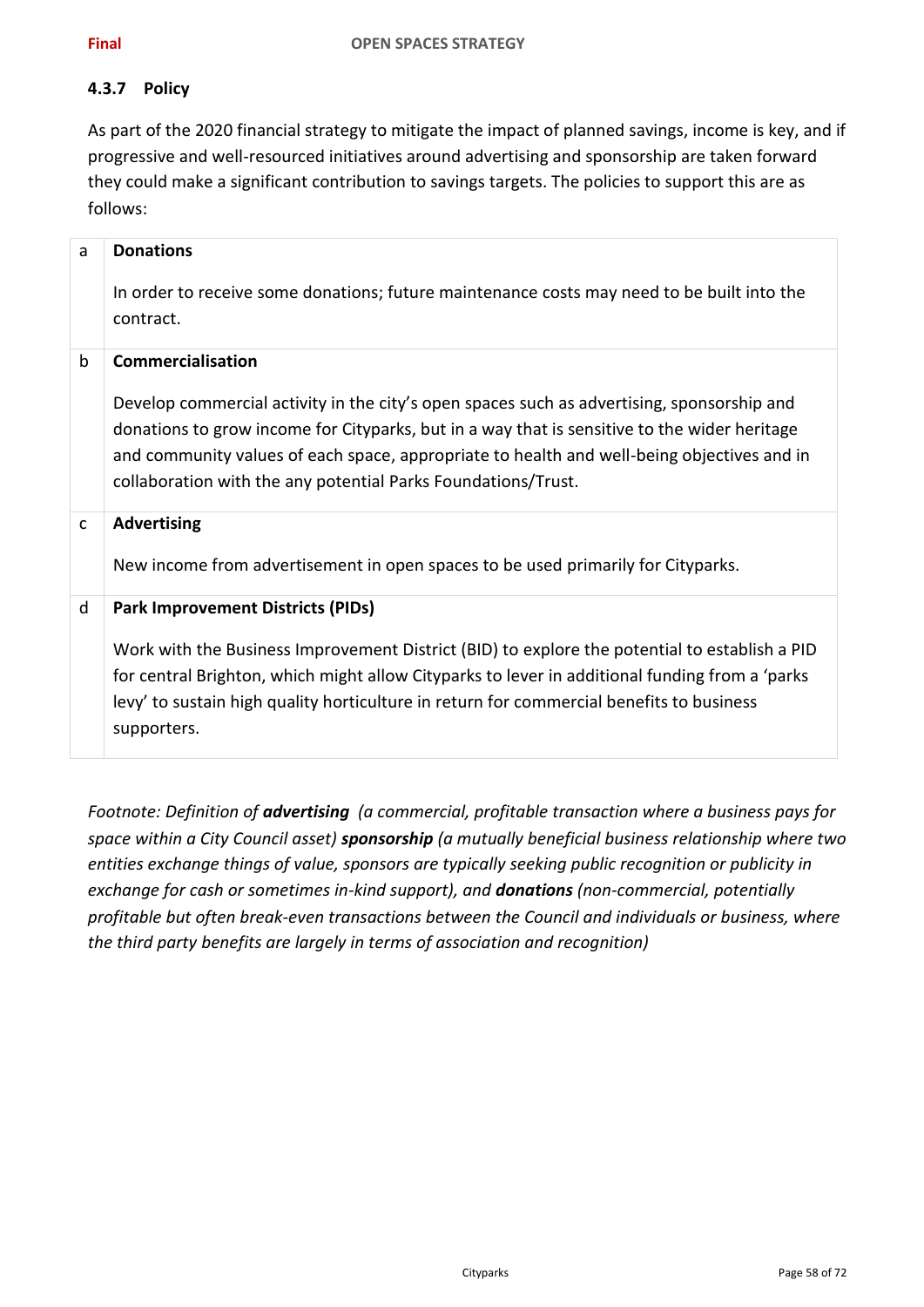# 4.4 **Development Funding**

### **4.4.1 Introduction**

This section summarises the current situation regarding funding for open space from Section 106 planning agreements and the opportunity to attract additional funding from the new Community Infrastructure Levy (CIL).

### **4.4.2 Background**

**Section 106:** City Plan Part One Policy CP7 (Infrastructure and Developer Contributions) supports contributions for parks and recreation provision through a 'Section 106 legal agreement' or 'unilateral undertaking' between the City Council and a developer. Contributions are calculated based on the adopted standards provided in Policies CP16 and CP17 from the City Plan Part One and informed by the Open Space, Sport and Recreation Study 2008. Guidance is provided in the Developer Contributions Technical Guidance.

Contributions can be for on-site provision if the scale of development allows this, however most contributions are for off-site investment in nearby parks and open space infrastructure which is required to service the new development (ie to take the additional pressure from residents moving into the new housing.)

The **Community Infrastructure Levy** (CIL) allows local authorities to raise funds from developers undertaking new building projects in their area. The money received through CIL should be used to fund a wide range of infrastructure that is needed as a result of development, which could include, for example, funding for highways, flood defences, open spaces and wider 'green infrastructure', including trees.

### **4.4.3 Section 106:**

Each agreement specifies the project for which the contribution is intended and there is generally very little latitude to re-allocate the expenditure to other causes.

As the city council has entered into the legal agreement with the developer and is therefore responsible for compliance, it is risky for projects funded through s106 to be devolved to community or other partner organisations for delivery.

'Pooling' of contributions can be achieved, but limited to no more than five times, where there is a specific beneficiary project in mind, as was the case with The Level to support the Heritage Lottery Fund project.

The opportunity for parks and open spaces to continue to benefit from s106 contributions is now reducing as, for example, some sites have been beneficiaries of new investment from development for five times or more - so continued investment from this source is no longer legitimate.

### **4.4.4 Community Infrastructure Levy:**

There are a number of stages in the development of a CIL, with the key stage involving the production of the CIL Strategy that sets out the local authority's priorities for new infrastructure and the principles and standards/multipliers that will provided the foundation for the Levy itself.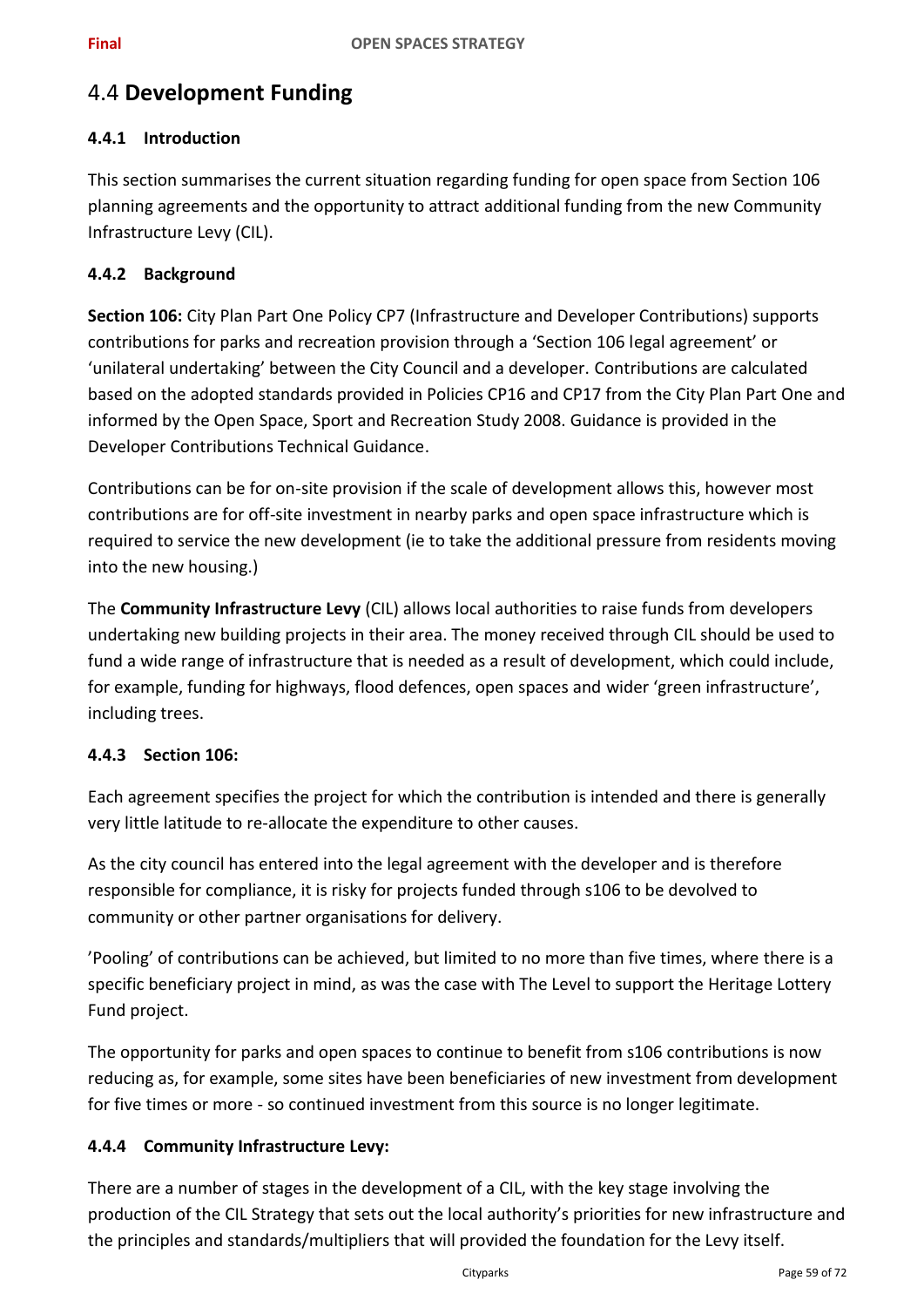At present there is no published timetable for Brighton & Hove to adopt its CIL, however with the process likely to start in 2017 is it important that open spaces are initially recognised as essential infrastructure with the CIL Strategy, in order that the development of the Levy can prioritise them for funding.

Nationally positive precedents for parks and open spaces to benefit from CIL are difficult to find, when compared to the funding secured from s106, so the rationale for investment in open space as essential green infrastructure to support City growth is crucial.

Funding infrastructure provision and upgrade to parks recreation and green spaces infrastructure is likely to mean income from s106 contributions will reduce if a CIL is adopted for the city. A CIL could mean less income for parks, as CIL funding is allocated to fund a wider range of infrastructure in an area.

The Open Space Strategy proposes two priorities for CIL as essential infrastructure:

1. **Parks and gardens:** multi-functional green spaces which deliver the widest range of benefits to City residents and visitors, and provide the greatest capacity to absorb increasing use from a growing population. This is supported by the public consultation, which confirmed that parks and gardens are the City's most popular type of open space.

**2. Integrated public space:** with such pressure on land in the city, there is a need to look at all public space in an integrated way, connecting policy and practice for parks, streets, trees, retail space, waterways, sustainable urban drainage and so forth. By adopting this integrated approach to the management and improvement of all public space infrastructure including flood management and mitigation, there is scope for CIL to put public space at the centre of regeneration and growth.

### **4.4.5 Policies**

### **s106 and CIL**

Maximise opportunities to fund ongoing open space improvement and management from development agreements, including embedding the priorities of the Open Spaces Strategy within the Community Infrastructure Levy (CIL) for Brighton &Hove, in particular aiming to secure funding for:

- 1. Parks and gardens due to their multi-functionality, inclusivity and popularity with residents;
- 2. An integrated approach to public space design and management including open spaces, highways, trees and flood-risk management.
- 3. Seek to provide well maintained public open spaces to respond the city's changing built environment as it intensifies to meet housing demand.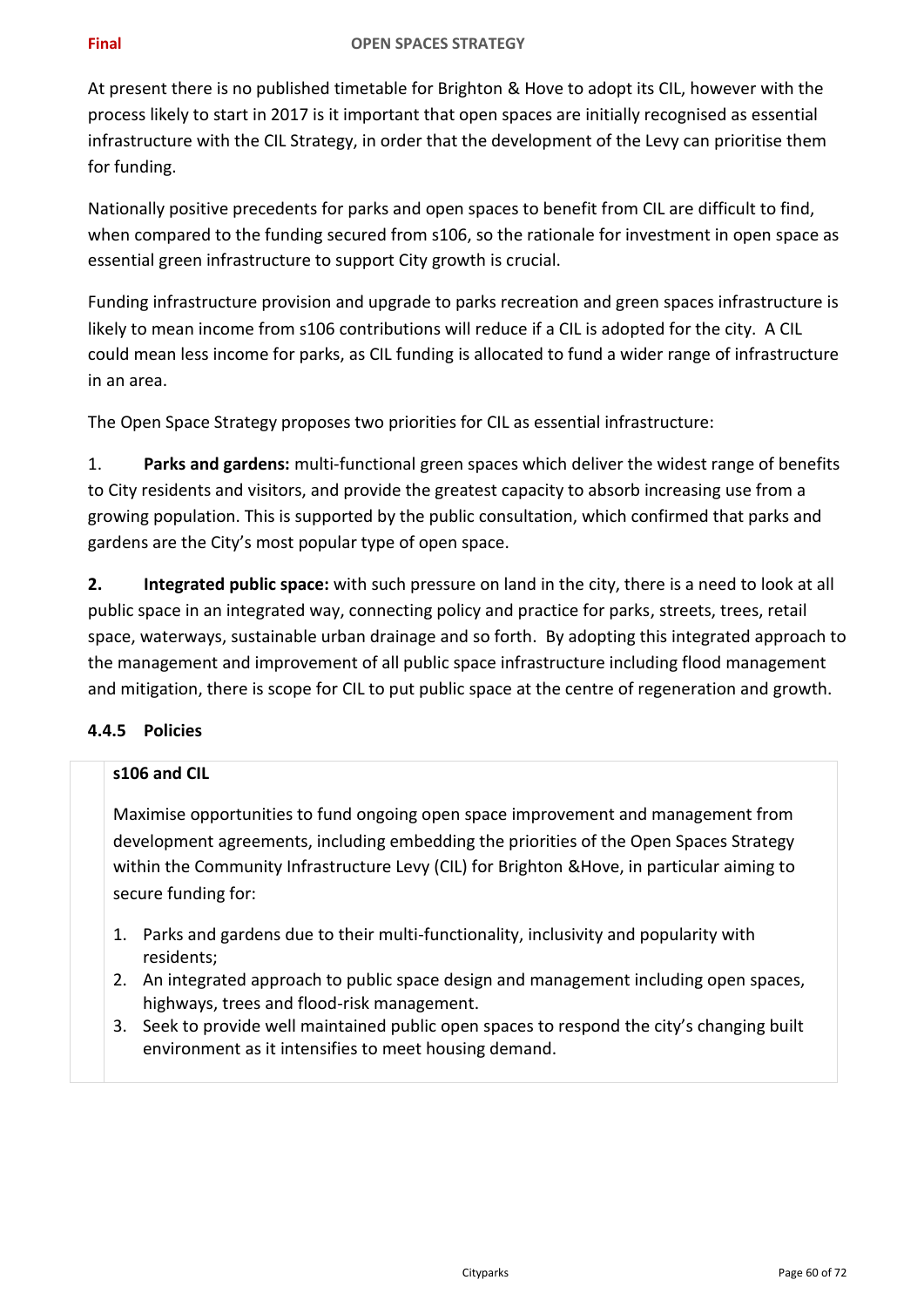# 4.5 **External Funding**

### **4.5.1 Introduction**

Whilst section 4.1 introduces the proposal to establish a new Parks Foundation which will provide leadership within the City in relation to charitable fundraising for open space, it is assumed that Cityparks, other city council departments and external partner organisations will continue to lead fundraising that targets public sector grants. To this end, this section summarises the key opportunities within the early years of the strategy. External funding is potentially an important source of income, but funding conditions need to be carefully considered to ensure that they are compatible with the aims and objectives of the council.

### **4.5.2 Grant opportunities**

Some of the main opportunities to attract grant towards the policies and priority actions in the OSS are:-

**Heritage Lottery Fund:** The HLF has a number of grant programmes that might be targeted in taking forward priorities within the OSS, in particular in relation to investing in parks and gardens and Natural/Semi-Natural Green Space.

The main parks programme is *Parks for People* (grants £100,000-£5m) and is currently the subject of a live application for the restoration and regeneration of Stanmer Park. The other programme which can provide larger scale funding is *Heritage Grants* (over £100,000) which can be targeted for smaller scale park projects (including buildings) and projects with a focus on biodiversity.

Other programmes include *Our Heritage* (£10,000-£100,000) and those aimed at engaging young people -

*Young Roots* (10,000-£50,000) and *Kick the Dust* (£500,000-£1m)

**Sport England:** Sport England has recently released its new five year strategy '*Towards an Active Nation'*. The aim is to target the 28% of people who do less than 30 minutes of exercise each week and will focus on the least active groups - typically women, the disabled and people from lower socio-economic backgrounds.

Sport England will invest up to £30m in a plan to increase the number of volunteers in grassroots sport. Emphasis will be on working with a larger range of partners, with less money being directed towards National Governing Bodies.

Funding is also available from National Governing Bodies including those key organisations with a focus on outdoor pitch sports and in line with their respective strategies: *Football Association* National Game Strategy (2015 – 2019), *England and Wales Cricket Board* Cricket Unleashed 5 Year Plan, *Rugby Football Union* National Facilities Strategy (2013-2017) and *England Hockey -* A Nation Where Hockey Matters (2013-2017)

The council recently completed a Playing Pitch Strategy report with Sports England which will put us in a more favourable position to secure Sports England funding in the future.

**Defra:** Defra's new Countryside Stewardship scheme (2016) provides financial incentives for eligible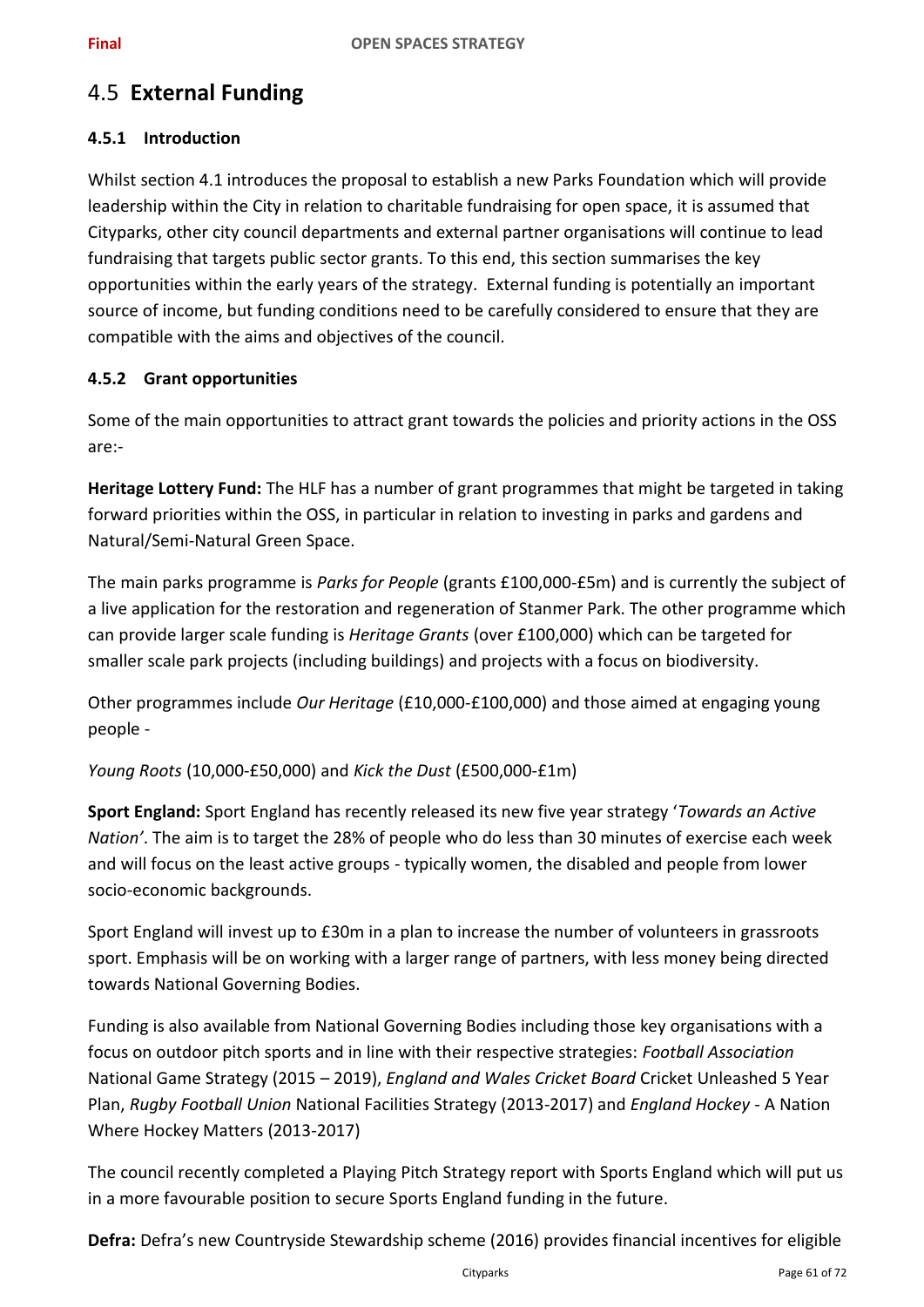### **Final OPEN SPACES STRATEGY**

farmers, woodland owners, foresters and other land managers to protect and enhance the natural environment, with a focus on biodiversity and water quality. Other outcomes include woodland management, flood management, historic environment and landscape character. The scheme is jointly delivered by Natural England, Forestry Commission England and the Rural Payments Agency on behalf of Defra.

Cityparks currently benefits from around £35,000 per annum from the previous Higher Level Stewardship Scheme that covers 110 hectares of grazed downland (all local Wildlife Sites) plus clifftop sites that are Sites of Special Scientific Interest. In addition there is a Basic Payment Scheme from Defra which contributes around £17,000 annually towards our land conservation assets.

This 10 year agreement expires in March 2021 and, linked to any changes brought about by Brexit, there is a need to ensure that options are reviewed to ensure funding for grazing is sustained beyond 2021.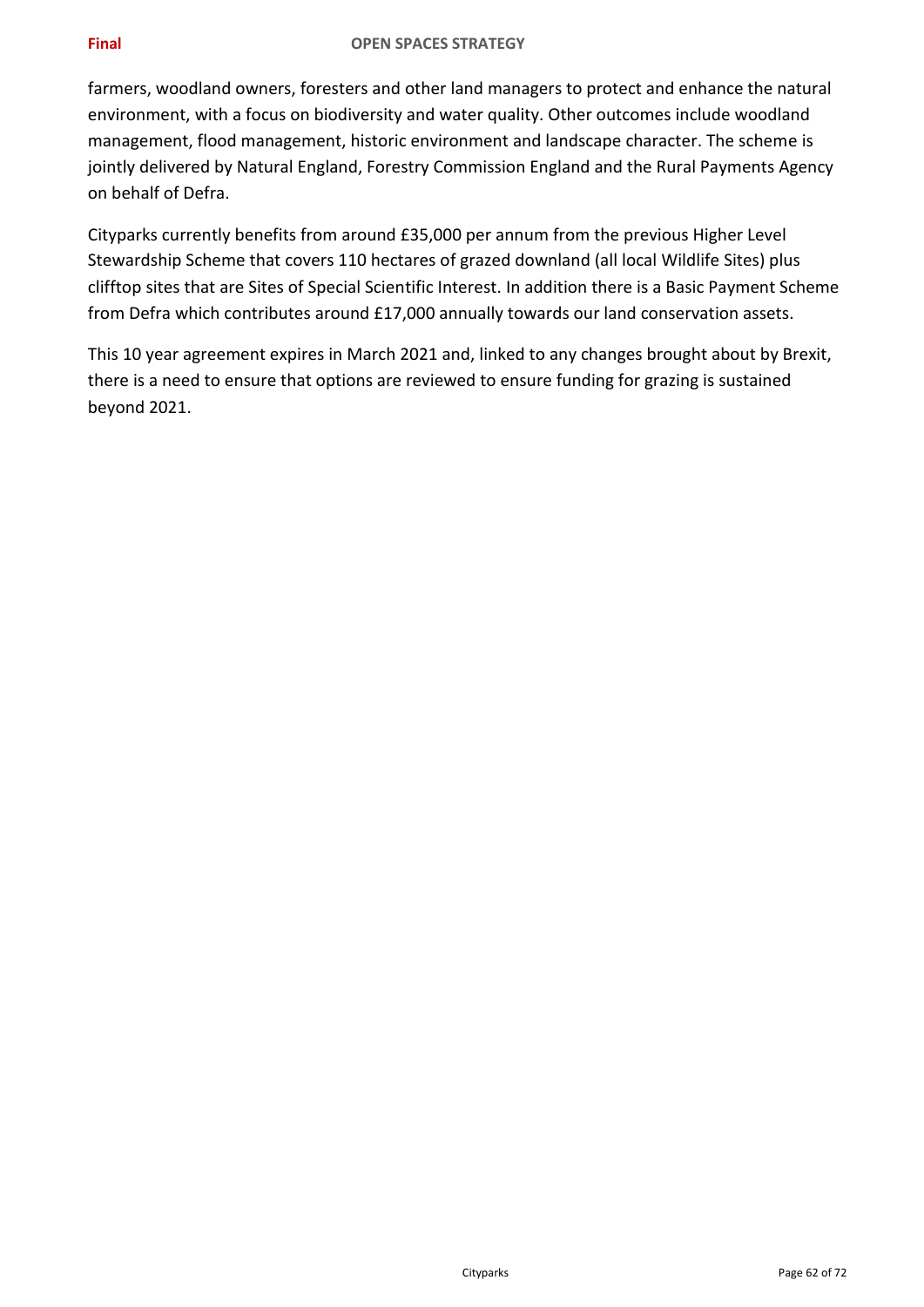### **4.5.3 Next steps:**

There are a number of key considerations in relation to external funding:

### **a. Co-ordination across city council departments:**

This is particularly important for heritage projects where the Heritage Lottery, and to a lesser extent Historic England, will expect the city council to have a vision and strategy for projects which might in due course become the subject of funding applications.

Of the parks heritage projects, Preston Park and St Nicholas Churchyards are the two most likely open spaces to seek Heritage Lottery Funding after Stanmer Park, as they both have match-funding identified for them from development contributions.

There is a similar need for coordination across departments in relation to funding proposals to Sport England and National Governing Bodies to take forward the recommendations from the Playing Pitch Strategy.

As Cityparks and Property Services are now in the same directorate, this will help with to increase collaborations. This has allowed taking forward future plans for grazing across the open space and agricultural estates, including considering post HLS delivery and funding options beyond 2021.

### **b. Connecting open space policies:**

There are a significant opportunities to deliver against a number of open space policies through external funding bids, for example:

- Lease licences and asset transfers of sports facilities to private sports clubs are identified by Sport England and National Governing Bodies (where considered appropriate), which will also drive up activity levels and support public health outcomes in disadvantaged groups.
- Restoration and regeneration of historic assets and public realm through a Heritage Lottery Fund application which will also contribute match funding to an integrated public space design project.
- Exploring new partnership delivery models for downland grazing linked to future bidding to the new Defra environmental stewardship scheme post-Brexit.

### **c. Linking future bids to funders' strategic priorities:**

It is important to keep abreast of and anticipate changes to a funder's strategic priorities and to review open space policies in the light of these changes where investment opportunity might be significant. Most recently this has applied, for example, to funding for sport where the new Sport England strategy, increased funding from the Football Association for grass roots football and English Cricket Board support for new forms of the game could together have a very significant impact on funding for outdoor sports policies.

### **d. Ring-fencing match funding:**

Large funding bids can develop a momentum of their own and end up having a negative impact on the wider service when they absorb large amounts of discretionary funding, for example from The Heritage Lottery, to meet their matched funding requirements. It is therefore important to assess such impacts at the inception of the project.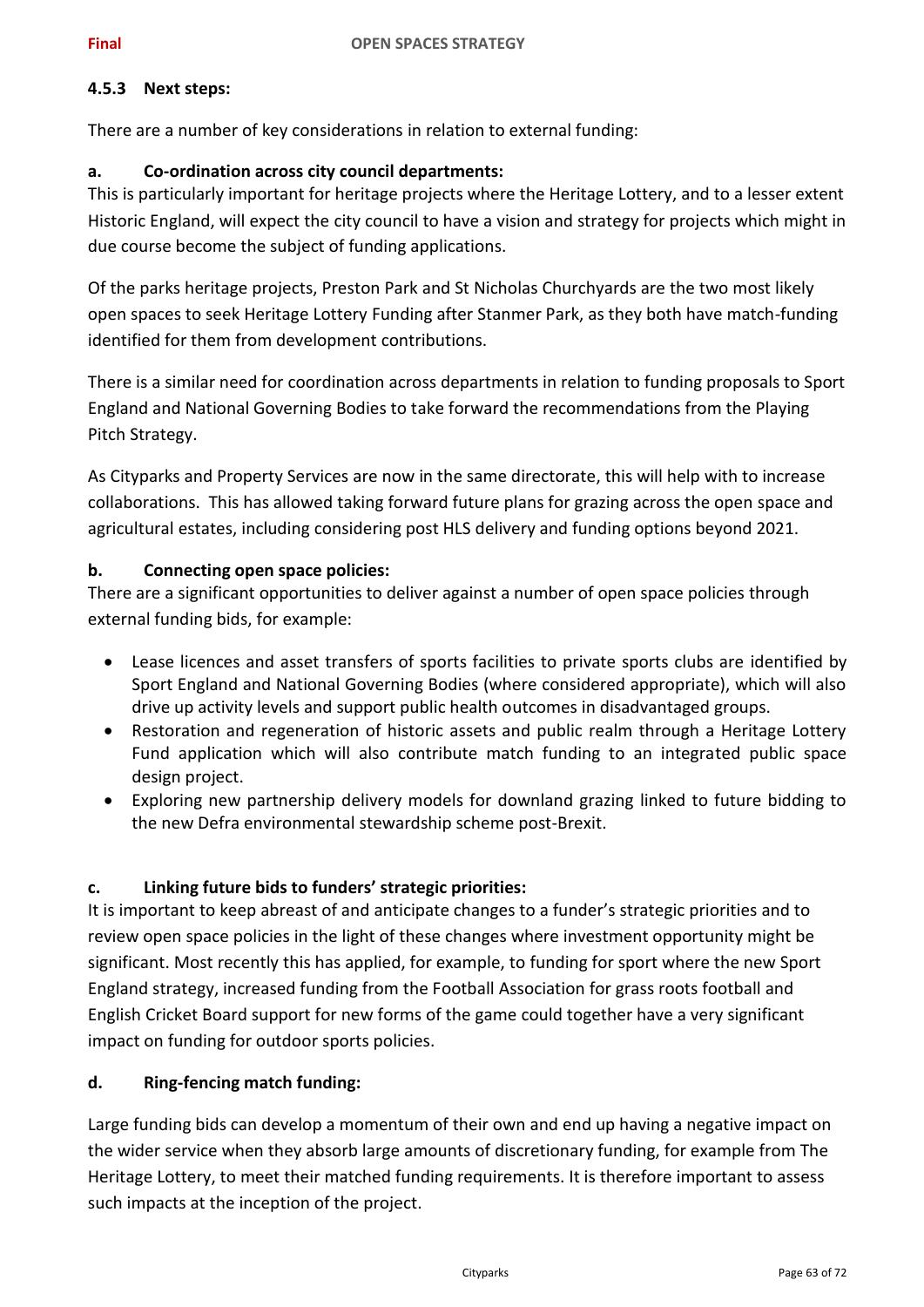### **e. Equity:**

Linked to the above point, there is always potential for larger scale and more prestigious projects to attract resources that should be invested to ensure equitable provision across types of space and neighbourhoods. In Brighton & Hove there are choices to be considered regarding prioritising funding bids to sustain high quality open spaces within areas, which indirectly might be at the expense of spaces within the more disadvantaged peripheral estates. This should be gaurderd against at all times reflecting the need to avoid a potential two tier service.

## 4.6 **Open Space Hire**

### **4.6.1 Introduction**

This section summarises the potential for Cityparks and its partners to grow income from hiring open space sites to third party organisations. This includes businesses, third sector organisations or the general public.

### **4.6.2 Current situation**

Currently the income from events and (to a lesser extent) markets and filming across the city is £250,000 a year, with 320 events licensed and/or directly organised by the council. Events income is held in the council's Events team and funds the delivery of the events programme across the city.

### **4.6.3 Growing income**

Under a general review of fees and charges, Cityparks will work closer with the Events and the Property and Design Team to consider the potential from increased activity, events, filming, markets etc.

There also scope to increase income from catering in parks through a combination of establishing new park cafes, ice cream, coffee and hot food concessions. As well as one of the key services to attract and retain visitors to parks, cafes are often provided through temporary kiosks or can be a viable use for under-used park buildings. If the commercial agreement is set up creatively the café can also include park toilets, which is one of the essential requirements for disabled and mobilityimpaired visitors.

Examples for consideration:

- Business hubs in parks.
- New temporary sites
- Mobile catering concessions
- Large touring market
- Under-used park buildings for business uses,
- Early years provision or
- Catering/hospitality uses.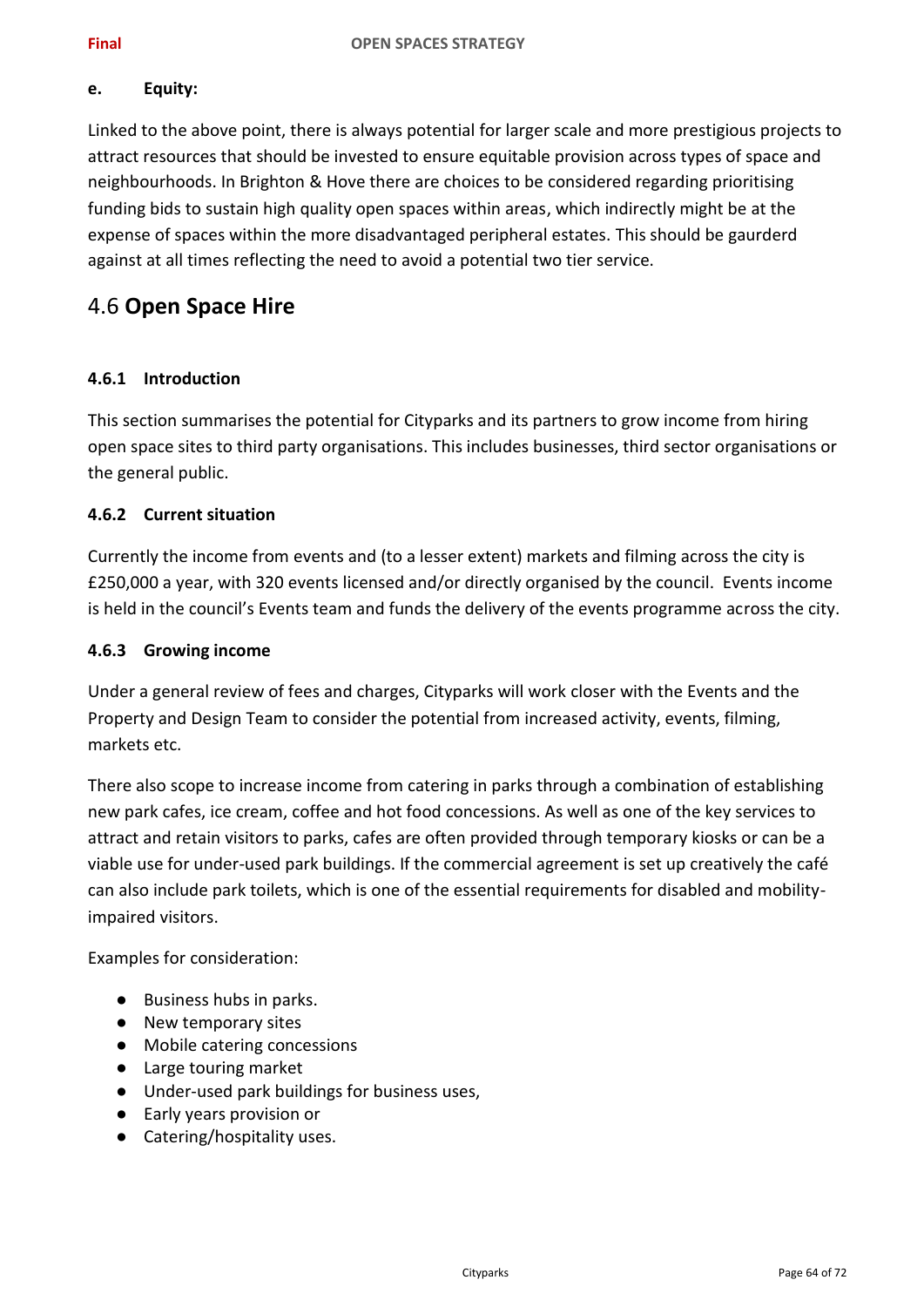### **4.6.4 Policy**

The policy to support a review of fees and charges for the hire of open space, and other commercial activity is as follows:

### a) **Charging**

Maximise income from third party activities in parks where there is a strong business case to do so, where conflicts with other strategic aims can be mitigated, and taking account of potential equalities impacts.

## 4.7 **Finance and Asset Management**

### **4.7.1 Introduction**

Following on from the previous sections which focus on new delivery models and means to attract new funding to Cityparks, here we consider how open space assets can be used to support the service's wider financial and asset management strategy.

### **4.7.2 Asset transfers**

Central Government policy has been encouraging the transfer of public sector assets to community and private sector organisations since 2010, and this can take many forms. In relation to open spaces there are a number of opportunities that are already being considered or in the future could be compatible with the strategy's key aims, including the transfer of:

- Leases / licensing, to allow organisations to have greater responsibility/control of assets.
- Outdoor sports facilities to private clubs, including for tennis, football, cricket, and rugby.
- Outdoor sports facilities to schools and other educational establishments.
- General open space facilities to new Trusts.
- Allotments and other food growing projects.
- Under-used park buildings for business uses, early years provision or catering/hospitality uses.

Whilst these asset transfers can be complex and often require funding from external bodies, there are numerous examples where clubs and associations have successfully achieved self-management. It should be recognised that asset transfers can take a significant time to negotiate and they need a dedicated investment from the city council staff, including Cityparks, Property Services, Procurement and Legal Services.

### **4.7.3 Finance and Asset Management Strategy**

The consultation results have been used to assist in identifying priorities across the city's open spaces. These priorities will have to be considered within the context of Brighton & Hove City Council specifically needing to find savings in the region of £24m in the financial year 2017/2018. To assist this process Cityparks will explore opportunities to:

- Influence and guide stakeholders.
- Build resilience and prioritise potential new funding.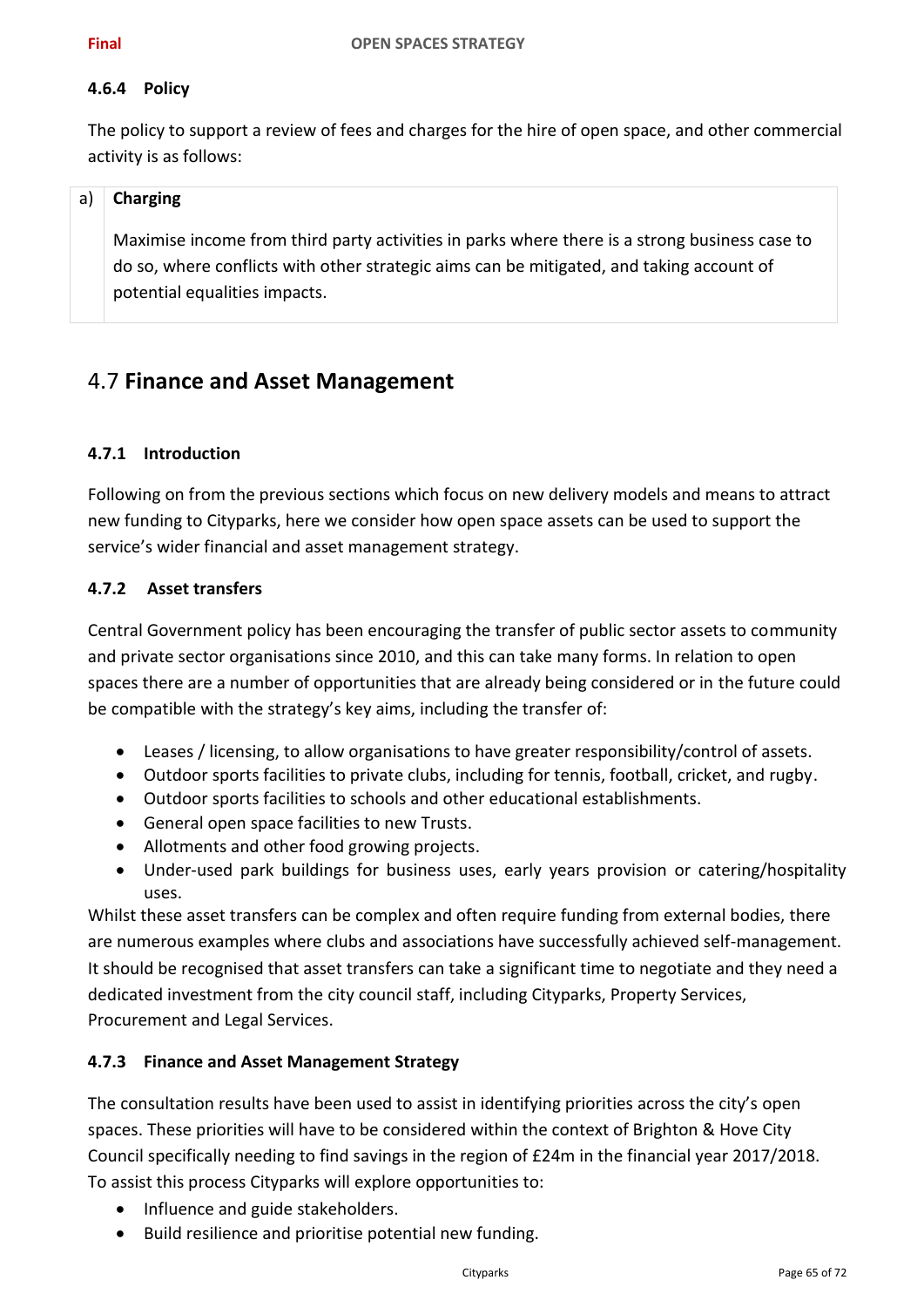- Identify new ways of funding the city's parks and open spaces.
- Ensure Open Spaces remain a high quality asset for the future

To this end, the policies and actions below provide a strategic framework for finance and asset management with a focus on:

- Working towards full cost recovery for services provided for other council departments and external clients.
- Considering options to borrow capital and invest in service changes that might attract new income and/or reduce costs in the medium to longer term (Prudential Borrowing).
- Exploring the feasibility of undertaking more commercial activities.
- Avoiding adoption of any new assets, such a playgrounds, without a significant commuted sum or maintenance agreement.
- Reviewing the potential to explore alternative uses for open space assets that are surplus to service needs and where this is compatible with planning policy.
- Continuing to work towards allowing third parties organisations to have greater responsibility/control of assets.

### **4.7.4Policies**

The following policies are proposed:

| $\mathbf{1}$            | <b>Full cost recovery</b>                                                                                                                                                                                                                    |
|-------------------------|----------------------------------------------------------------------------------------------------------------------------------------------------------------------------------------------------------------------------------------------|
|                         | Cityparks to work towards full cost recovery for traded services e.g. work undertaken on<br>behalf of other departments and remain open to the potential to expand commercial<br>operations into new markets within and outside the council. |
| $\overline{2}$          | <b>Invest to Save</b>                                                                                                                                                                                                                        |
|                         | Develop a targeted capital programme for the city's open spaces, via Prudential Borrowing,<br>where the business case demonstrates that this investment will lead to medium term<br>reductions in net revenue budgets.                       |
| $\overline{\mathbf{3}}$ | <b>Adoptions</b>                                                                                                                                                                                                                             |
|                         | Open space assets funded by development or community initiatives should only be adopted<br>by the city council if they are accompanied by a suitable commuted sum or other viable<br>agreed terms.                                           |
| 4                       | <b>Assets review</b>                                                                                                                                                                                                                         |
|                         | Review small scale-enabling development opportunities on parks land and buildings, such as<br>disused buildings being brought into commercial use, and link to the City Plan if sites have<br>already been identified for alternative use.   |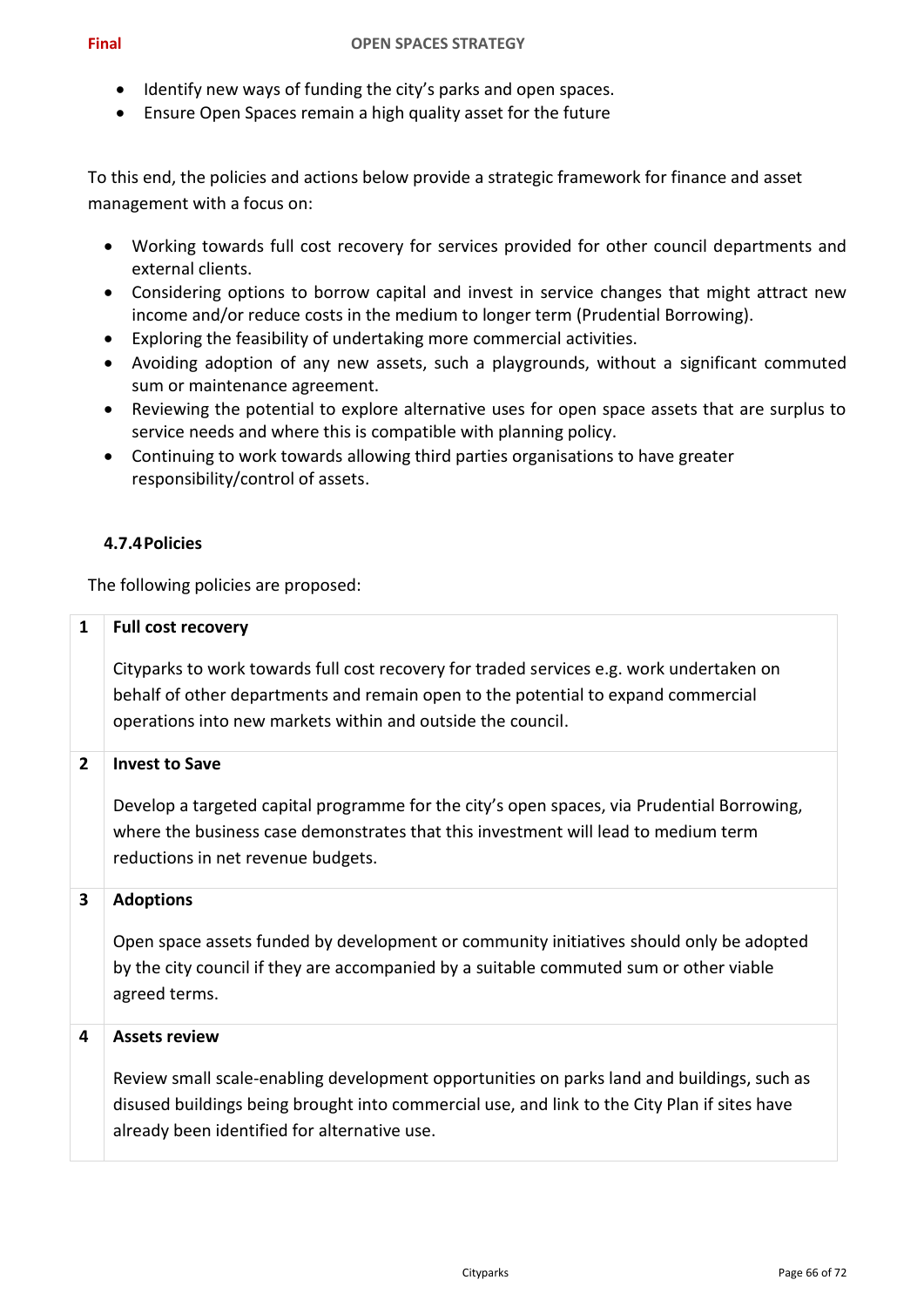### **5 Asset transfers – Lease / Licences**

Undertake a feasibility study on the potential transfer of lease / licenses of open space assets. Where the business case demonstrates that this will support reduction in service costs, empower local organisations and lead to an overall improvement in services to the public.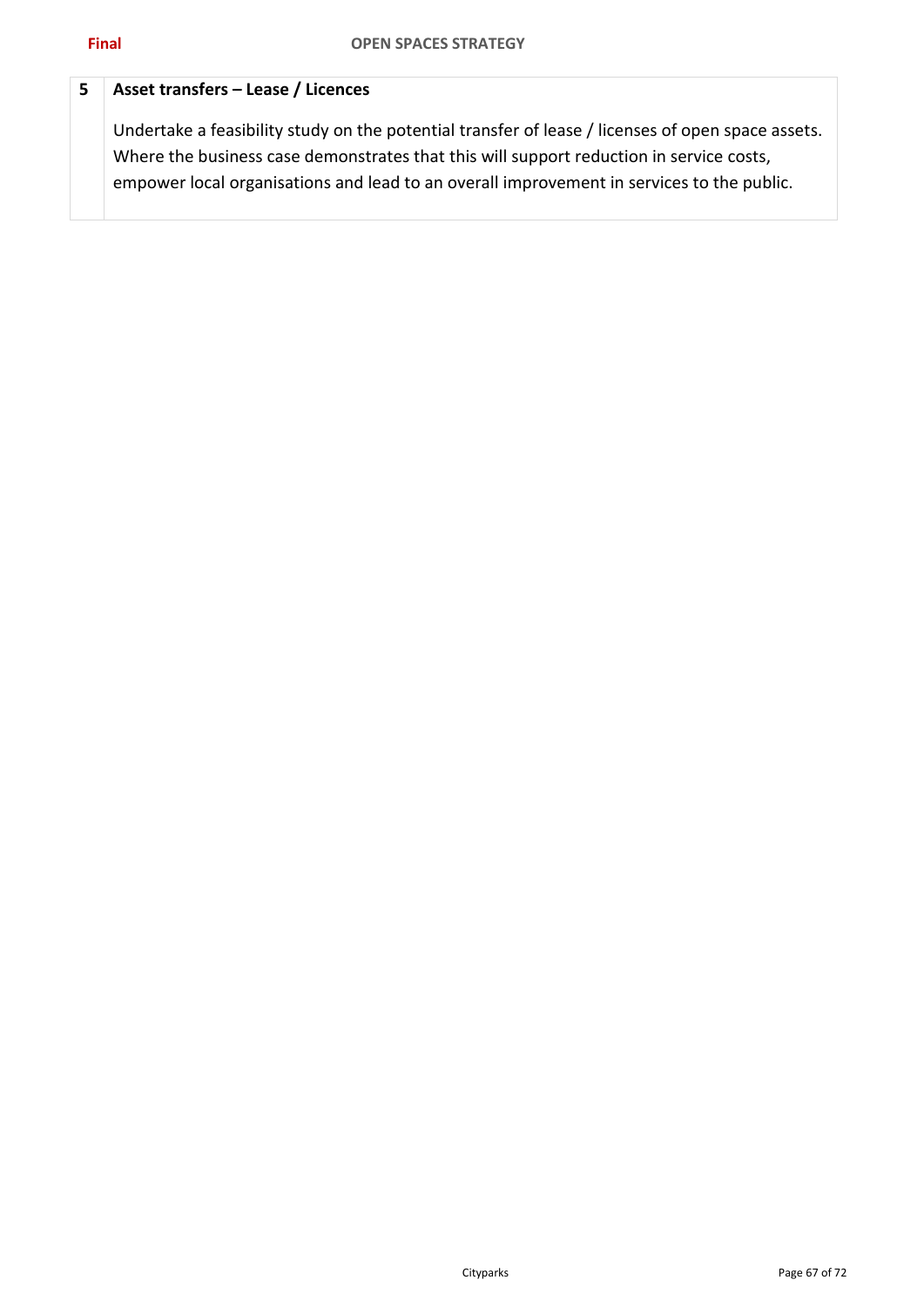# 4.8 **Partnership and Collaboration**

Partnerships can be formed between a number of individuals, agencies or organisations with a shared interest. There is usually an overarching purpose for partners to work together and a range of specific objectives. Partnerships are often formed to address specific issues, or deliver capital projects, and may be short or long term. There are a number of key principles of partnership working.

- openness, trust and honesty between partners
- agreed shared goals and values
- regular communication between partners

Cityparks has been working in partnership with various organisations for a number of years and the Open Spaces Strategy provides the opportunity to expand this approach to service delivery.

Partnerships in open space management provide the opportunity to bring together new sets of skills from different organisations, allow the 'pooling' of financial and staff resources towards achieving common goals, and also support fundraising where different partners can access a variety of funding sources; example's, third sector organisations can often bring funding to a partnership with a local authority that the council service cannot access.

Some forms of partnership can be informal and based around networking, skills and knowledge transfer. Others can be based around a formal services contract or lease, but have specific clauses that emphasise the mutual benefits of the arrangements and specify a collaborative approach to service delivery. The strategy will seek to create more formalised partnership in the future with the private, public and third sector where possible.

Opportunities for partnership working in delivering the Open Spaces Strategy include:-

- Continuing to deliver the plans for the Biosphere working in partnership with South Downs National Park Authority, Sussex Wildlife Trust, the National Trust and a range of local organisations.
- Developing collaboration with City in Bloom and Community Works to develop the city-wide park groups network.
- Establishing a formal partnership with the proposed Brighton and Hove Parks Foundation towards shared fundraising and service improvement goals.
- Establishing a formal partnership with Plumpton College and landscape businesses to develop the parks volunteering programme.
- Increasing working with other local authorities.
- Developing formal partnerships with sports clubs based on expanding and or transferring of sports facilities from the city council to the clubs.
- Developing a new grazing partnership to sustain the management of chalk downland and lookering, linked to the end of the existing Higher Level Stewardship agreement.
- Continue to work with and build relationships with organisations such as the Food Partnership, Community Payback and the Probation service.

Proposed Policy:

a) Build more formal partnership with the private, public and third sector organisations.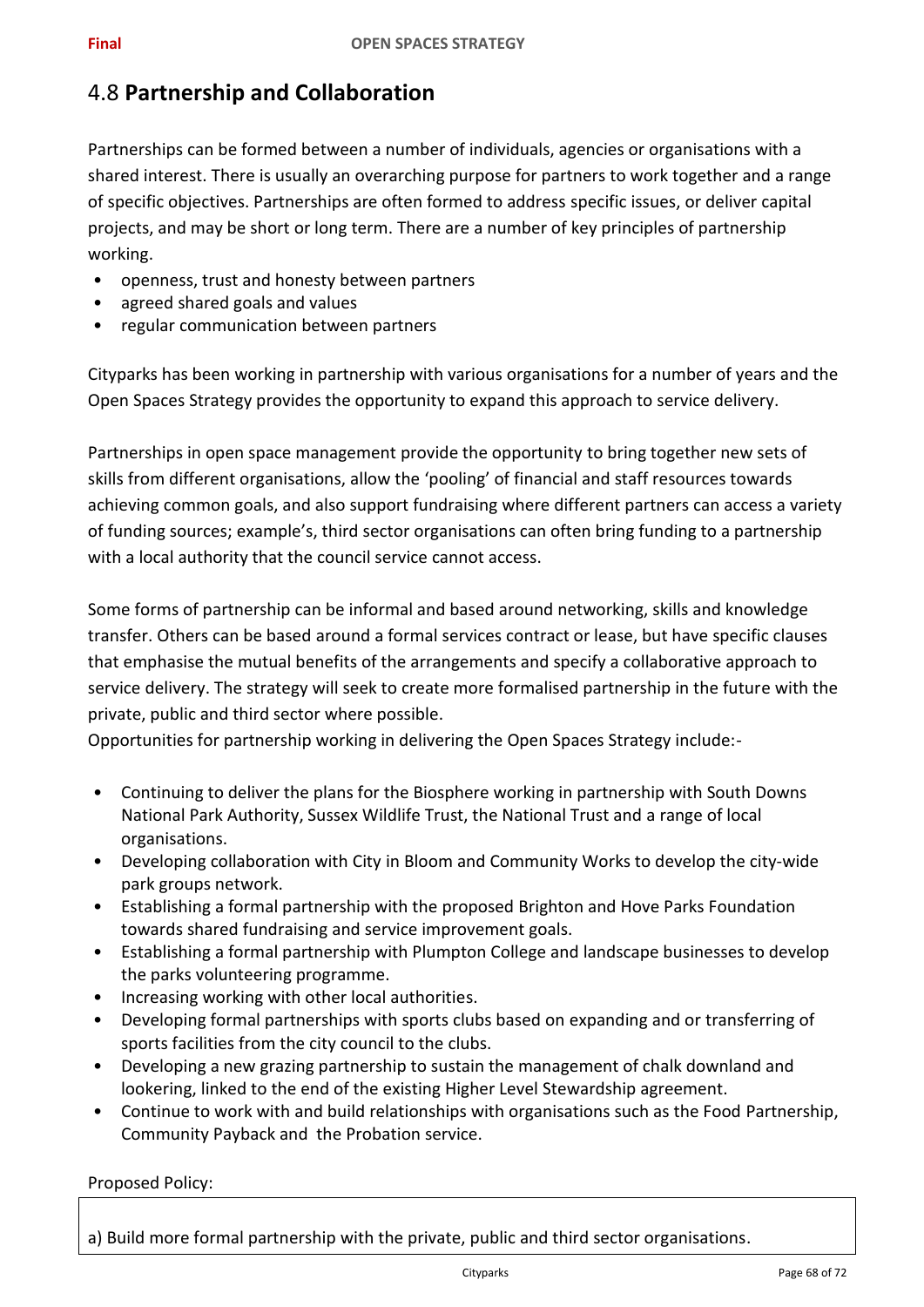# Section 5 **References, Policies and Research**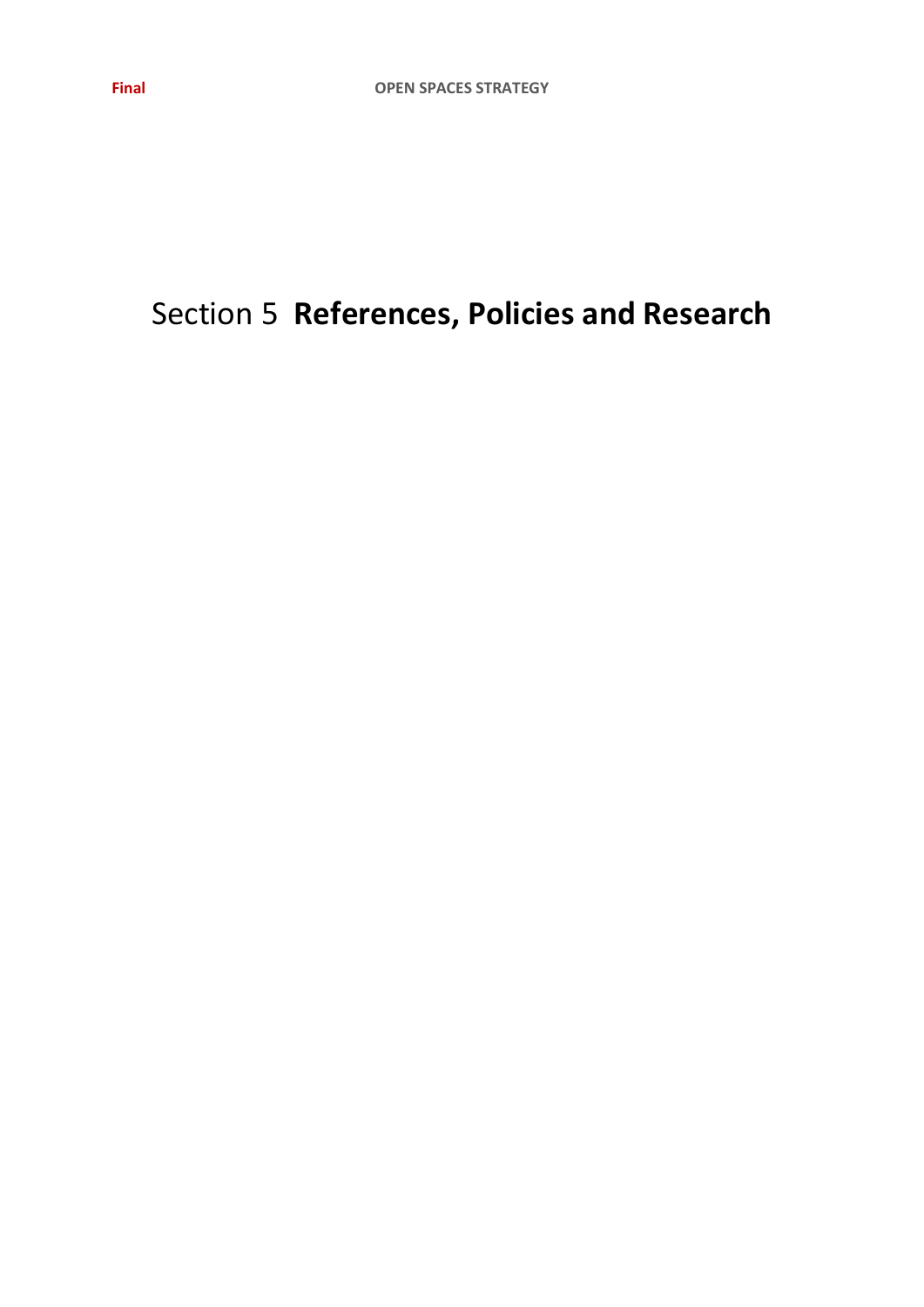# **Policies and Research**

### **OSS: Strategy and Policy List – and documents reviewed**

- [City Plan 1](https://www.brighton-hove.gov.uk/content/planning/planning-policy/city-plan-part-one) adopted March 2016
- [Corporate Plan 2011-2015](http://present.brighton-hove.gov.uk/Published/C00000117/M00004707/AI00038400/$20140318133506_005651_0022868_AppendixOneCorporatePlan201415AnnualUpdateFinalreleasedNHAmendsFin.doc.pdf)
- [Local Plan \(2005\)](http://www.brighton-hove.gov.uk/sites/brighton-hove.gov.uk/files/Saved%20Adopted%20Local%20Plan%20as%20at%20March%202016%20compressed.pdf)
- Core Strategy (2010)
- "Fair Play" (2016)
- ["The Place to Play" \(Play Strategy\) –](http://present.brighton-hove.gov.uk/Data/Children,%20Families%20&%20Schools%20Committee/20050606/Agenda/$Item%2011%20play%20strategy%20apdx.doc.pdf) (2005)
- [Sports and Physical Activity Strategy \(2013-2018\)](https://www.brighton-hove.gov.uk/sites/brighton-hove.gov.uk/files/City%20Sport%20%26%20Physical%20Activity%20Strategy%20%5Bfinal%5D.pdf)
- [Tree and Woodland Strategy \(draft\)](http://present.brighton-hove.gov.uk/Published/C00000138/M00000205/AI00004242/$item24app2TreeWoodlandStrategy.docA.ps.pdf)
- [Corporate Building Maintenance Strategy 2015-2018](https://www.brighton-hove.gov.uk/sites/brighton-hove.gov.uk/files/Building%20Maintenance%20Strategy%202015-18%20FINAL%20v10%20%282%29.pdf)
- [Seafront strategy \(draft, 2012\)](http://present.brighton-hove.gov.uk/Published/C00000705/M00004040/AI00030988/$SeafrontStrategyNovFinalDraftVersion.pdfA.ps.pdf)
- [Happiness: Our mental health and well-being strategy \(2014\)](http://present.brighton-hove.gov.uk/Published/C00000826/M00005481/AI00041398/Item195057happinesswellbeingAW.pdf)
- Community Safety Crime Reduction and Drugs Strategy 2011-2014
- [Allotments strategy](https://www.brighton-hove.gov.uk/sites/brighton-hove.gov.uk/files/Allotment%20strategy%20final.pdf) 2014-2024
- [Volunteer Strategy and Toolkit \(2016-2020\)](http://present.brighton-hove.gov.uk/Published/C00000885/M00006179/AI00051940/$20160629125453_009321_0038414_BHCCvolunteerPolicyversion26.docxA.ps.pdf)
- "Joining the Dots" (2010-2015)
- Noise strategies and action plans
- [Public realm study "Public Life Public](https://www.brighton-hove.gov.uk/sites/brighton-hove.gov.uk/files/downloads/1._pspl_Introduction_p1-20.pdf) Space"
- Equalities and access strategy
- Equality and Inclusion Policy 2012-2015
- Sustainable Community Strategy "The Connected City"
- B&H Climate Change Strategy (2011-2015)
- [B&H Traveller Commissioning Strategy 2012](https://www.brighton-hove.gov.uk/sites/brighton-hove.gov.uk/files/downloads/travellers/Traveller_Commissioning_Strategy_2012.pdf)
- [Tourism Strategy 2008-2018](https://www.brighton-hove.gov.uk/sites/brighton-hove.gov.uk/files/Tourism%20strategy%202008.pdf)
- Local Development Framework (LDF)
- B&H conservation strategy 2003 (heritage)
- Community Engagement (CE) Framework
- Sustainability Action Plan
- Culture strategy
- Education strategy
- Crime and disorder strategy
- Local transport plan
- Policy on the Control of Dogs
- *Regeneration strategy*

### **Other local authorities' documents**

- Birmingham Green Living Spaces Plan 2013
- Blackburn with Darwen Open Space Strategy 2006
- Bournemouth Borough Council Green Space Strategy 2007-2011
- Bristol Parks and Green Space Strategy 2008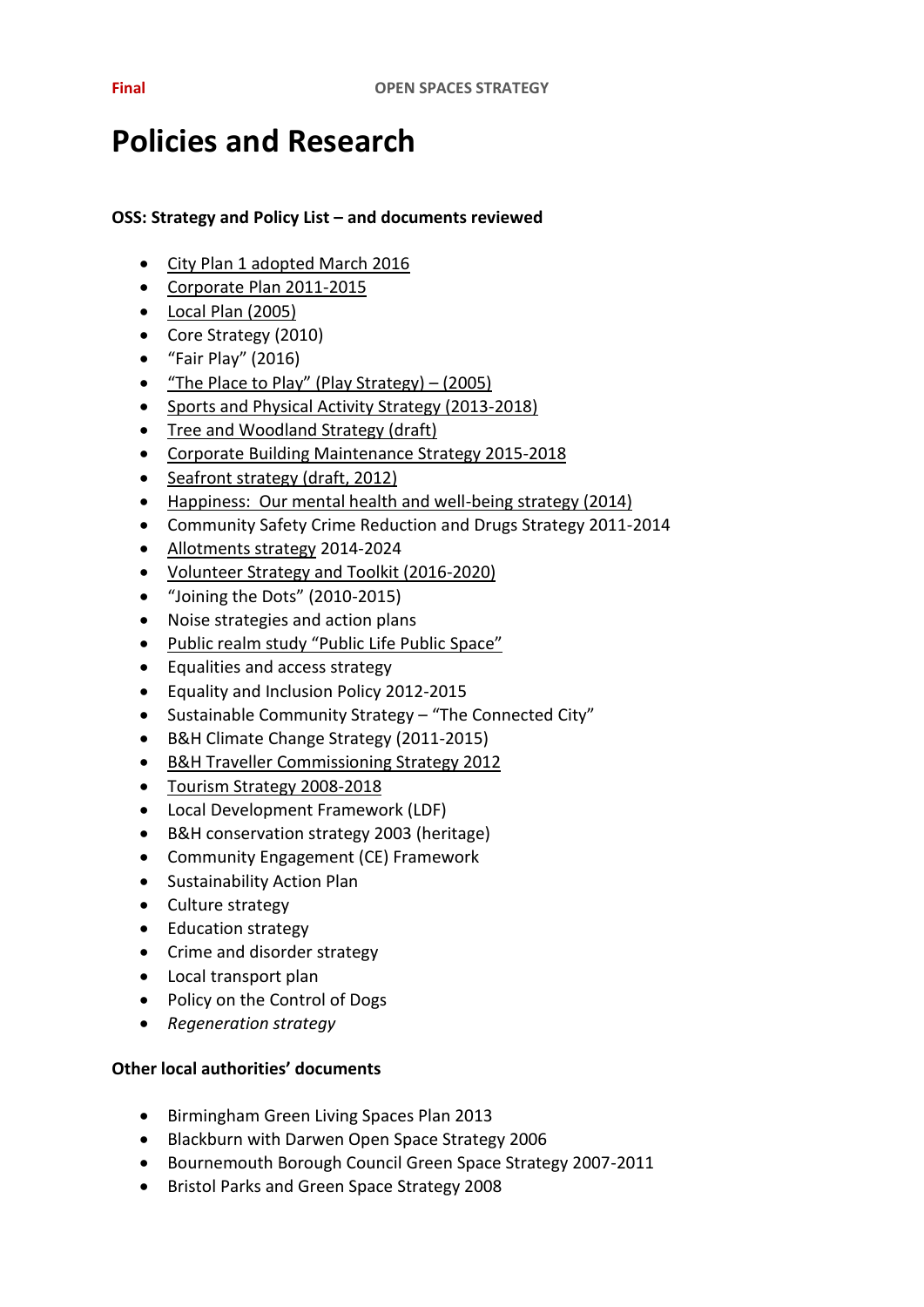- Darlington Open Space Strategy 2007-2017
- Edinburgh Open Space Strategy (2010)
- London Borough of Enfield Parks and Open Spaces Strategy (2010-2020)
- Thurrock Green Spaces Strategy 2006-2011
- Torbay Local Development Framework 2005-2026 Greenspace Strategy (adopted Supplementary Planning document)
- London Borough of Tower Hamlets: Open Spaces Strategy 2006-2016
- Walsall Green Space Strategy 2012-2017
- Watford Green Spaces Strategy 2013-2023

### **Other organisations' documents**

- CABE: Community-led Spaces a guide for local authorities and community groups (2010)
- CABE Space: Decent parks? Decent behaviour? The link between the quality of parks and user behaviour
- Green Spaces: The Benefits for London City of London Corporation (2013)
- Whose Reality is it Anyway: Understanding the impact of Deprivation on Perceptions of Place. Perceptions of Place research paper by Keep Britain Tidy (2011)
- A Sense of Freedom: The experiences of disabled people in the natural environment. Natural England (2008)
- "Valuing Greenness Green spaces, house prices and Londoners' priorities (2003) GLA Economics
- Royal Horticultural Society "Gardening for All" Thrive, Gardening to Change Lives a guide to including gardeners who have sight loss in communities
- "A Nature and Wellbeing Act" A Green Paper from the Wildlife Trusts and RSPB
- The Play Return" a review of the wider impact of play initiatives by Tim Gill (2014) – commissioned by the Children's Play Policy Forum

# **References**

<https://spark.adobe.com/page/Cu7ttIsXspLhK/>

**<sup>.</sup>** i PHE&UCL. Health Equity Briefing 8. September 2014

<sup>&</sup>lt;sup>ii</sup> Happiness: Brighton & Hove Mental Health and Wellbeing Strategy 2014-2017 Brighton & Hove Clinical Commissioning Group

<sup>&</sup>lt;sup>iii</sup> Communities and Local Government Committee Public Parks Inquiry, July 2016 first report "What do people think about their local parks"

iv Heritage Lottery Fund's (HLF) 'State of UK Public Parks' second report

<sup>v</sup> HLF and Big Lottery Fund (BLF)- funded 'Rethinking Parks' programme, (NESTA)

vi Open Space, Sport and Recreation Study 2008/9 report by PMP

vii Open Space Study Update 2011 report by JPC Strategic Planning & Leisure Ltd